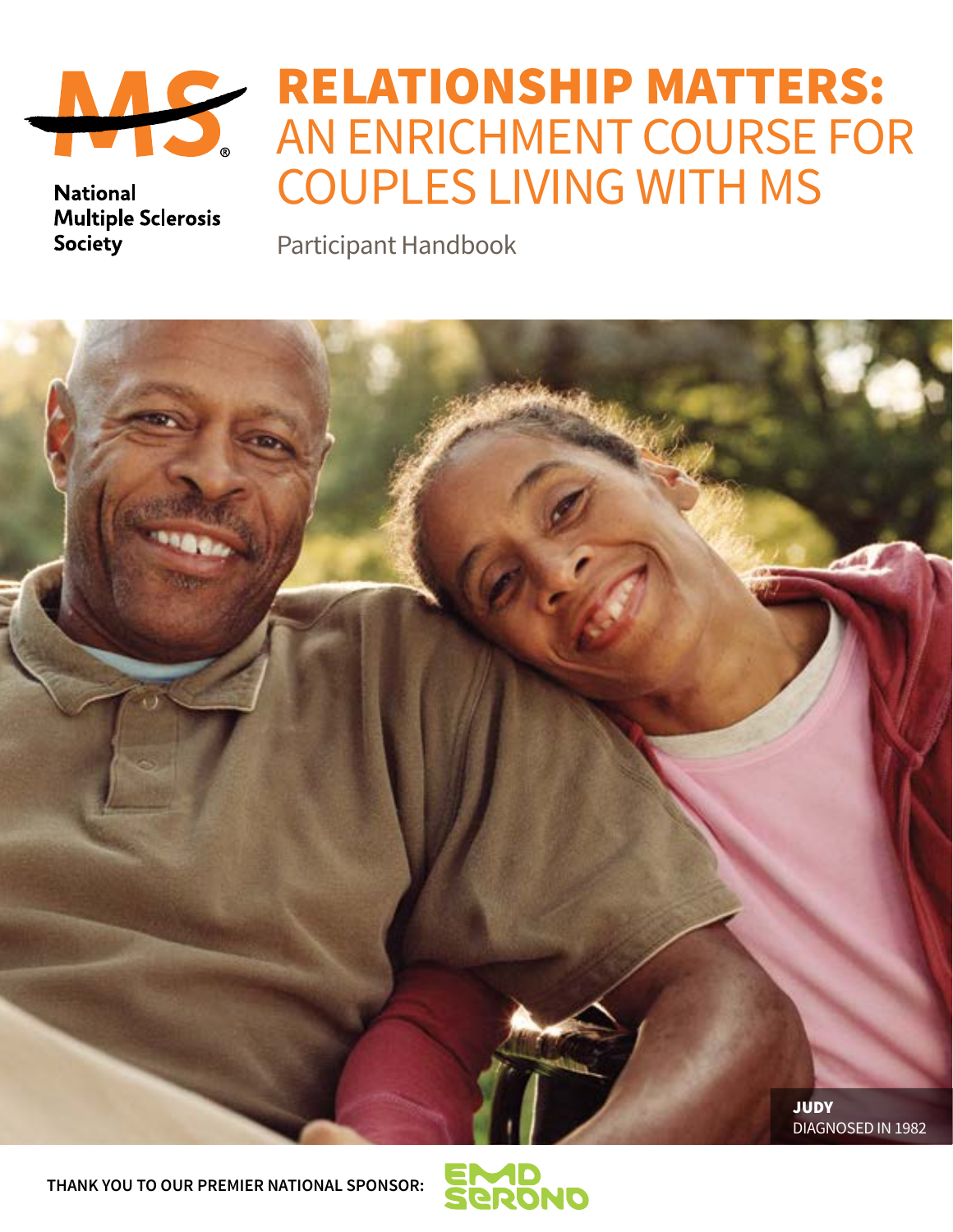This book contains copyrighted material, the use of which has not always been specifically authorized by the copyright owner. We are making such education materials available in an effort to enrich the lives of people living with chronic illness. We believe this constitutes "fair use" of any such copyrighted material as provided for in section 107 of the U.S. Copyright Law. In accordance with Title 17 U.S.C. Section 107, the material in this book is distributed without profit to those who have expressed a prior interest in receiving the included information for educational purposes. If you wish to use copyrighted material from this handbook for purposes on your own that go beyond "fair use," you must obtain permission from the copyright owner directly.

Original funding for this project was provided by the United States Department of Health and Human Services, Administration for Children and Families, Grant 90FE0090. Any opinions, findings, conclusions or recommendations expressed in this material are those of the author(s) and do not necessarily reflect the views of the Department of Health and Human Services, Administration for Children and Families.

© 2019 National Multiple Sclerosis Society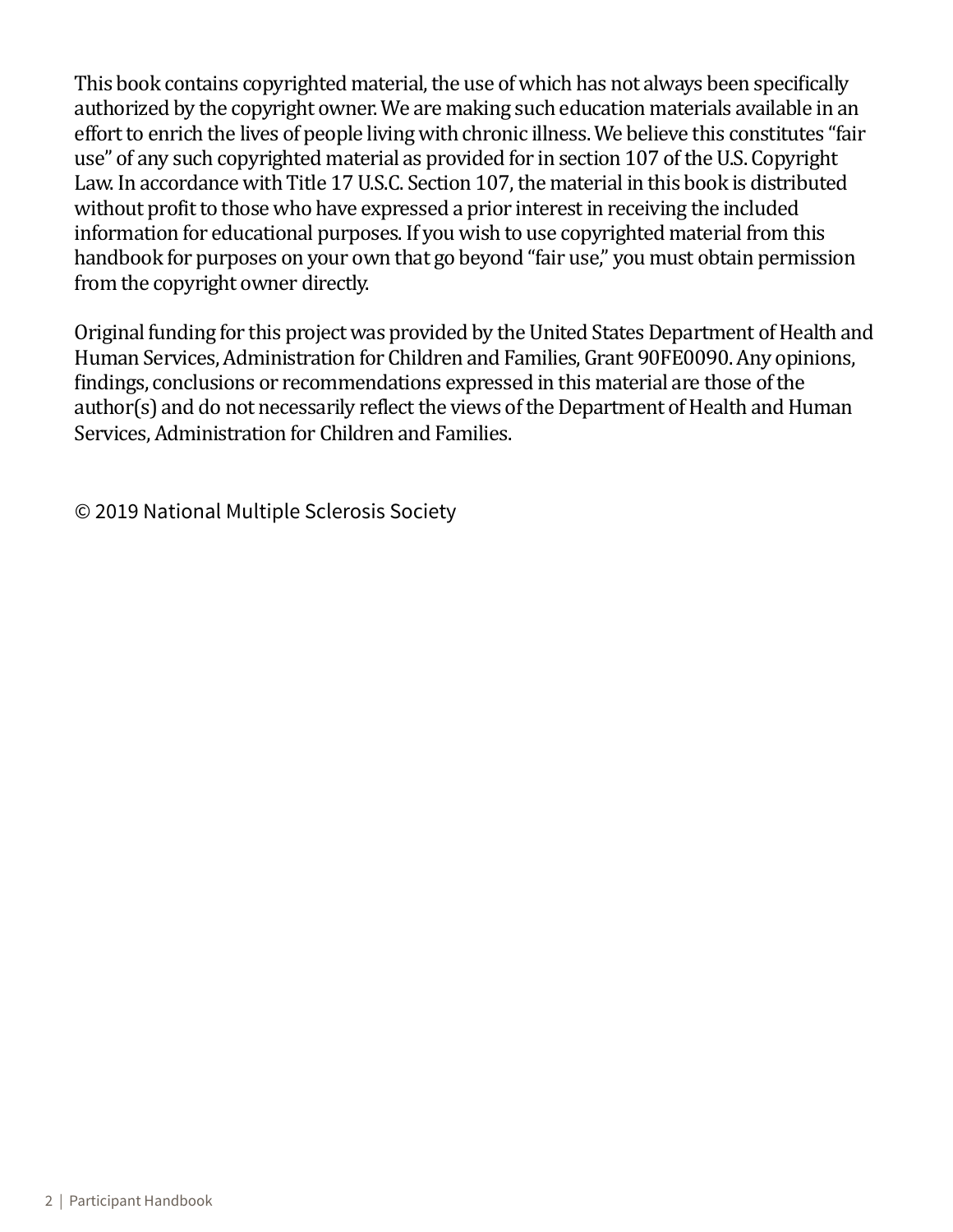# **Table of Contents**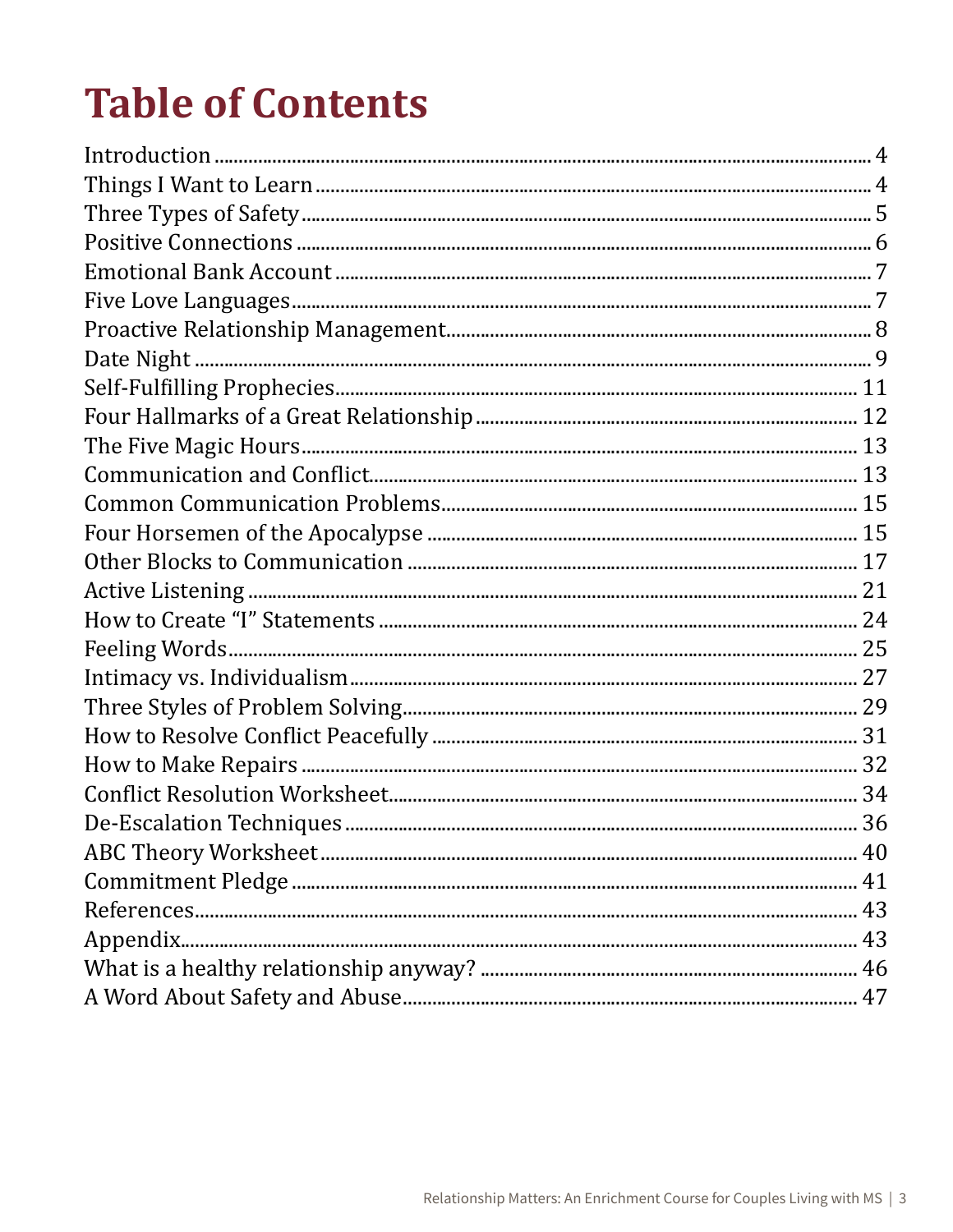# <span id="page-3-0"></span>**Introduction**

Building a healthier relationship usually involves making changes — changes in how you listen, talk and solve problems with your partner. The information provided in this handbook will enhance your understanding of effective communication, as well as ways to resolve conflicts and strengthen your commitment to your partner and relationship.

#### **Relationship Matters is designed so participants:**

- Recognize common communication problems and ways to correct them.
- Understand different styles for solving problems.
- Develop a plan for de-escalating arguments and conflicts.
- $\blacksquare$  Use effective communication skills for listening and speaking.
- Learn ways to protect and repair relationships.
- Discuss challenges/concerns and ways to strengthen relationships through renewed commitments to one another.

# **Things I Want to Learn**

| 4. |
|----|
|    |
|    |
|    |

## **Thoughts:**

## **Food for Thought:**

In this handbook you will find thoughts and ideas to consider as you travel along your journey to relationship satisfaction. This is your handbook; feel free to doodle, draw, write or scribble in the white spaces. Enjoy!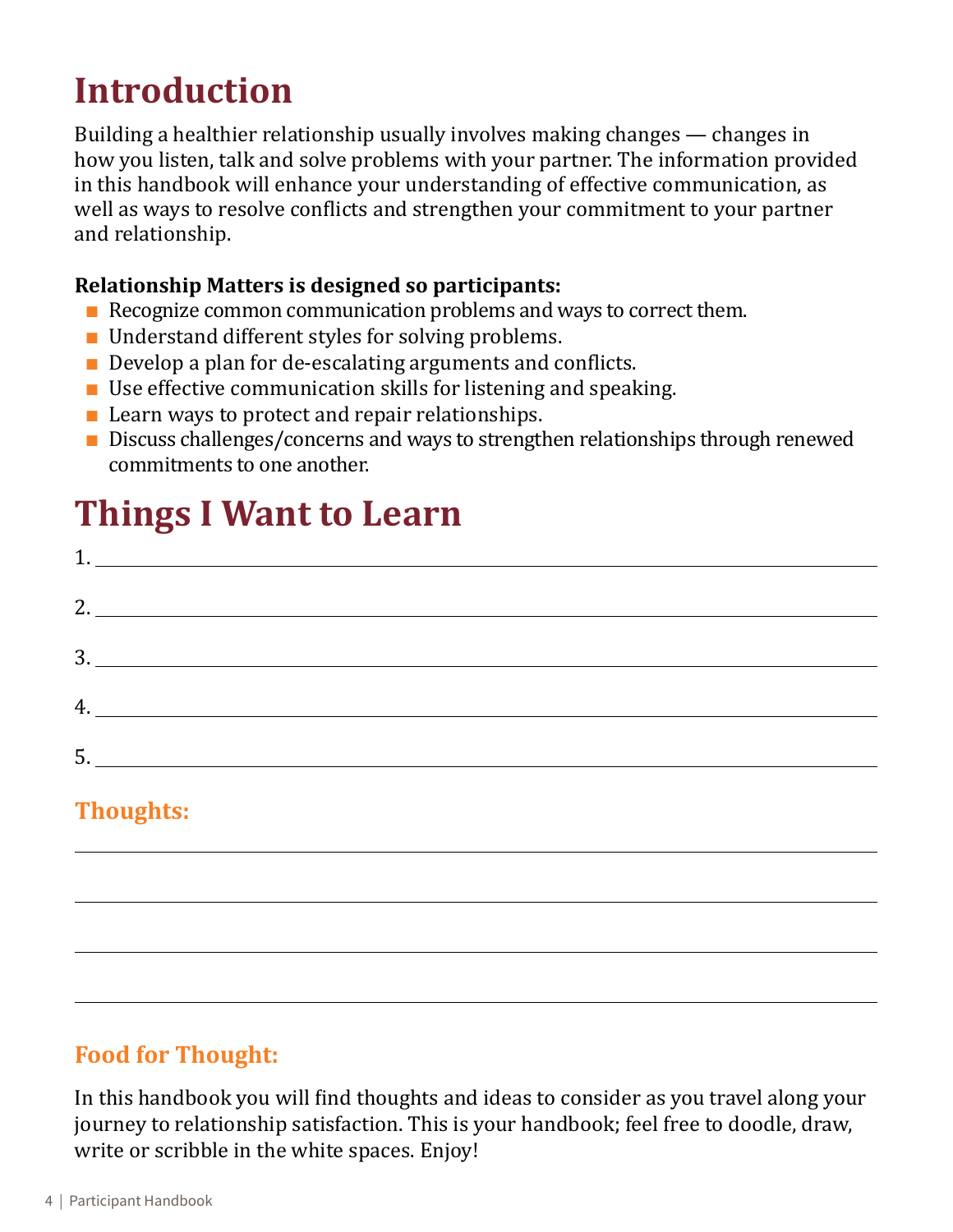# <span id="page-4-0"></span>**Three Types of Safety**

## **Mastery Skill: Create a safe environment for your partner and be willing to ask that your partner create a safe environment for you when you need it.**

Safety and security are the foundations of a healthy relationship. Regardless of how well one can communicate and problem solve, people rarely utilize those skills without the security of knowing it is safe to take risks, be vulnerable and express oneself. Living in fear of rejection, humiliation, abandonment or physical harm makes it impossible to experience a healthy relationship.

The three kinds of safety listed below are non-negotiable. You cannot have a healthy relationship without all three; you will not feel secure enough to be yourself, so intimacy is impossible. For people living with chronic illness who may rely on loved ones to provide medical care and other essentials, neglect can also threaten a healthy relationship.

## **The Three Types of Safety Required for a Healthy Relationship**

#### **Commitment Safety**

Security of support and a clear, committed future together.

#### **Emotional Safety**

Being able to express thoughts and feelings openly and to accept one another's differences.

#### **Physical Safety**

Freedom from physical harm, the threat of physical harm, withholding medical care or medication, or other physical needs.

#### **Adapted from: Markman, H., Stanley, S. & Jenkins, N. (2006). Prevention and relationship enhancement program. Colorado: PREP Educational Products.**

#### **Note**:

Throughout this handbook, we will refer to different skills for solving conflicts and problems. Though the literature says some volatile relationships can be healthy, not all volatile relationships are stable and healthy. The question to ask yourself to determine if your relationship is a healthy one is, "Do I feel afraid of my partner?" If you are scared of your partner when she or he expresses anger verbally, emotionally, physically or sexually, please see page 47 about getting help.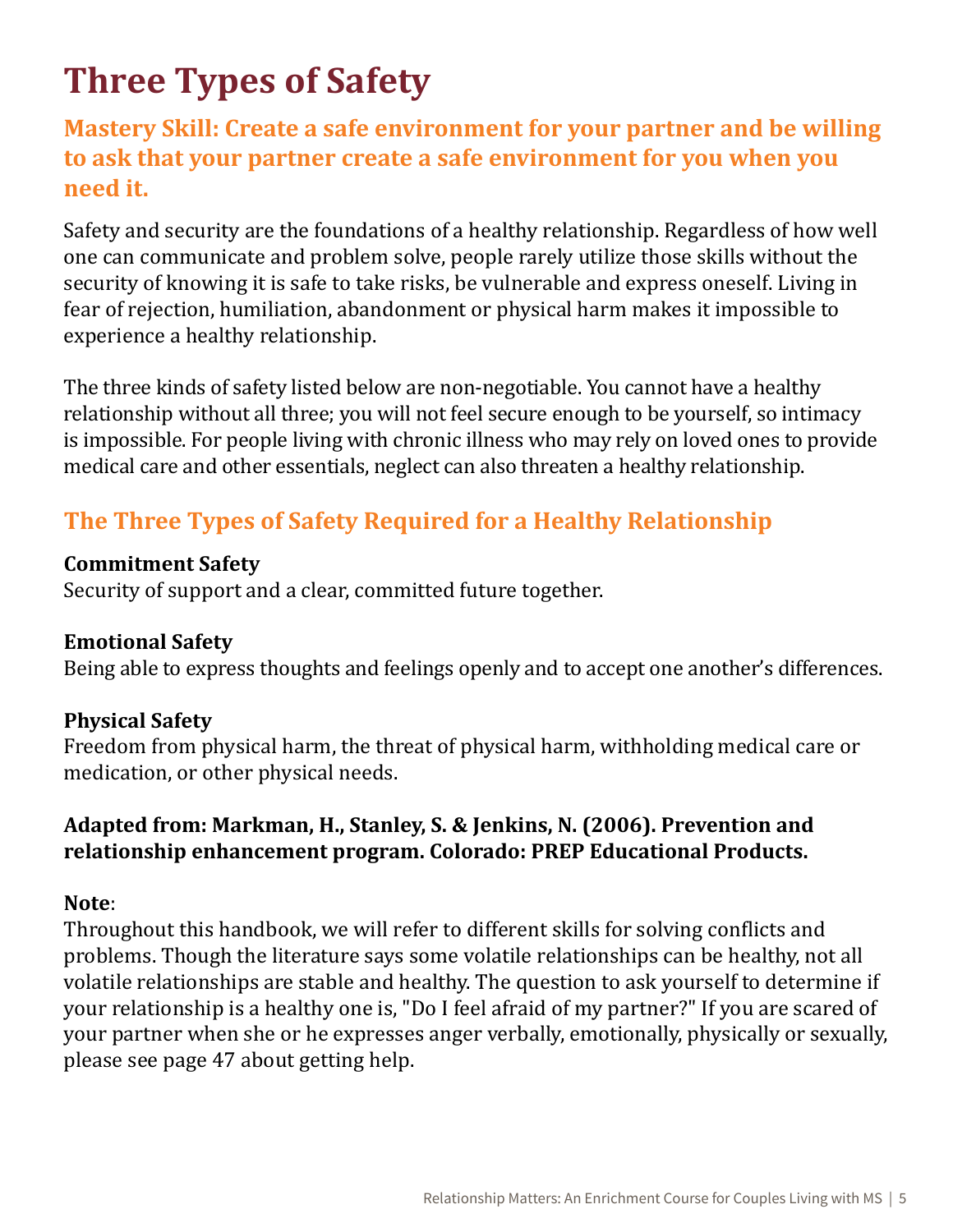<span id="page-5-0"></span>People with MS may experience cognitive problems, depression and/or mood changes that can result in extreme irritability, aggressiveness and/or verbal abuse. These individuals may have never displayed this kind of behavior prior to their diagnosis with MS. If these kinds of changes occur, it is important to report them to your neurologist or other healthcare professional. The doctor may be able to help, or refer you to someone who can. Medication and behavioral techniques can alleviate some of these symptoms, so it is important to seek help when these behavioral changes occur. It may take time to find the right solution, so be diligent until you get the right answer. Sometimes medications take a while to begin working, or the dosage needs to be adjusted. It is a good idea to keep all follow up appointments and help your health professional by tracking details, such as time and circumstances of any outbursts before, during and after treatment.

Of course, irritability, aggressiveness and various types of verbal and physical abuse can occur even when no one in the family has MS. If these problems were occurring long before you or your partner developed MS, it is important to know that they could possibly worsen because of MS-related mood or cognitive changes. If you or your partner are exhibiting any behaviors that cause concern for the safety of anyone in the household, please contact the National Domestic Violence Hotline at 1-800-799-SAFE.

# **Positive Connections**

**Mastery Skill: Protect your relationship from difficult times by creating positive connections. This is also known as making deposits in your "emotional bank account." Create a culture of positivity.**

Some authors believe that relationships often end due to neglect — a couple's inability to contribute to the health of the relationship by keeping the positive aspects in the forefront and minimizing negative interactions when they happen.

Dr. John Gottman is world renowned for his work on marital stability and divorce prediction, involving the study of emotions, physiology and communication. Dr. Gottman's research indicates successful relationships have five times more positive interactions than negative ones during arguments, and up to 20 times more positive than negative exchanges in regular interactions.

## **The Erosion Theory**

- People don't just fall out of love.
- Love and positive feelings get eroded over time by poorly handled disagreements and arguments.
- $\blacksquare$  The negative can kill the positive.

#### **Markman, H., Stanley, S. & Jenkins, N. (2006). Prevention and relationship enhancement program. Colorado: PREP Educational Products.**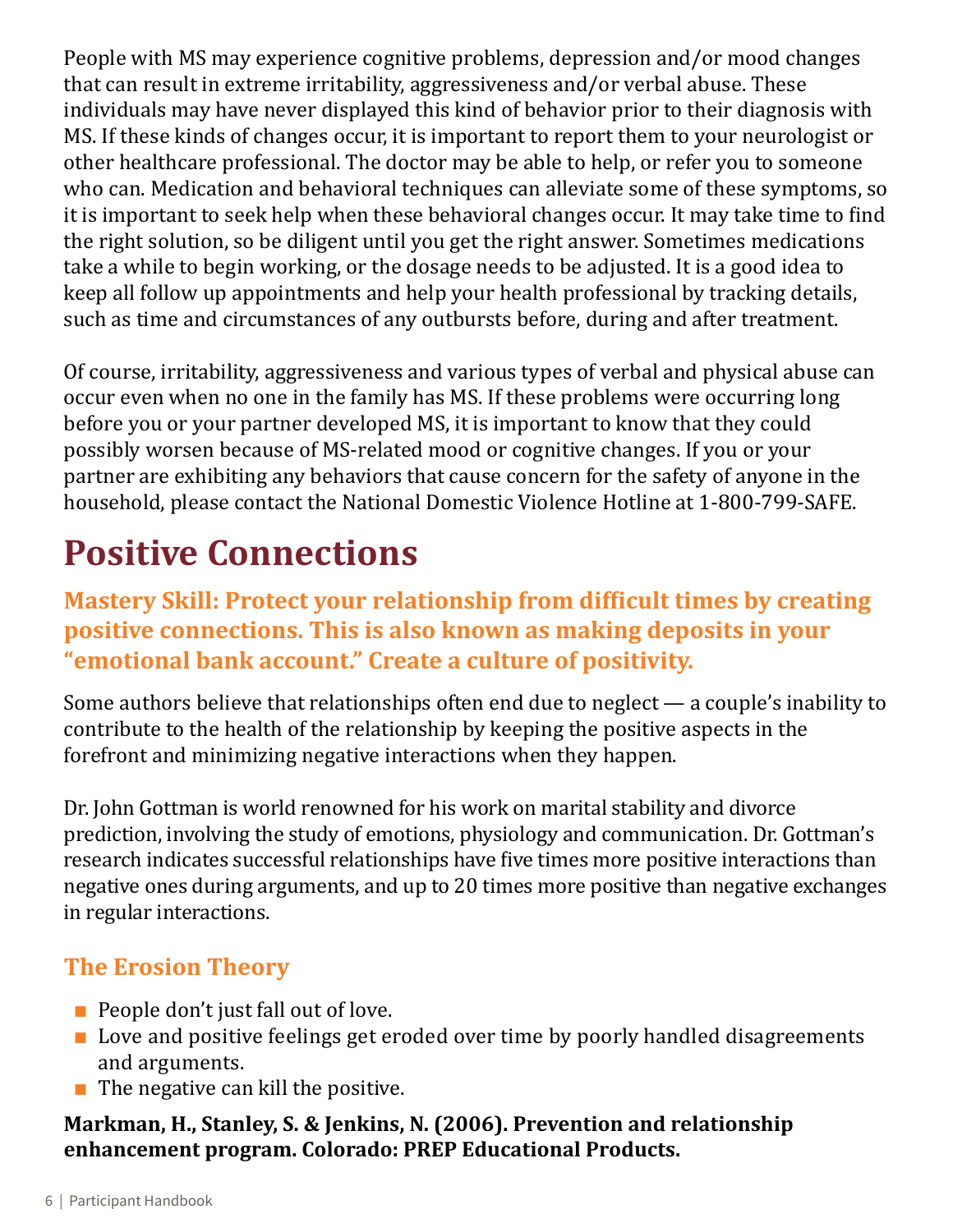# <span id="page-6-0"></span>**Emotional Bank Account**

Dr. Gottman also writes about "turning toward your partner." This happens when we make small emotional connections with our partner by doing the little, ordinary things in daily life. The best way to explain this is in banking terms: It is helpful to have a buffer, or savings, built up in terms of positive sentiment in your relationship. Behold, the emotional bank account! It can be very beneficial to fine-tune your awareness of ways to turn these everyday moments into "positive currency" that will increase the balance in your emotional bank account.

In the book **7 Principles for Making Marriage Work**, Dr. Gottman and Nan Silver list sixty-two activities that can translate into positive sentiment. The list includes things such as: eat together (without distraction), reunite at the end of the day (and debrief) about how things went, call (text/email or send positive thoughts to) each other during the day, and more. Dr. Gary Chapman, author of **The Five Love Languages**, states that we can meet the emotional needs of those we love in different ways, and in fact, people have different needs and respond better to some "love languages" than others. You may already know your partner's primary language; if not, read about the five different types and learn to speak the language if you don't already.

**"The world is a great mirror. It reflects back to you what you are. If you are loving, if you are friendly, if you are helpful, the world will prove loving and friendly and helpful to you. The world is what you are." — Thomas Dreier**

# **Five Love Languages**

(From **[fivelovelanguages.com](http://fivelovelanguages.com)**)

## **Mastery Skill: Understand the primary love language of your partner to more successfully foster positive connections.**

#### **Words of Affirmation**

Verbal appreciation speaks powerfully to persons whose primary love language is "Words of Affirmation." Words of encouragement easily translate into love and support.

#### **Quality Time**

Many mates feel most loved when they spend physical time together, doing activities that they love to do. Spending uninterrupted time together will bring a couple closer, and in the years to come, will fill up the emotional bank account.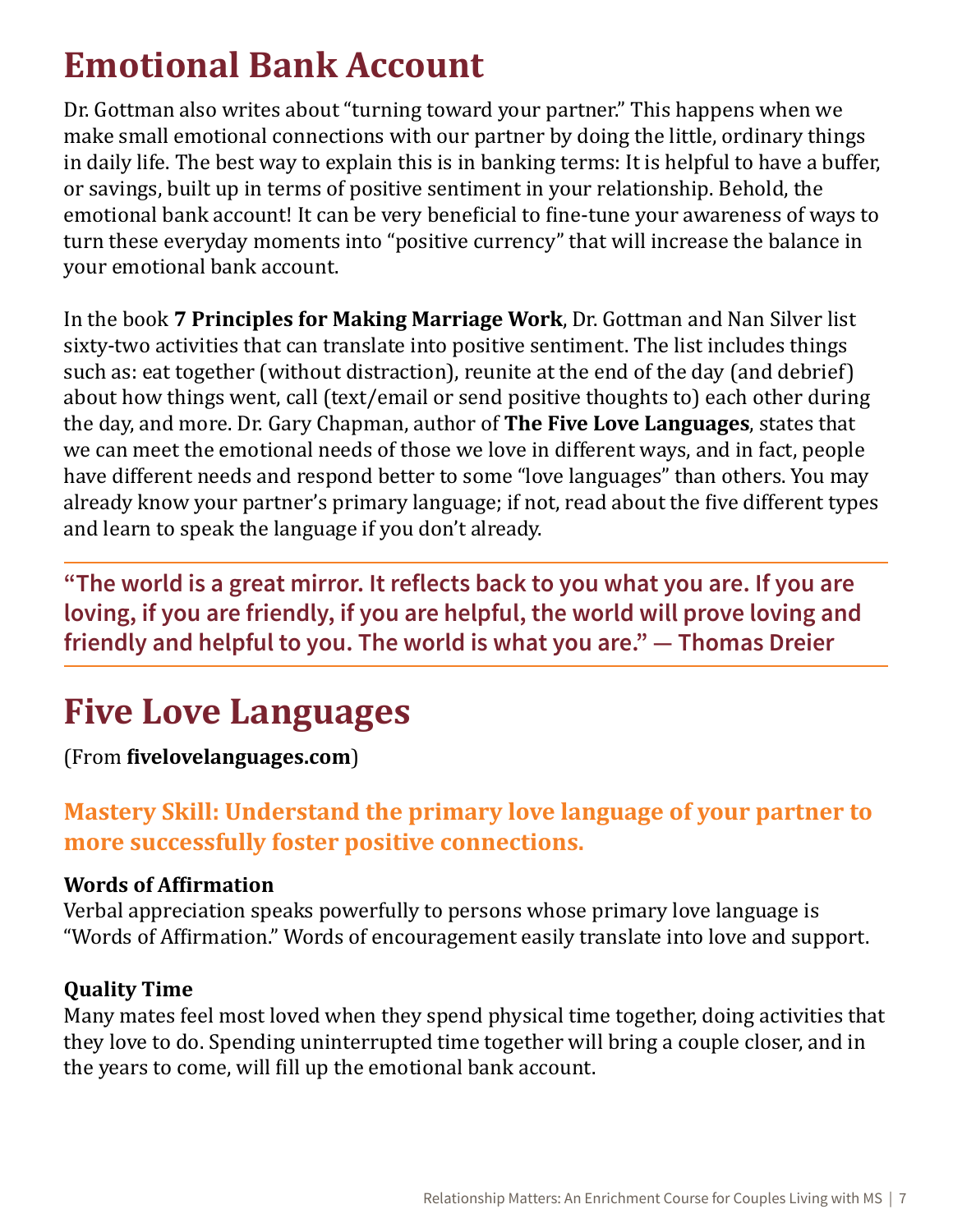#### <span id="page-7-0"></span>**Receiving Gifts**

Some people respond well to visual symbols of love. If you speak this love language you are more likely to treasure any gift as an expression of love and devotion. People who speak this love language often feel that a lack of gifts represents a lack of love from their mate.

#### **Acts of Service**

Sometimes simple chores around the house can be an undeniable expression of love. Even simple things like laundry and taking out the trash require some form of planning, time, effort and energy. Very often, both partners will speak to the "Acts of Service Language." However, it is very important to understand what acts of service your mate most appreciates.

#### **Physical Touch**

Many mates feel the most loved when they receive physical contact from their partner. For a mate who speaks this love language loudly, physical touch can make or break the relationship. Learn your partner's "dialect" by finding his or her favorite acts of touch, whether it is hugging, kissing, holding hands, or lovemaking, and initiate it often.

# **Proactive Relationship Management**

## **Mastery Skill: Accept responsibility for your part in making your relationship a success. Keep your couple time sacred.**

As you can see, we are advocating that you make your relationship a priority. As one workshop participant said, "Being in a relationship is a choice and with that choice comes responsibility for the well-being of the relationship."

Healthy couples manage their relationship rather than just allowing things to happen. Taking a proactive approach to your relationship will nurture your strengths as a couple. Two management tools we recommend are regular couple meetings and regular dates. It takes a small commitment of your time, but the rewards are plentiful.

## **Regular Couple Meetings**

- Plan to meet regularly to discuss any issues that have occurred but have not been addressed; issues only grow when left unattended.
- Plan your collective schedules and make time for your relationship.
- $\blacksquare$  Include children only in the part of the meeting that affects them. This teaches valuable life skills — you are their model of how to have a healthy relationship and a good life!
- $\blacksquare$  Begin with dialogue about what has been going well... what you appreciate!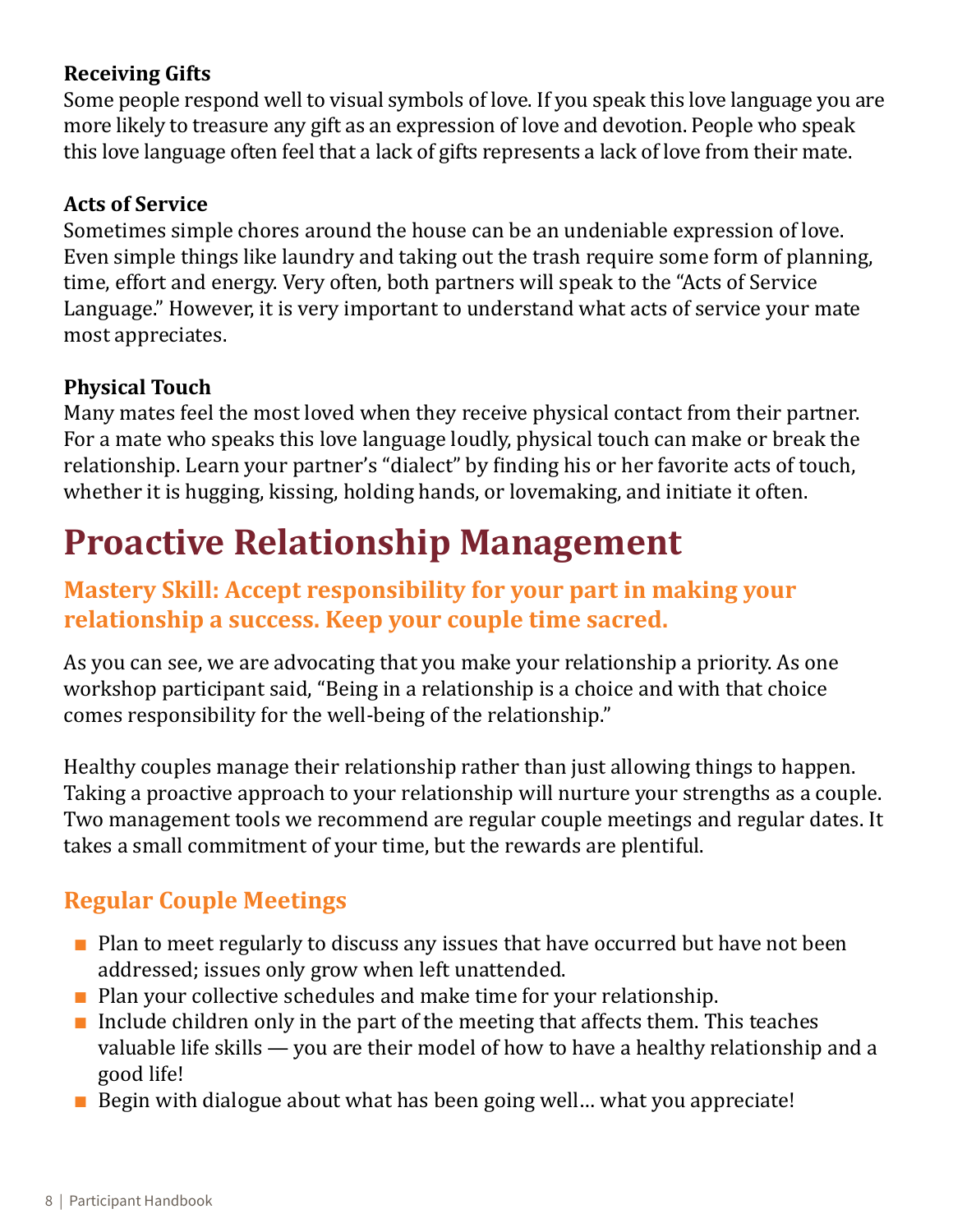# <span id="page-8-0"></span>**Date Night**

#### **Date night should be a planned outing that takes priority — with no discussion of problems, in-laws or other stressors.**

Take turns coming up with ideas for date night. It does not need to cost a lot of money; the purpose is to spend time together doing something you enjoy. Watching a movie or rocking together on the porch counts, as long as there are no outside influences.

#### **Think of five places to go/things to do for a fun date. Write them here so you won't forget them!**

|    | 1.                                                 |
|----|----------------------------------------------------|
|    |                                                    |
|    |                                                    |
|    |                                                    |
|    |                                                    |
|    |                                                    |
| 5. | <u> 1980 - John Stein, Amerikaansk politiker (</u> |
|    |                                                    |

**"Why would a couple that lives and sleeps together every night need dates and rituals? Precisely because they live and sleep together." — Bill Doherty, Take Back Your Marriage**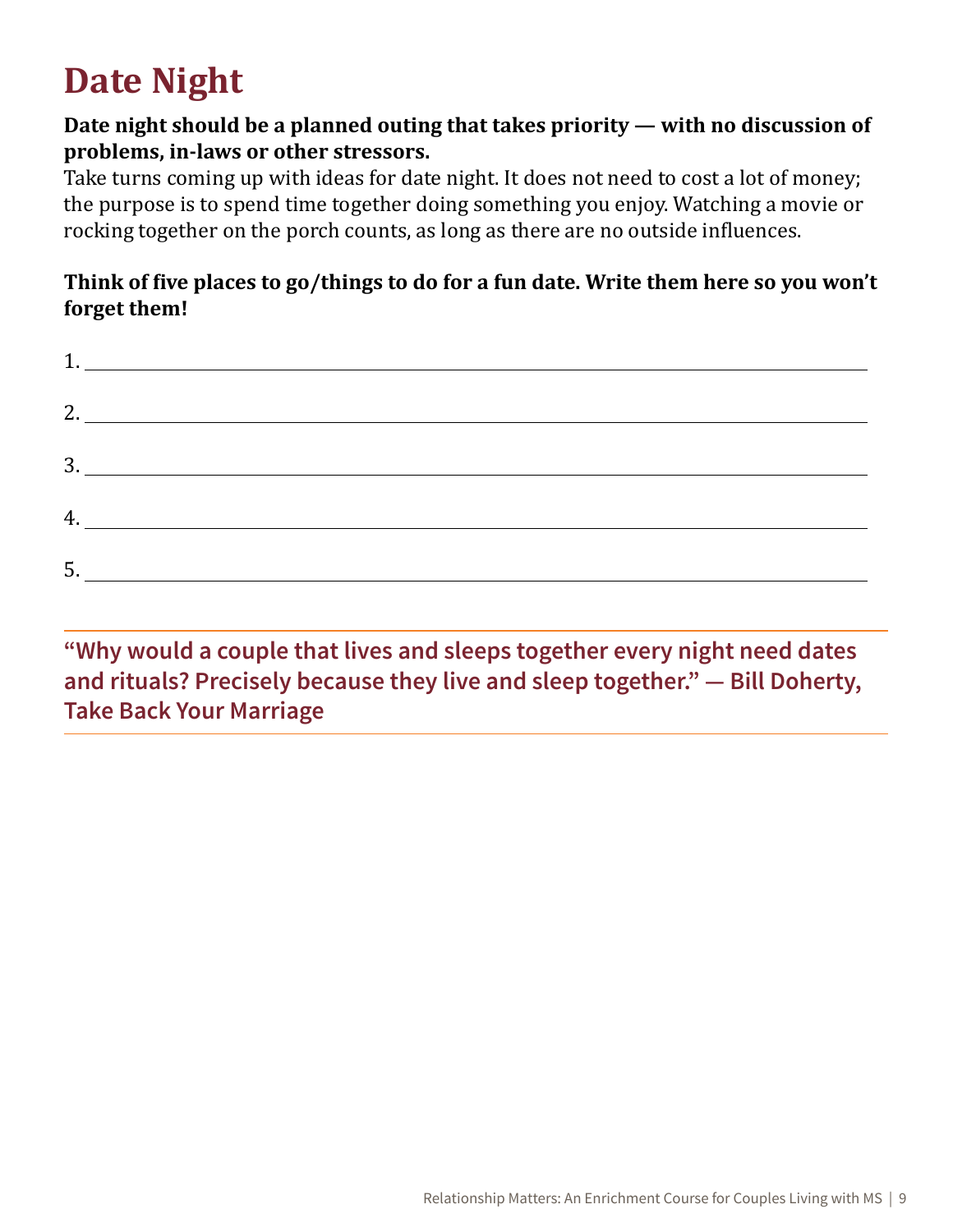## **Directions**

In **The Art and Science of Love**, Dr. Gottman promotes the mantra, "Small things often." In other words, it's the small positive things, done often, that make a difference. Take a few minutes to think of ways to make positive connections, or deposits, into your emotional bank account. Remember the little, everyday things your partner will appreciate but may not ask for or respond to regularly. List some of those below.

| rositive connections – Bunung Binotionul currency |  |  |
|---------------------------------------------------|--|--|
|                                                   |  |  |
|                                                   |  |  |
| 2.                                                |  |  |
|                                                   |  |  |
|                                                   |  |  |
|                                                   |  |  |
| $4.$ $\overline{\phantom{a}}$                     |  |  |
|                                                   |  |  |
|                                                   |  |  |
|                                                   |  |  |
|                                                   |  |  |
| 6.                                                |  |  |
|                                                   |  |  |
|                                                   |  |  |
|                                                   |  |  |
|                                                   |  |  |
|                                                   |  |  |
|                                                   |  |  |
|                                                   |  |  |
|                                                   |  |  |
|                                                   |  |  |

#### **Positive Connections — Building Emotional Currency**

Don't stop here... grab some paper and write down anything you think of — add to it when new ideas come along! Remember, little things make a difference.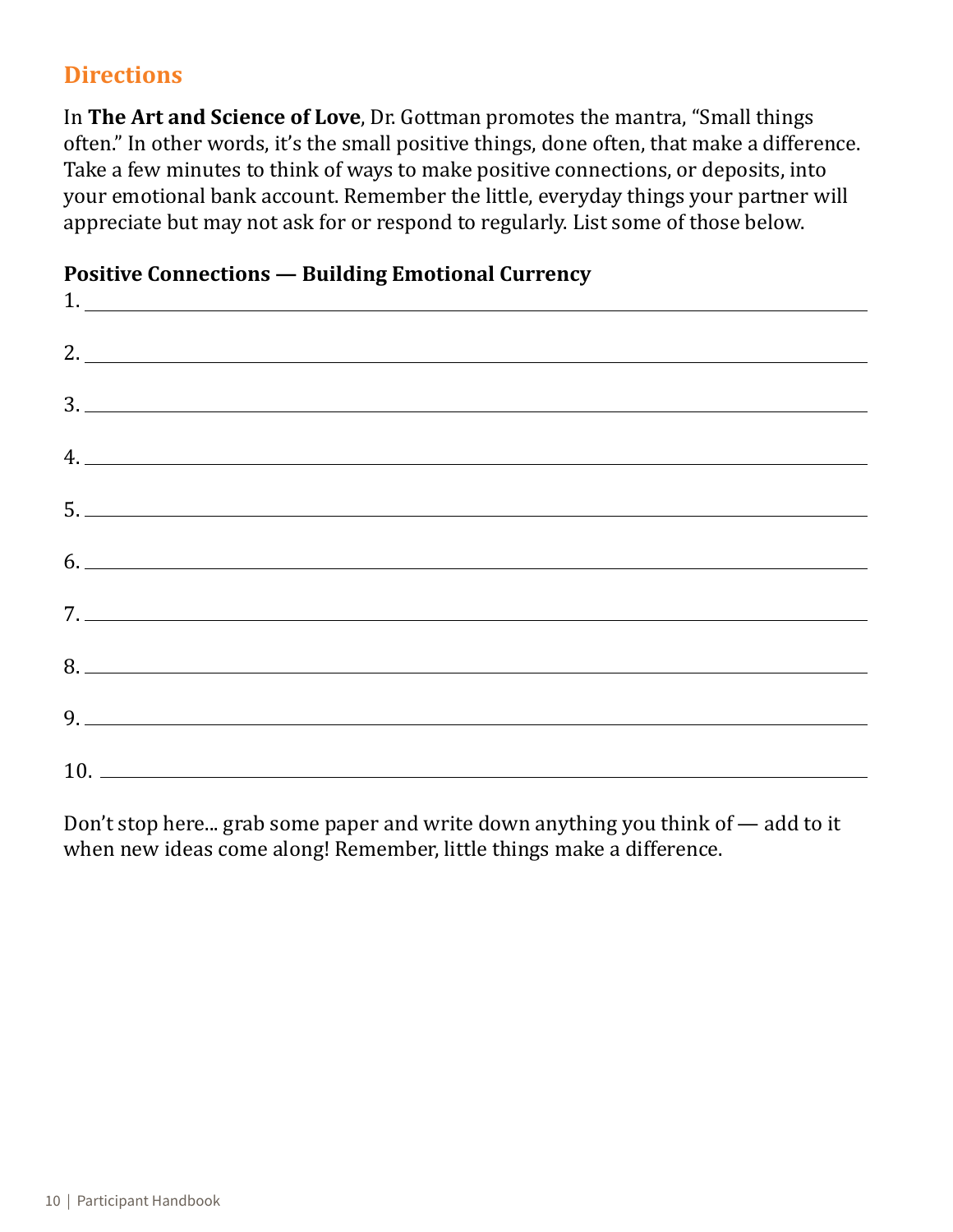## <span id="page-10-0"></span>**Directions**

Now write some things your spouse or partner does that you appreciate. Share this information with him/her so they can add these ideas to the list of ways to create positive sentiment in your relationship. Later, you may want to use examples from this list to develop "I" Statements to let your partner know how you feel.

#### **Positive Connections — Little Things That Mean a Lot**

| $\begin{array}{c} \n \begin{array}{c} \n 1. & \longrightarrow & \n \end{array} \n \end{array}$ |  |  |
|------------------------------------------------------------------------------------------------|--|--|
| 2.                                                                                             |  |  |
| 3.                                                                                             |  |  |
|                                                                                                |  |  |
| 4.                                                                                             |  |  |
| 5.                                                                                             |  |  |
|                                                                                                |  |  |
|                                                                                                |  |  |
| 8.                                                                                             |  |  |
|                                                                                                |  |  |
|                                                                                                |  |  |

# **Self-Fulfilling Prophecies**

Drs. Gottman, Norman Vincent Peale, Henry Grayson, and many other writers and scientists have written about the laws of physics that indicate — we are all interconnected on many levels. In other words, if we see more of what we expect to see (the proverbial self-fulfilling prophecy) and we are influenced by the thoughts and actions, we must aim for the best!

In his book, **Mindful Loving**, Dr. Grayson talks about testing this premise over 15 years ago when he tried an informal experiment with his spouse. Over a period of two weeks, without her knowledge, he alternated between having only positive thoughts about his spouse one day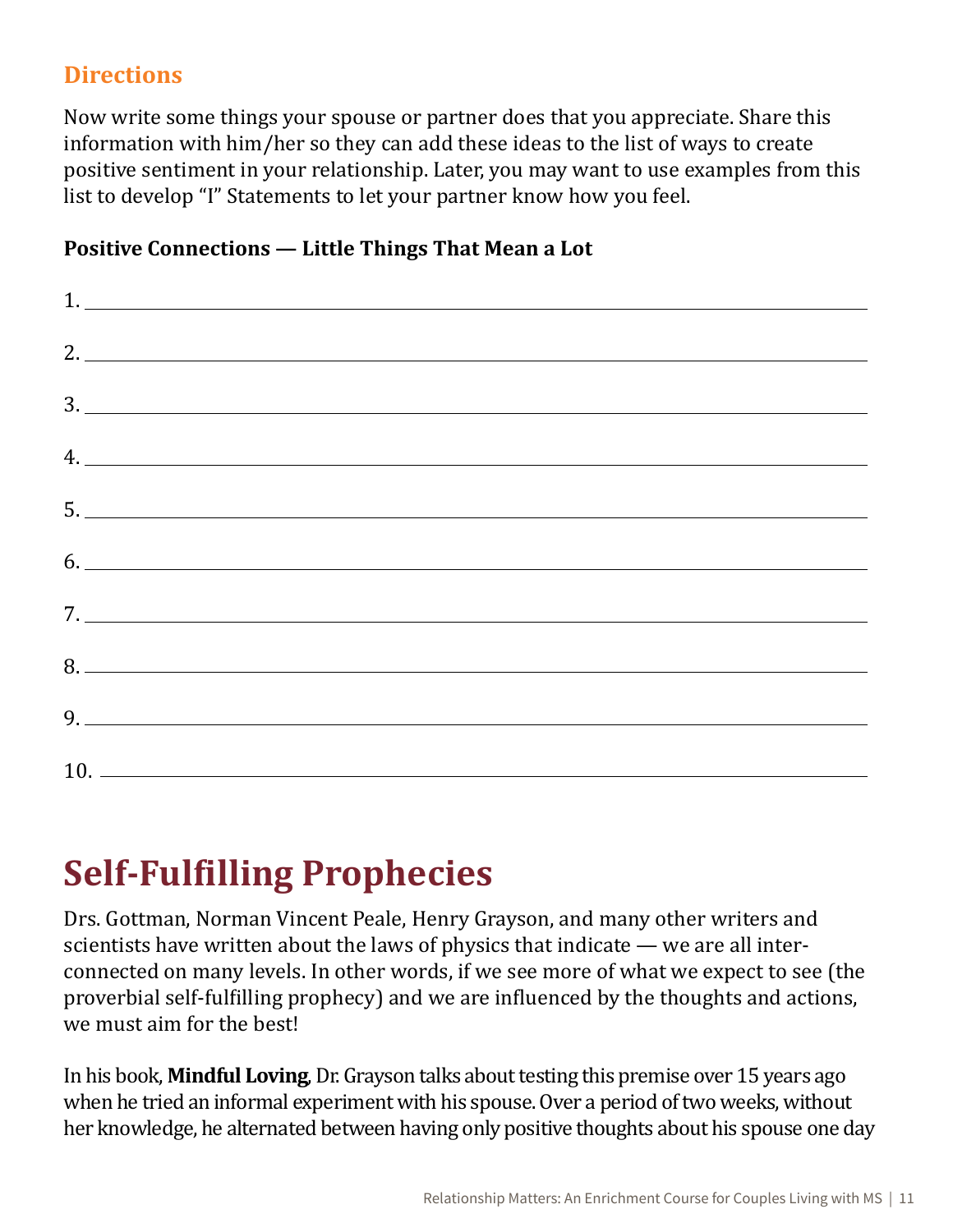<span id="page-11-0"></span>while he was away at work and negative thoughts about her the next. On the positive days, he dismissed any negative thoughts and only focused on the loving and caring thoughts thoughts of appreciation and admiration. He also focused on good times and fond memories they had together. On the alternating days, he dredged up arguments and faults and dismissed any positive sentiment.

Dr. Grayson reports that the results were dramatic. On the days he thought only positive thoughts, she greeted him lovingly at the door and they shared nice evenings together. On the other days, they either ignored each other or ended up arguing over something. When he told her about the experiment, he asked what kind of thoughts she experienced about him over that time. Without fail, she experienced the same kind of thoughts and feelings about him on alternating days that he had for her.

Expecting the best from our partners may result in getting it. Establishing a culture of "positive sentiment" by increasing the currency in the emotional bank account may greatly enhance your relationship. Giving people the benefit of the doubt by not jumping to conclusions (also known as mind reading and negative interpretation) and clarifying their intentions will benefit both of you individually and the relationship as a whole.

#### **Markman, H., Stanley, S. & Jenkins, N. (2006). Prevention and relationship enhancement program. Colorado: PREP Educational Products.**

# **Four Hallmarks of a Great Relationship**

Research has shown that the happiest, most deeply contented couples have four things in common, though they may demonstrate them in different ways. Drs. Howard Markman, Scott Stanley, and Susan Blumberg in their book, **Fighting for Your Marriage**, which is based on their marriage enrichment curriculum, Prevention and Relationship Enhancement Program (PREP), emphasize the following "four hallmarks of a great relationship:"

- **1. Be Safe at Home** Physical, emotional and commitment safety
- **2. Open the Doors to Intimacy** Couple meetings, date night, positive connections and listening
- **3. Do Your Part and Be Responsible** Use effective skills to solve problems and take ownership of your feelings and actions
- **4. Nurture Security in Your Future Together** Sort through relationship challenges together, renew your commitment and be willing to do whatever is necessary to have a relationship that is good for both of you

#### **Markman, H., Stanley, S. & Jenkins, N. (2006). Prevention and relationship enhancement program. Colorado: PREP Educational Products.**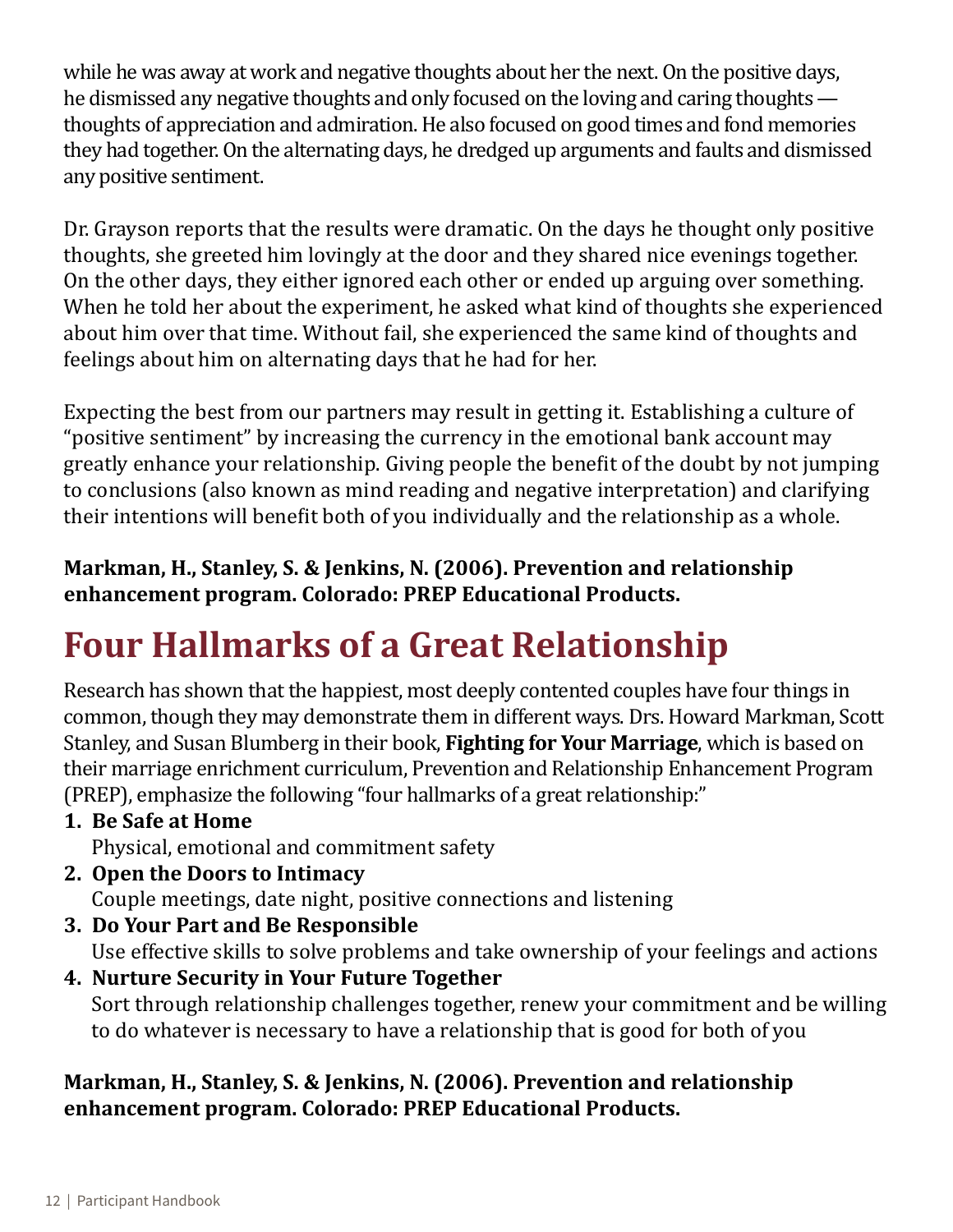# <span id="page-12-0"></span>**The Five Magic Hours**

The Gottman Institute was surprised to find that couples whose relationships continued to be strong over time were devoting only an extra five hours a week to their marriages. This was coined "The Five Magic Hours." These extra hours consist of small actions. When done on a regular basis, they can improve and strengthen your relationship (that's less than one hour a day!).

- $\blacksquare$  Spend a few minutes in the morning talking about your upcoming day.
- $\blacksquare$  Debrief at the end of each day with a stress-reducing conversation where partners actively listen to each other review their day.
- Find some way to express admiration and appreciation to your partner every day.
- Show affection toward your partner daily (John Gottman and his spouse/partner, Dr. Julie Schwartz Gottman, have a 6-second rule for kisses in their relationship — all kisses last at least six seconds).
- Spend time weekly really talking to each other. Ask questions about your partner's hopes and dreams, plans at work or home...know each other intimately.

**"One of the great illusions of our time is that love is self-sustaining. It is not. Love must be fed and nurtured, constantly renewed. That demands ingenuity and consideration, but first and foremost, it demands time."— David Mace**

**Gottman, J. & Schwartz — Gottman, J. (2001). The art and science of love: A workshop for couples. Washington: The Gottman Institute.**

# **Communication and Conflict**

Stephen White, a well-known author and psychologist who lives with MS, writes in one of his novels that for intimacy to occur, two things are required: vulnerability and disclosure. We talk about safety a lot in this handbook. White's comments sum up the reason it is so important, "Without safety there is no vulnerability, and without vulnerability no risks are taken to talk about the things that scare us... hence there's no true intimacy."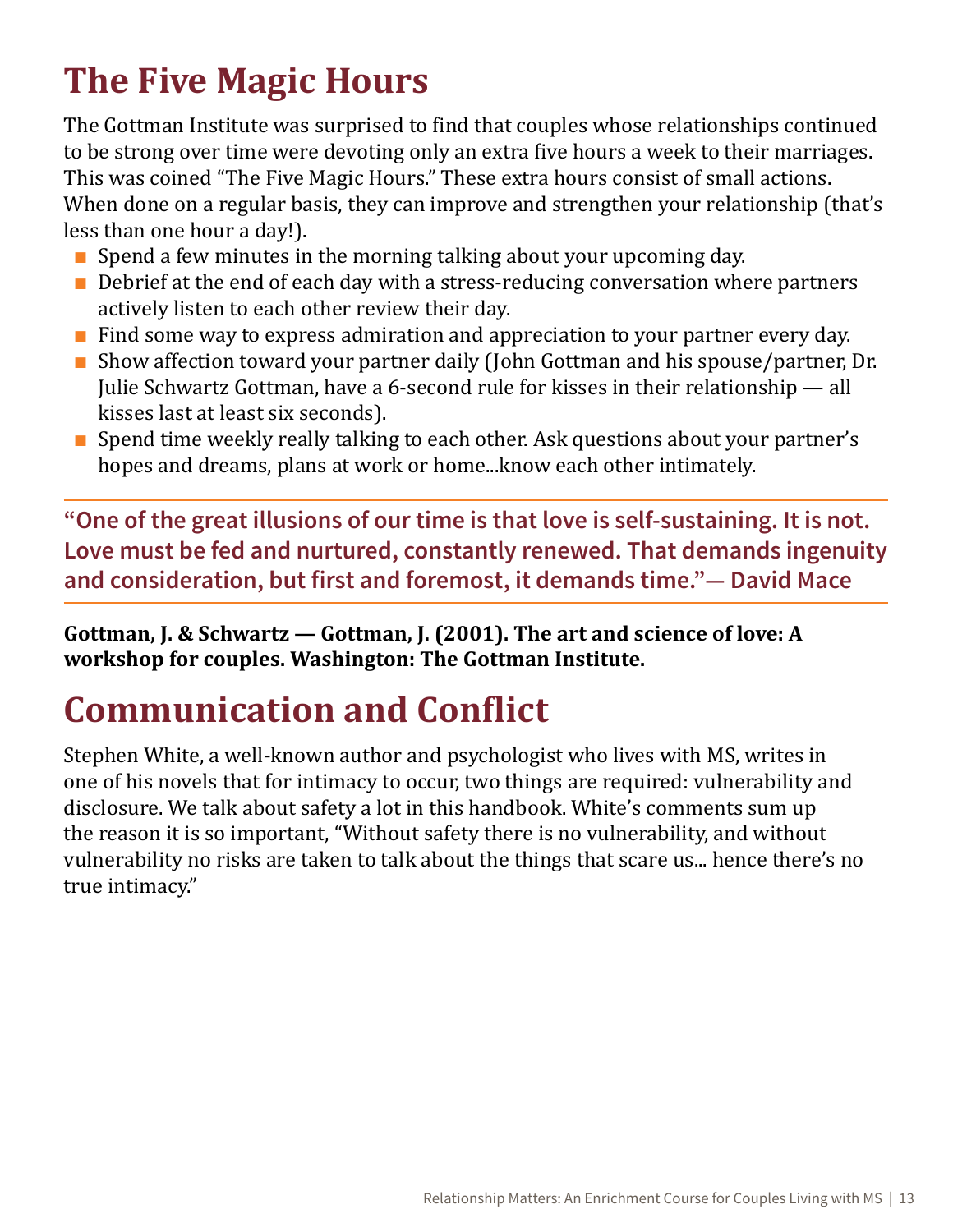## **The Truth About Conflict**

- Conflict is inevitable.
- $\blacksquare$  How you manage conflict will determine the health of your relationships.
- Violence, threats and intimidation (whether verbal, emotional, sexual or physical) are never okay.
- 59% of marital conflicts can't be resolved because hidden issues are the real source of conflict.

## **The Key is People Must Feel Safe**

- People will not allow themselves to be vulnerable if they do not feel safe.
- $\blacksquare$  They won't say what they are really thinking.
- They feel disconnected and alone.
- $\blacksquare$  People may respond defensively if not feeling safe.

#### **Markman, H., Stanley, S. & Jenkins, N. (2006). Prevention and relationship enhancement program. Colorado: PREP Educational Products.**

#### **Partner Practice**

Make some notes here about ways you can set the tone for emotional safety; for instance, offer to listen without interrupting.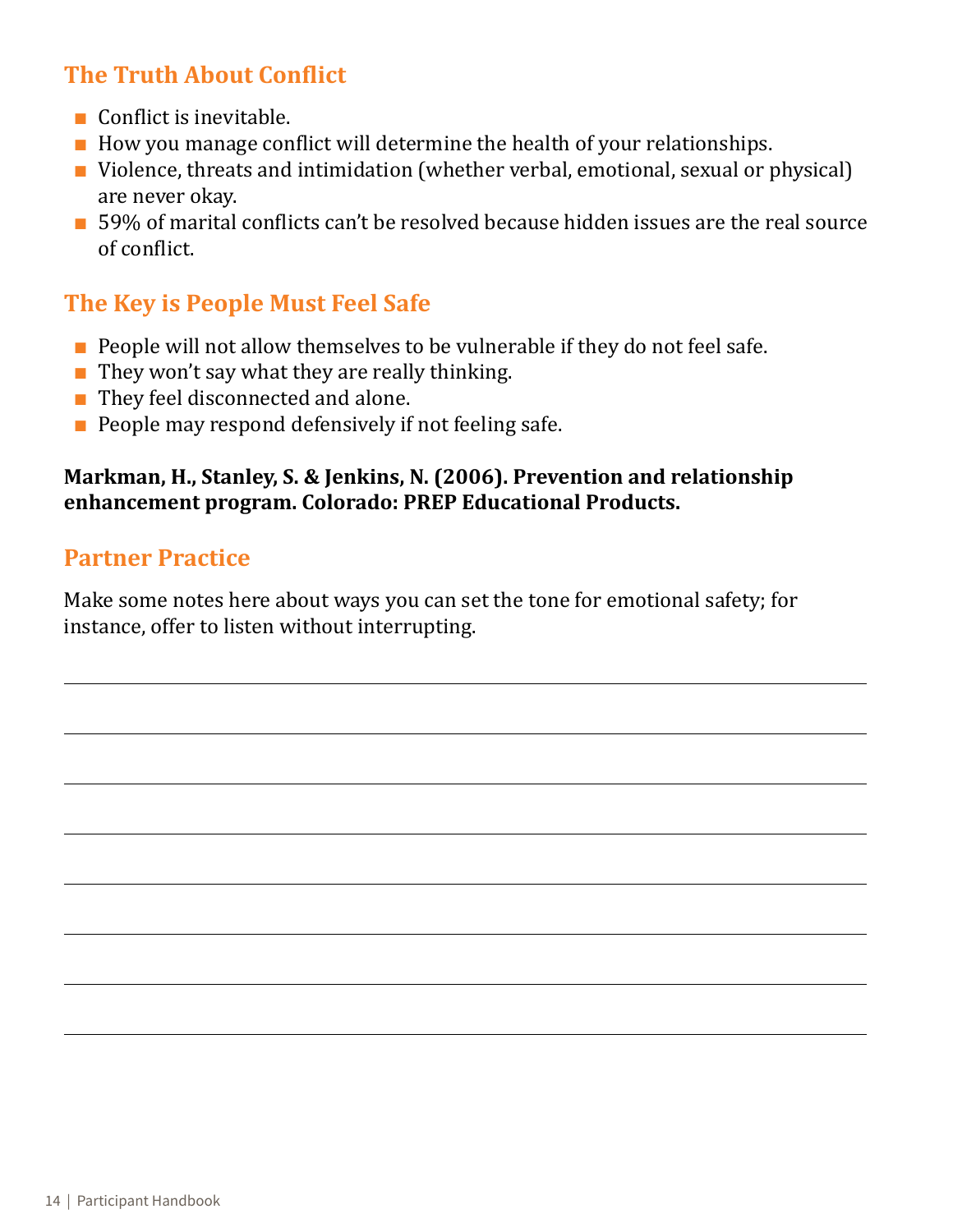# <span id="page-14-0"></span>**Common Communication Problems**

Let's face it, not all blunders and bad behaviors are created equally. In his book, **Why Marriages Succeed or Fail**, Dr. Gottman identifies what he calls the "Four Horsemen of the Apocalypse." As you might expect, these problems can mean real trouble for relationships. Dr. Gottman finds these to be the best-known predictors of divorce, but acknowledges that most couples do some or all of these from time to time. **What makes the difference for couples who succeed in their relationship has to do with their ability to reconcile the problem when it happens.** Dr. Gottman calls this a "repair attempt," meaning the offending party makes an effort to make amends, sooner rather than later. You will read more about this later.

The next few pages identify common communication problems and skills you can use if the issue applies to your relationship. You may see some terms that have not been discussed yet, but they are all defined in this handbook and several can be accessed quickly using the Table of Contents.

**"Deep listening is miraculous for both listener and speaker. When someone receives us with open-hearted, non-judging, intensely interested listening, our spirits expand." — Sue Patton Thoele**

# **Four Horsemen of the Apocalypse**

## **Criticism**

**Complaining with blaming,** which may include an attack on a partner's personality or storing a list of criticisms, thus making the anger more intense. Women are more likely than men to commit this offense, possibly because women initiate 80% of the discussions in a relationship. The way a discussion begins in the first three minutes determines the outcome 96% of the time.

#### **Antidote**

Complain instead of criticizing by sticking to the facts. Avoid the terms "always" and "never" in your conversation. Stay in the present, and do not rehash old disagreements. Focus on the actions, not the person. Use "I" statements and a softened start-up to keep it safe.

#### **Skills**

"I" statements, prefacing or softened start-up.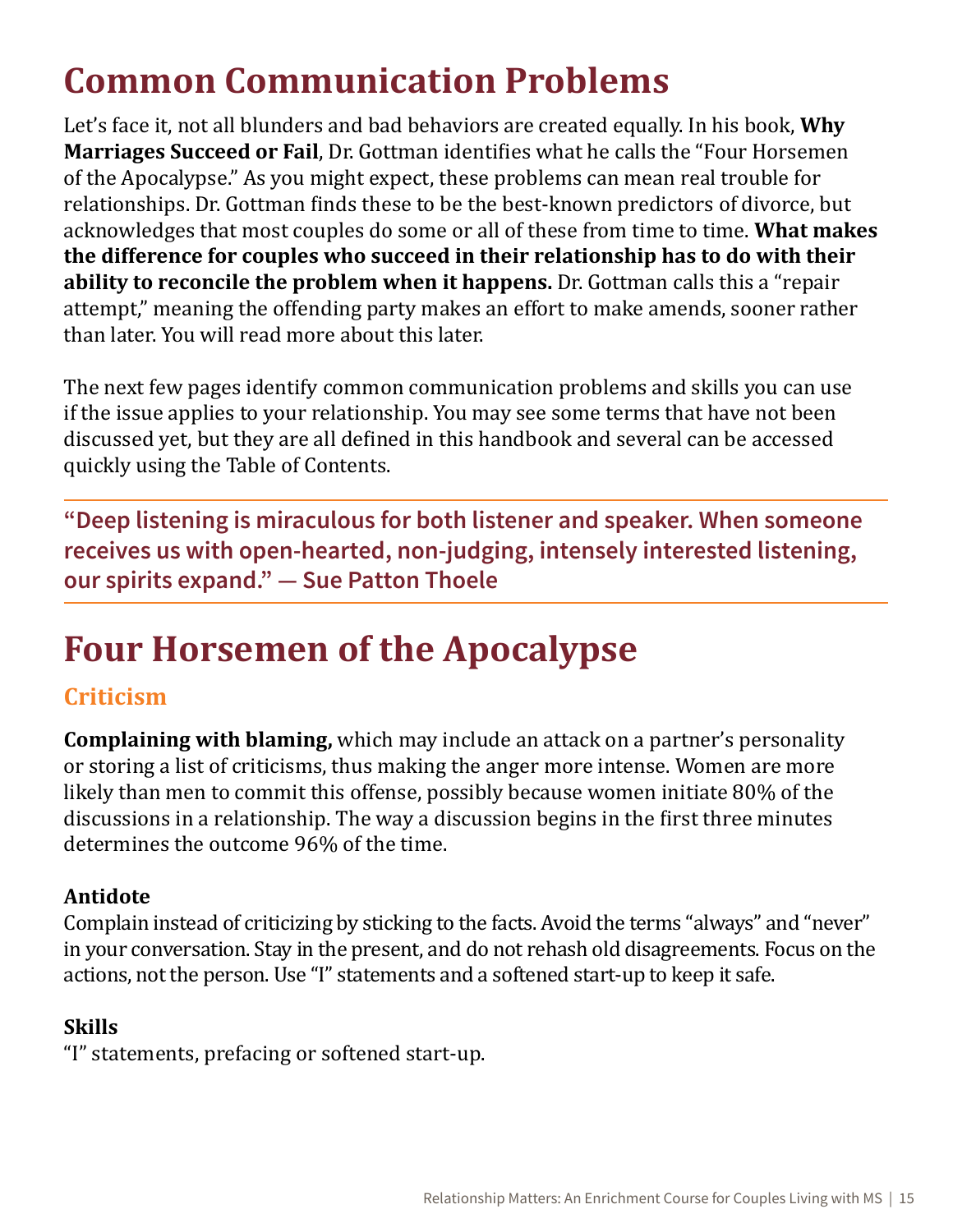#### **Defensiveness**

Defending one's innocence, trying to avoid a verbal attack, counter-attacking and whining, denying responsibility for a problem, cross-complaining and taking the innocent victim stance.

#### **Antidote**

Take responsibility for your part of the problem.

#### **Skills**

"I" statements, de-escalation techniques, take responsibility.

## **Contempt**

This occurs when one partner acts superior or takes the moral high ground; it is often accompanied by belligerence, insults and/or put-downs. These may be expressed nonverbally, e.g., eye-rolling, smirking, etc. This increases fighting in times of disagreement or conflict and is considered the most powerful predictor of divorce.

#### **Antidote**

Create a culture of appreciation and acceptance in your relationship. Treat your partner with the same dignity and respect you would a client or customer. Practice humility.

#### **Skills**

"I" statements, active listening, self-soothing, de-escalation techniques, repair attempts, challenge faulty beliefs.

## **Stonewalling**

Withdrawing from an interaction, often due to feeling "flooded" (overwhelmed by negative feelings), negative interpretation or mind-reading. Men are reported to be the culprits of this behavior about 85% of the time. It is an attempt to flee the interaction, sometimes due to criticizing... a way of shutting down emotionally.

#### **Antidote**

If you are feeling flooded, recognize the signs and take a time out for self-soothing but set a time to go back to the discussion when you are calm. When this occurs because you are anticipating what may come next, try to stop your racing thoughts and challenge the validity of them, as in the case of mind-reading. Often we anticipate the worst case scenario, when it may not even be true.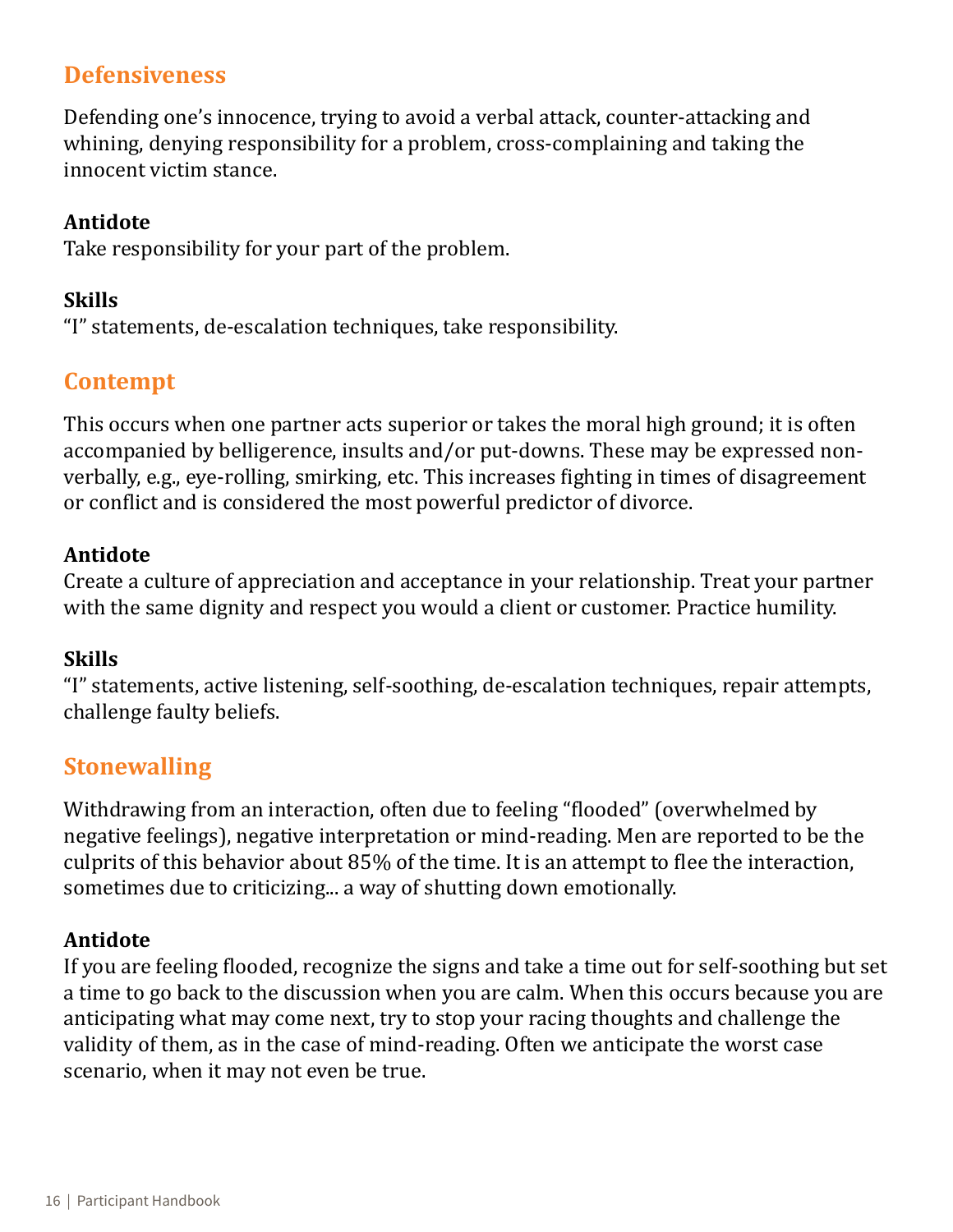#### <span id="page-16-0"></span>**Skills**

Self-soothing, time-out, thought-stopping, challenge faulty beliefs, "I" statements, problem-solving.

**"The colossal misunderstanding of our time is the assumption that insight will work with people who are unmotivated to change. Communication does not depend on syntax, or eloquence, or rhetoric, or articulation but on the emotional context in which the message is being heard. People can only hear you when they are moving toward you, and they are not likely to when your words are pursuing them. Even the choicest words lose their power when they are used to overpower. Attitudes are the real figures of speech." — Edwin H. Friedman**

**Adapted from: Gotman, J. (1994). Why marriages succeed or fail. New York: Fireside Books.**

# **Other Blocks to Communication**

The authors of PREP also identified what they call "Communication Danger Signs" and "Communication Filters" that prevent clear communication. Much like the "Four Horsemen of the Apocalypse," there are times when even the best of relationships may slip into some of these behaviors.

Couples may need more intensive help to overcome some of these behaviors if they have become patterns. If both partners are willing and committed to change these patterns in order to save their relationship, it can be done.

Read more about the danger signs and the antidotes below.

## **Inattention**

Distracted, otherwise engaged or unable to connect due to fatigue, illness, etc.

## **Antidote**

Wait for a break. Ask if it is a good time and if not, ask your partner to let you know when he or she is available to talk. If you are unable to pay attention, say so and let your partner know when you will be ready to talk.

## **Skills**

Softened start-up and prefacing.

## **Emotional States**

Feeling too sad, afraid, angry or insecure to share openly.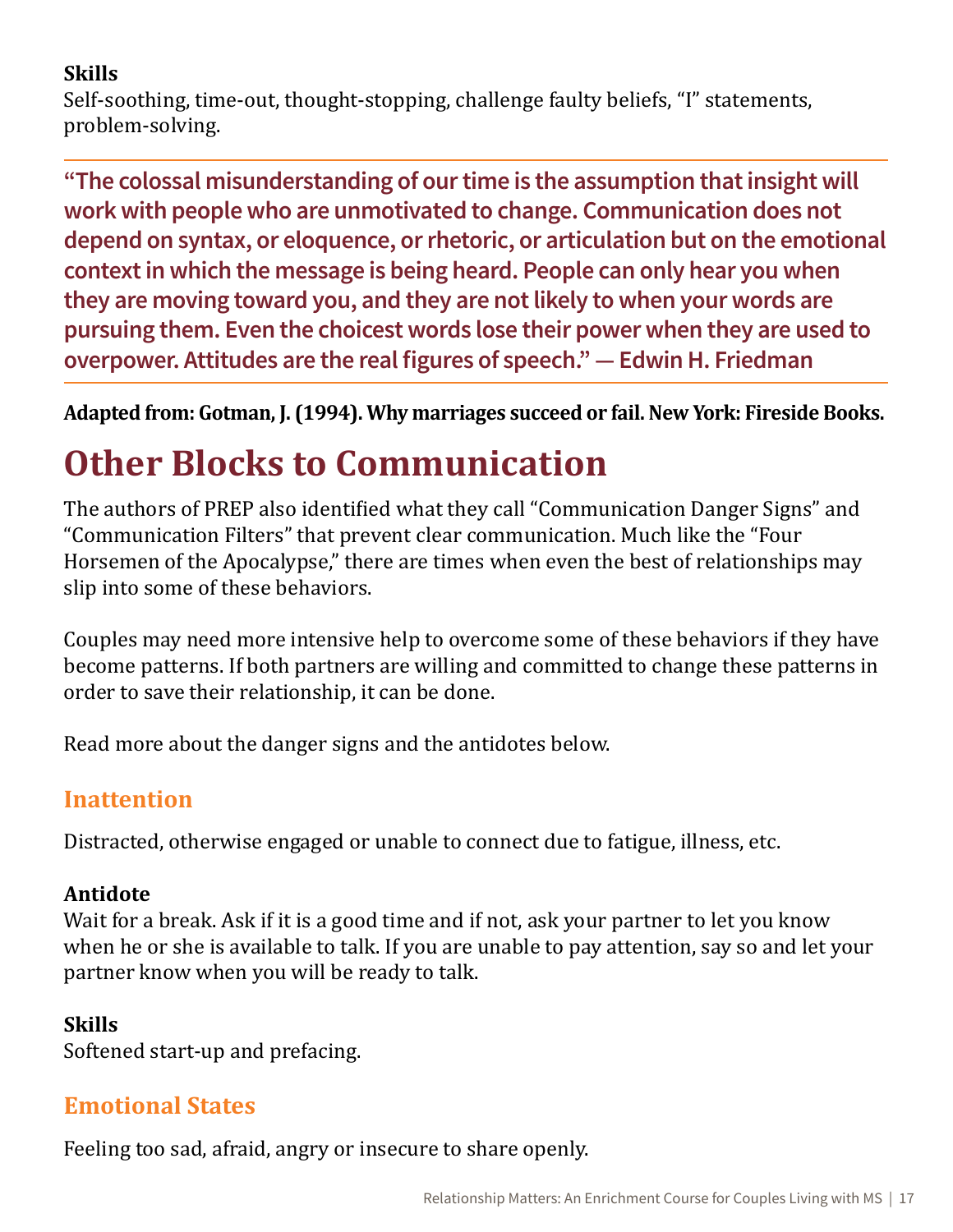#### **Antidote**

Remember that emotional safety (acceptance and approval) is necessary for people to share things that make them feel vulnerable. If you are not feeling secure enough, or are just having a bad day and feel too fragile or volatile to share, ask your partner to give you more time. If your partner is struggling with this, let her/him know that you are willing to wait and will do what you can to be accepting and non-judgmental when you talk. Be honest and accept responsibility for your feelings; they are neither right nor wrong.

#### **Skills**

"I" statements and active listening.

## **Beliefs and Expectations**

Conscious or unconscious values or beliefs that cause one to expect a certain outcome.

#### **Antidote**

Self-awareness is critical. Our beliefs color our perceptions and thus how we interpret everything we see and hear. Be conscious of your differences, discuss them and keep an open mind. If you know an issue is being addressed that you have strong feelings about, or one that pushes your buttons, say so. Agree to disagree when necessary and always respect your partner's right to his or her own opinions and feelings. Give people the benefit of the doubt. When you blow it, and sometimes you will, take responsibility and attempt to correct the situation.

#### **Skills**

Repair attempts, challenge faulty beliefs and self-awareness.

## **Style Differences**

Some people are naturally extroverts and others introverts, some planners and others more spontaneous, some open and others more guarded; this is normal. Styles develop based on early role models and life experiences, as well as temperament. None are right or wrong, just different.

## **Antidote**

Acceptance and respect of differences is required for emotional safety. The ability to see oneself as different, but not better or worse, takes a lifetime of practice. Discussing those differences that affect your relationship is important, if only to decide how to best handle them when they arise. Finding the middle path is most important.

#### **Skills**

Problem-solving, active listening and conflict resolution.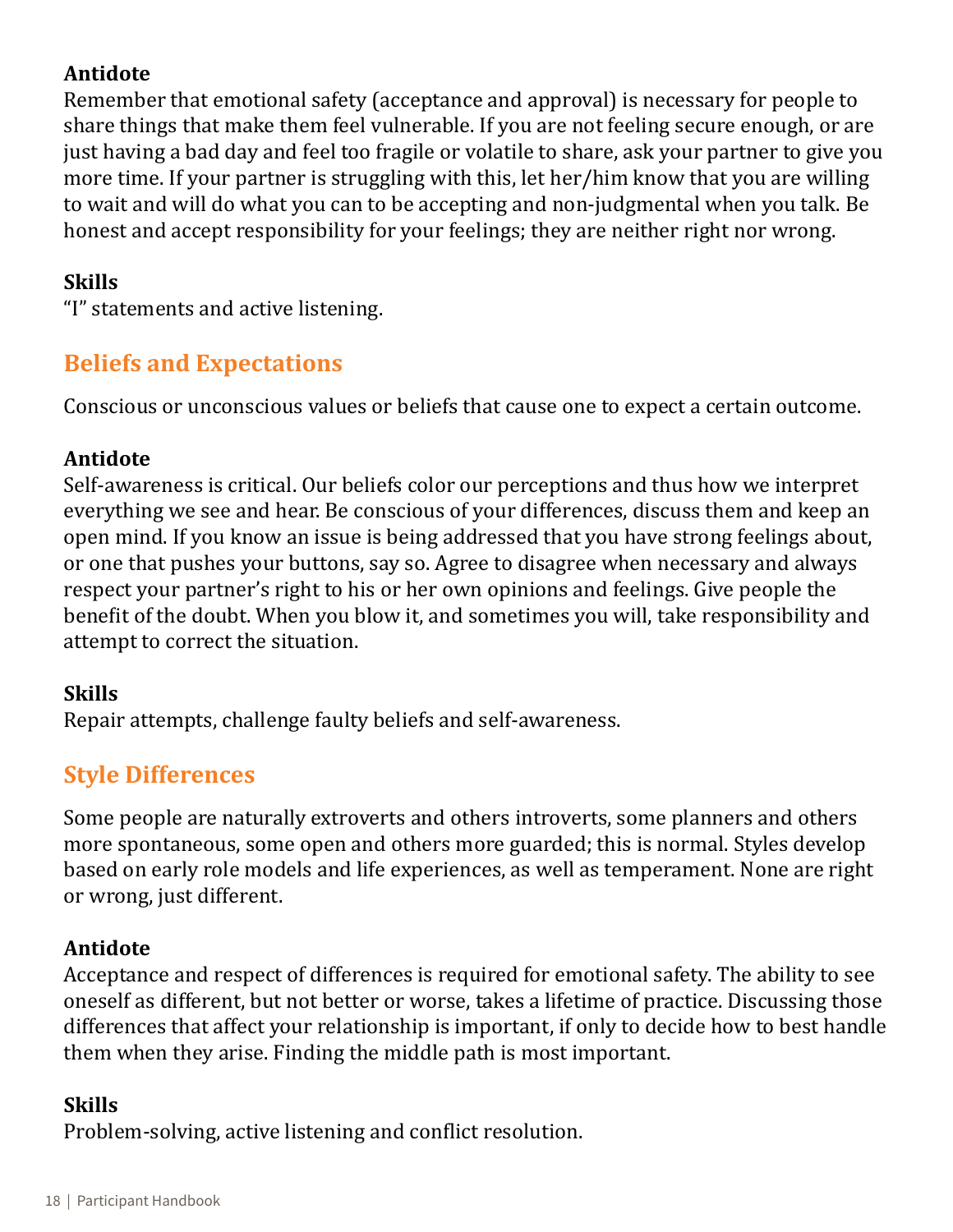## **Self-Protection**

An attempt to avoid feeling rejected or hurt. We all feel overly-sensitive at times. Some people withdraw when they feel the need to self-protect and others lash out. Either extreme may be an attempt to protect ourselves from further stimulation or the need to defend ourselves.

#### **Antidote**

When you feel flooded it is important to recognize the physical signs and acknowledge them to your partner so she or he will understand what is happening to you. This is especially true if you are just entering a conversation and your partner has no way to know that you were overstimulated before the discussion, or during a disagreement or emotional exchange. If you are feeling afraid, tell your partner what you need to feel safe, a.k.a. prefacing ("I need you to listen without interrupting or drilling me with questions when I finish my story.") If you are too flooded to talk, ask for a time-out and plan a time to talk later when you feel ready.

#### **Skills**

Softened start-up, time-out, "I" statements, self-soothing.

## **Escalation**

This can take the form of verbal escalation (progressively negative interactions), emotional escalation (raising the intensity of the disagreement) or escalation of content (raising the stakes, or "one-upping").

#### **Antidote**

Prepare for stressful conversations by scheduling the time to discuss them, think of what you want to say before the discussion begins and use the mastery skills to prevent or stop escalation.

#### **Skills**

Self-awareness, time-out, softened start-up/prefacing, repair attempts, self-soothing, "I" statements, active listening.

## **Invalidation**

Invalidation can appear subtle (discrediting the concerns or fears of your partner) or extreme (put-downs or walking away from the discussion). At times it is not even a conscious act, which means self-awareness is required. You may even have to tell your partner when this happens if they don't recognize it.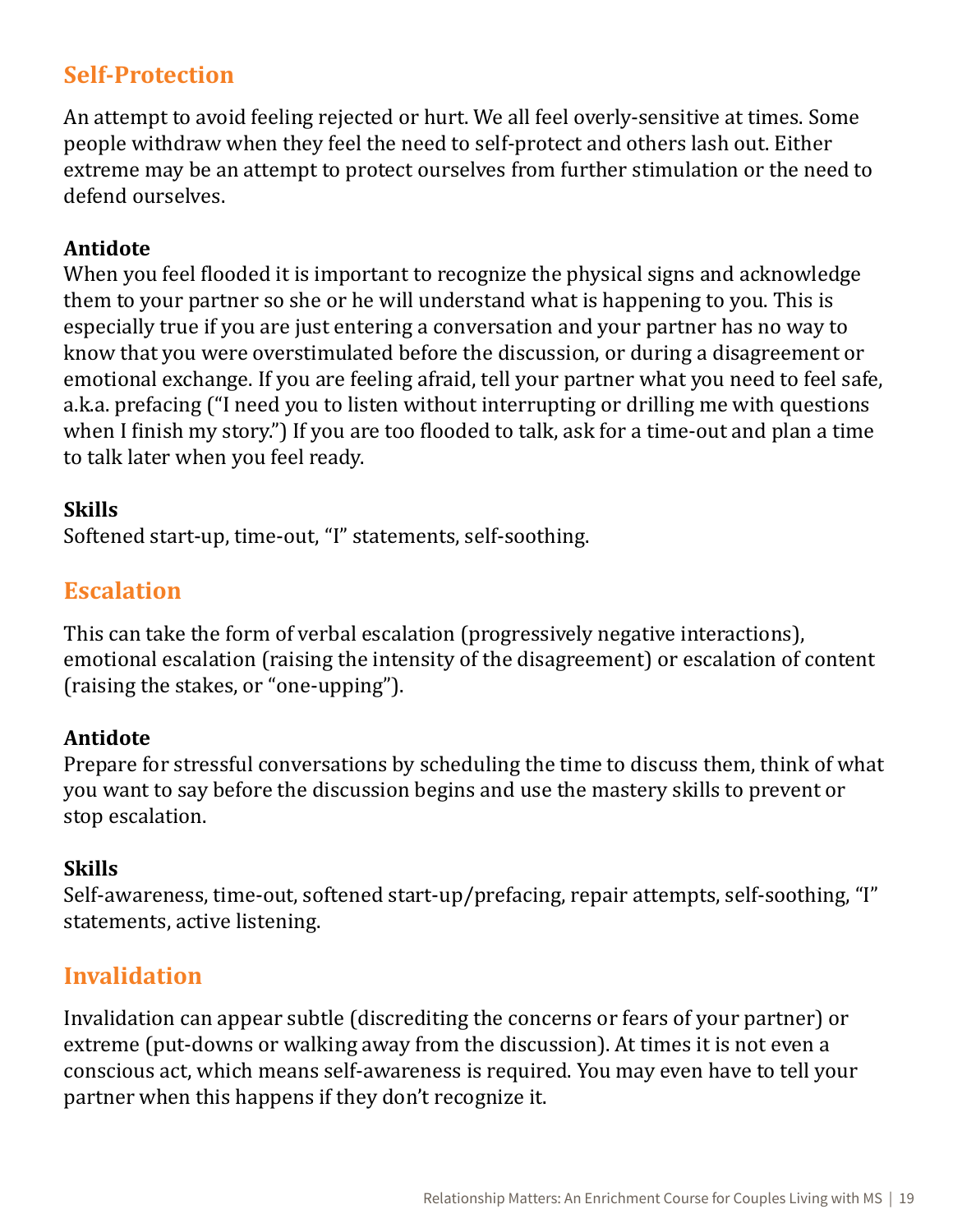#### **Antidotes**

Understand the subtleties of invalidation and don't minimize the problem when it happens.

#### **Skills**

"I" statements, self-awareness, complain instead of criticizing, avoid put downs, don't bring up the past.

## **Negative Interpretations**

This means hearing things more negatively than intended, believing the worst instead of the best, or seeing only what we expect to see in a negative light.

#### **Antidote**

The best way to avoid this is to give your partner the benefit of the doubt. This can be difficult, especially when couples have been together for a long time and expect patterns of behavior to appear, but it prevents a multitude of problems.

#### **Skills**

Active listening, positive connections, "I" statements, seek first to understand.

## **Avoidance and Withdrawal**

Refusal to acknowledge an attempt to communicate or unwillingness to respond to attempts to communicate.

#### **Antidote**

Make every effort to prepare for stressful conversations and use self-soothing skills if you begin to feel flooded with emotion. If you have to call a time out to re-group, always plan to go back to the conversation within 24 hours.

#### **Skills**

Self-soothing, challenge faulty beliefs, prefacing.

## **Partner Practice**

Consider each of the communication problems listed on the preceding pages. Check off any that you encounter when talking with your partner and circle the specific skills listed to help with the communication problem. Pay special attention to mastering these skills to enhance your relationship.

#### **Adapted from: Markman, H., Stanley, S. & Jenkins, N. (2006). Prevention and relationship enhancement program. Colorado: PREP Educational Products.**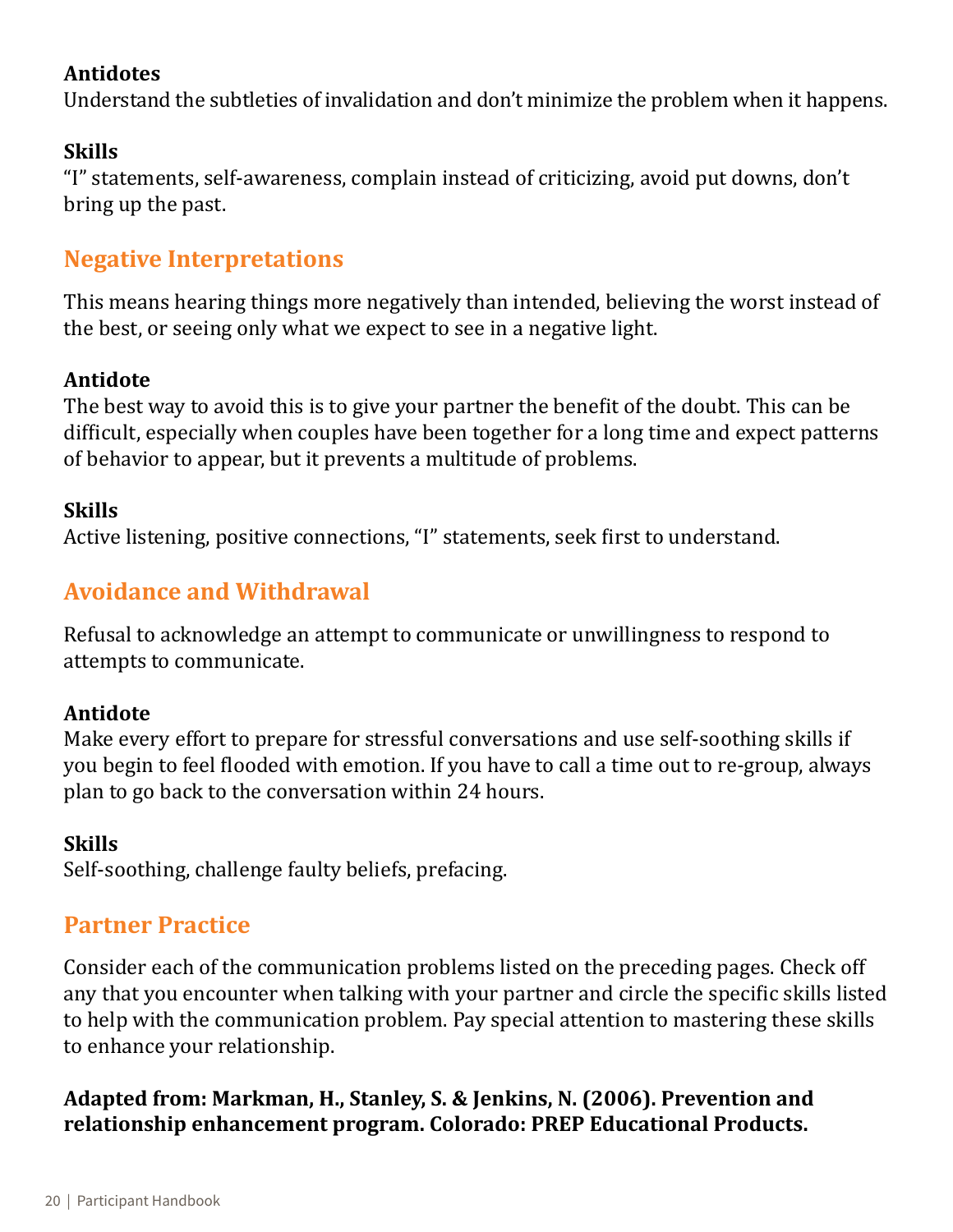# <span id="page-20-0"></span>**Active Listening**

## **Mastery Skill: Let your partner know that nothing is more important than understanding what she or he is saying. Paraphrasing and clarifying are critical to getting the message.**

According to the Center for Curriculum Technology and Education Reform a Google web search indicated that active listening has many different definitions. Among those are:

- $\blacksquare$  "Active listening is a way of listening that focuses entirely on what the other person is saying and confirms understanding of both the content of the message and the emotions and feelings underlying the message to ensure that understanding is accurate."
- $\blacksquare$  "Active listening involves carefully attending to and demonstrating understanding of what another person says. A teacher can use active listening by nodding their head and then reflecting back to what the student is saying. It is a process of mirroring back what students are trying to say. No judgment or evaluation is made, but it is important for a teacher to use active listening because it confirms that the teacher is attentive and understands the student's message."
- $\blacksquare$  "Active listeners listen to the person speaking instead of thinking about what they are going to say next. They reiterate what the person is trying to say in an effort to clarify and clear up any misunderstandings. They seek to understand the person and their needs before their own concerns are heard. Using specific emotions helps to identify how the other person feels and helps the two parties come to some kind of 'win-win' solution."

**"To effectively communicate, we must realize that we are all different in the way we perceive the world and use this understanding as a guide to our communication with others." — Anthony Robbins**

#### **Hursh, T. (2004). Active Listening. Retrieved July 1, 2009**

Often we spend our time formulating a rebuttal, revisiting old arguments or interrupting to make our point instead of hearing the message the speaker is sending.

The technique that follows is especially good to use when you and your partner are stuck in your dialogue. This skill is called active listening. It implies that you are putting the needs of your partner first, by listening and rephrasing or mirroring what he or she says to ensure that you understand their point.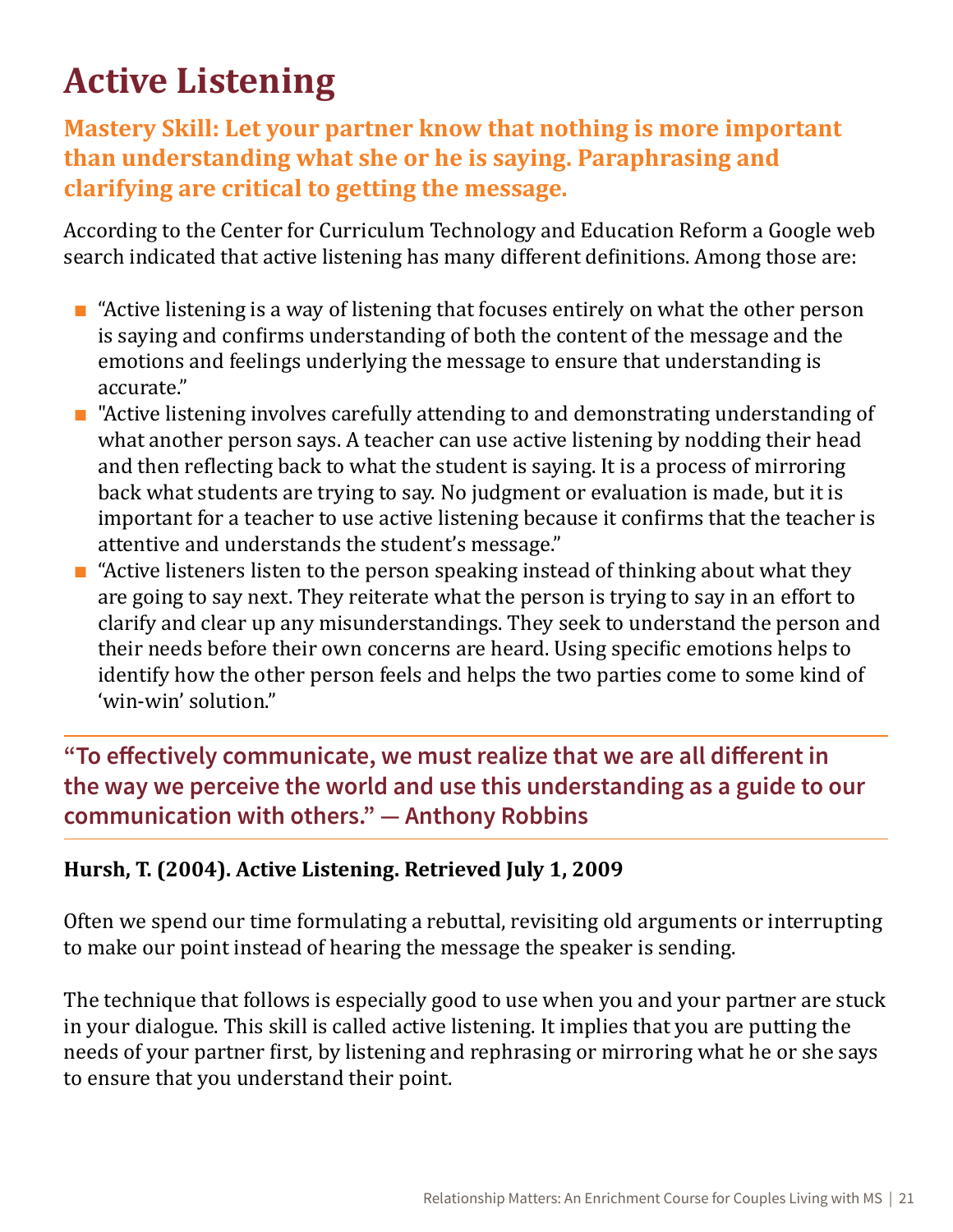After you are sure that you clearly understand your partner's message, he or she will listen as you speak using the same method. Only when you both feel that you have been heard and agree that you understand the other's position do you consider moving into problem solving, which will be addressed a bit later.

The goal of active listening is:

- For each partner to feel understood by the other.
- **Not** agreement.
- **Not** to solve the problem (yet).

**"The most important marriage skill is listening to your partner in a way that they can't possibly doubt that you love them." — Dianne Sollee**

#### **Markman, H., Stanley, S. & Jenkins, N. (2006). Prevention and relationship enhancement program. Colorado: PREP Educational Products.**

## **Step One**

#### **Align Your Verbal & Non-Verbal Communication**

What you say is important, but so is how you say it. Posture, tone of voice, eye contact and stance speak volumes. When people give mixed messages, there is a disconnect between what they say and how they say it. This leaves the listener confused, so ensure your verbal and non-verbal communication align.

#### **Non-Verbal Communication**

#### Eye Contact

Maintaining eye contact when you are talking to someone is a way of conveying that you are listening; it says, "I respect you enough to pay attention to what you want to convey to me."

#### Body Language

Your facial expressions and posture should be aligned with verbal content. Keep your expression neutral to portray your openness, rather than expressing a reaction to what you are hearing.

#### Prompting

Nodding and verbal prompts ("uh-huh") let the speaker know you are following the dialogue and interested. This keeps the flow of the conversation moving.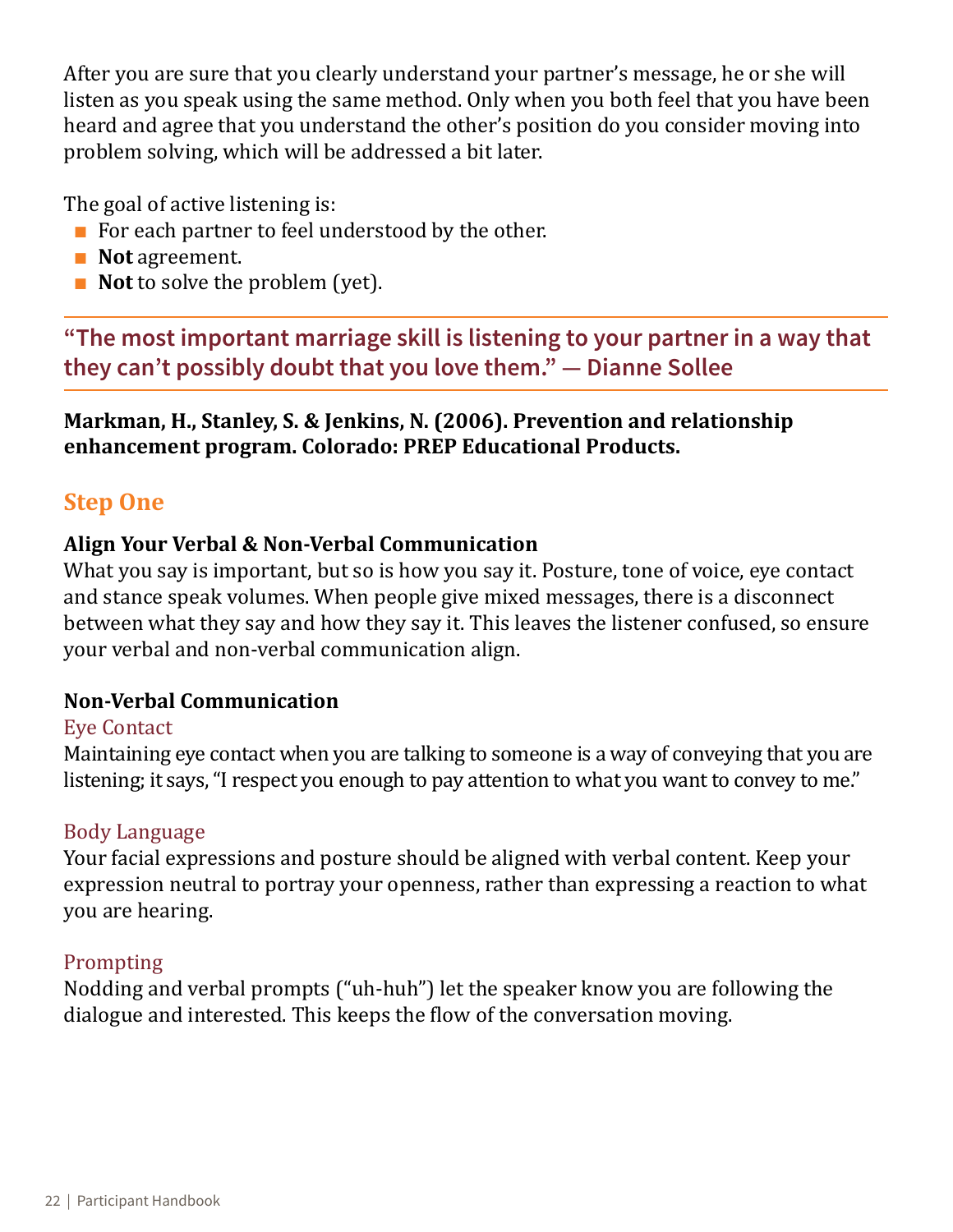A study by Albert Mehrabian conducted in 1971 found that 55% of the effectiveness of what you say when expressing empathy depends on your facial expressions and body language. 38% of the effectiveness of the message comes from how words are said, i.e. tone, pitch and speed. The actual words spoken only account for 7% of the effectiveness of the communication of empathy.

#### **Mehrabian, A. (1971). Silent Messages. Wadsworth, Belmont, CA.**

## **Step Two**

#### **Listen and Clarify**

Think of ordering from your favorite menu. You tell the person taking your order what you want item by item, and repeat it back to you. If they misunderstood something you said, you correct the mistake, and they usually repeat that back to you. Active listening is much the same. You listen to the speaker, then verify that you heard them correctly using something similar to the sentence stems listed below. If you misunderstood something, it will be clarified, and you have a chance to check out the accuracy of what you heard again. This is not the way you speak all the time, just when something important is being discussed.

If these sentences stems don't seem natural to you, find your own words. Once you get the hang of it, it will become more natural.

#### **How to Paraphrase**

- "So, what I hear you saying is..."
- "So, from your point of view..."
- "It sounds like you..."
- "So, you mean..."
- "Let me see if I've got this right. You feel..."
- "So, you're saying..."

## **Step Three**

#### **Practice Makes Perfect. Seek First to Understand.**

- $\blacksquare$  Decide who will speak first.
- $\blacksquare$  Take turns speaking and listening the speaker will say only 2-3 statements, then wait for it to be repeated back.
- $\blacksquare$  The listener will paraphrase or repeat his/her understanding of what was said; the speaker will clarify if needed.
- Continue until you both feel understood.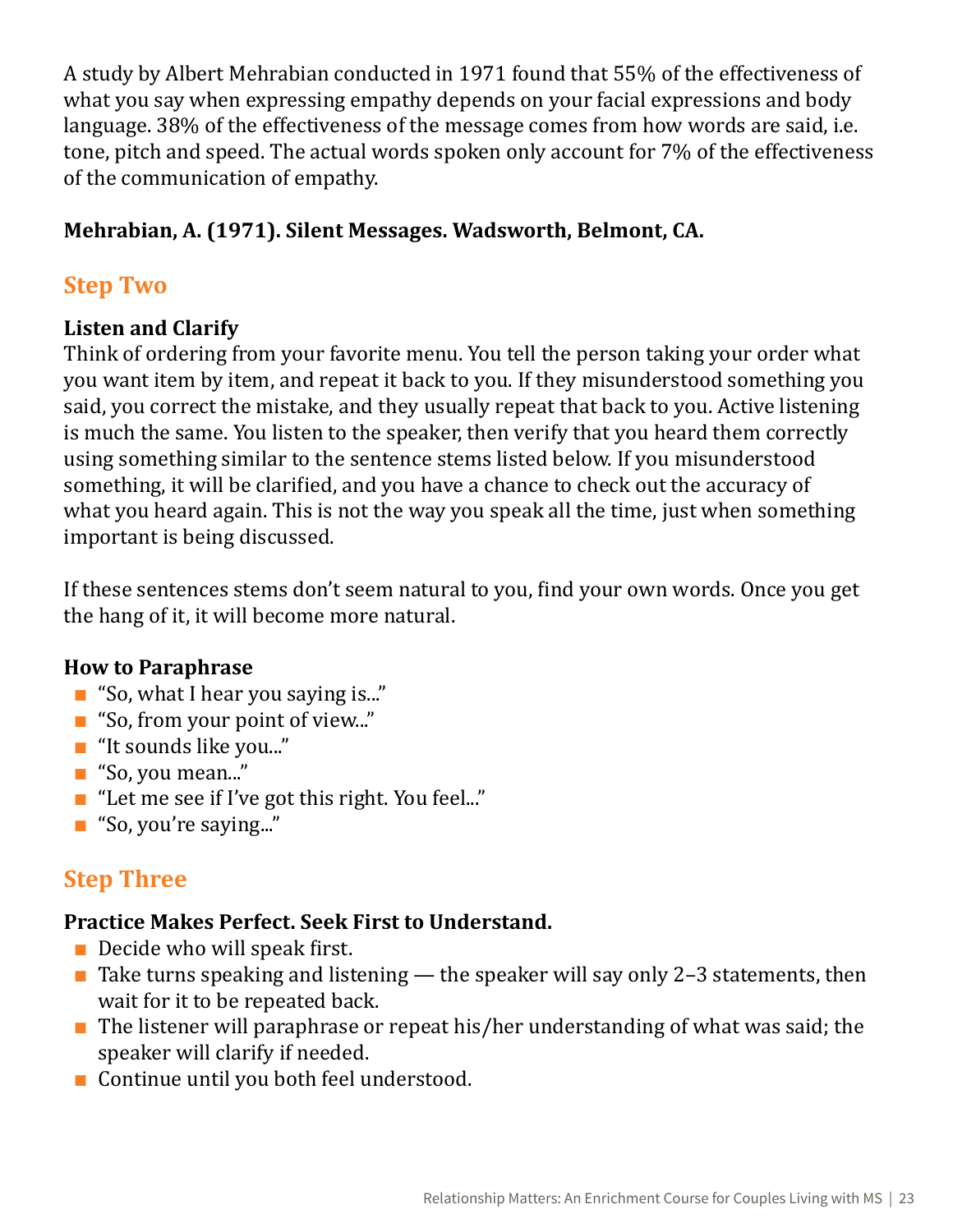## <span id="page-23-0"></span>**Partner Practice**

Practice the active listening technique by taking turns sharing with your partner. Take five minutes each to discuss something neutral, with no strong emotional spark, e.g., a television show, hobby, recent accomplishment, children or childhood memory. Afterward, talk about your experience of really focusing on the message and each other.

# **How to Create "I" Statements**

**Mastery Skill: Speak the truth by using language that takes responsibility for your feelings and clearly states your needs without creating defensiveness in the listener.**

Using effective communication skills can improve the dynamics of your relationships, both at home and otherwise. While this will not change the fact that you and your partner are living with a chronic illness, it may help you better manage the challenges of daily life. "I" Statements are particularly effective in raising concerns and communicating praise. In the next few pages you will learn how to state appreciation and make requests using an assertive style of communication.

#### **Raising Concerns**

- People need to know that their needs, wants and desires matter.
- $\blacksquare$  Most people don't enjoy hearing something negative about themselves.
- We need to express our concerns in a gentle, respectful and specific way.

## **Praising Others**

- $\blacksquare$  People like to know when they have done something that makes someone they love happy.
- When people know what they did was pleasing it often increases the chances they will do it again.

## **Partner Practice — Activity 1 of 3**

One thing I like about my partner is \_\_\_\_\_\_\_\_\_\_\_\_\_\_\_\_\_\_\_\_\_\_\_\_\_\_\_\_\_\_\_\_\_\_\_\_\_\_\_\_\_\_\_\_\_\_\_\_\_\_\_\_\_\_\_\_\_

One concern I have is  $\Box$ 

Use the following model when you are struggling to get past communication blocks. It may be appropriate to take a time out first, particularly if things are getting heated. Used in conjunction with active listening, this skill can help resolve conflicts in a way that respects both partners.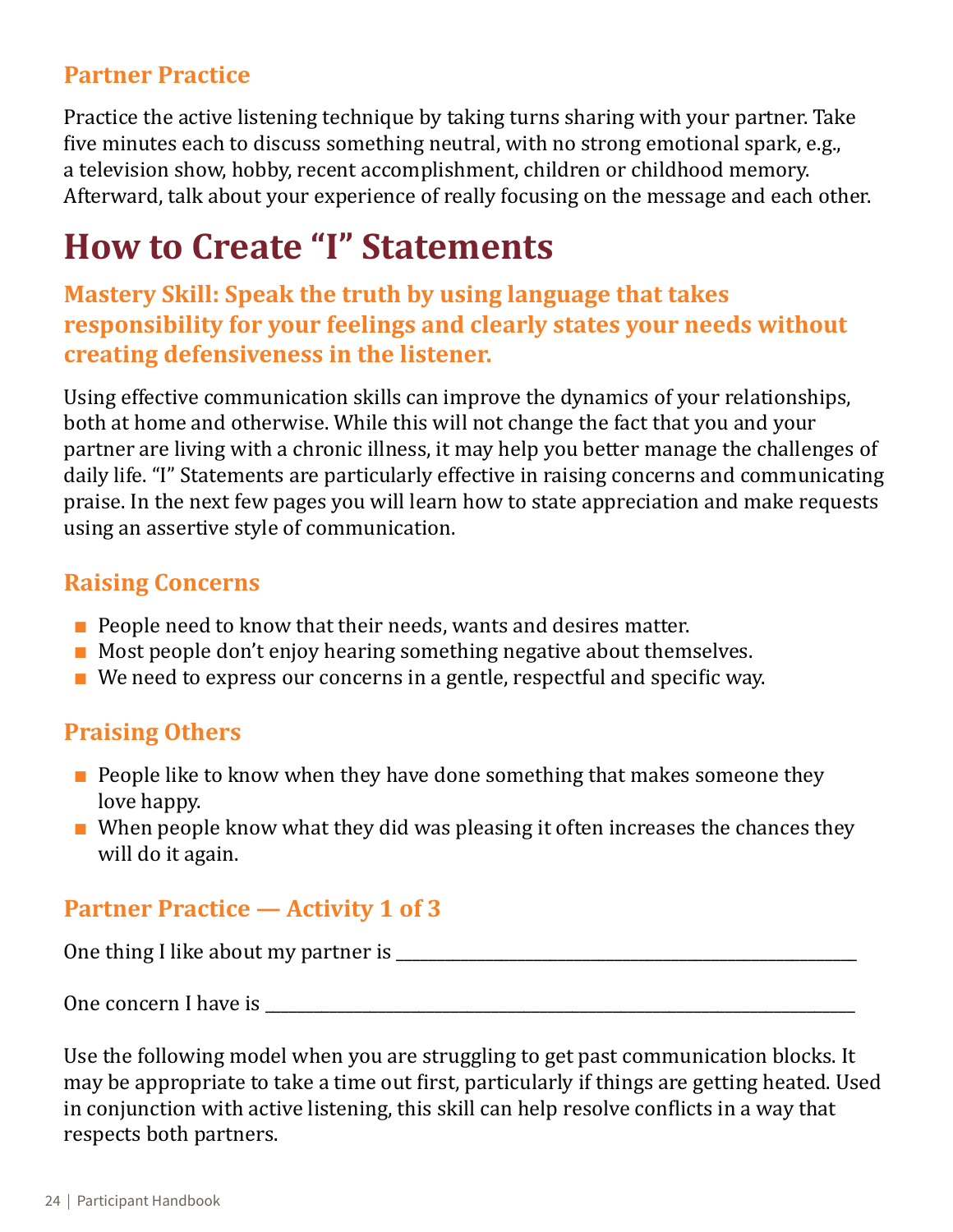<span id="page-24-0"></span>Ideally, you will first listen to each other, paraphrasing or restating what your partner says in order to understand. Then you make requests regarding your concerns about this situation or behavior with "I" Statements.

#### **Adapted from: Markman, H., Stanley, S. & Jenkins, N. (2006). Prevention and relationship enhancement program. Colorado: PREP Educational Products.**

# **Feeling Words**

**Sometimes it is hard to express exactly what you are feeling. Below you will find some helpful hints to express emotions:**

- Hurt
- Eager
- Aggravated
- Secure
- Afraid
- Distressed
- Lonely
- Unsafe
- Ambiguous
- Happy
- Isolated
- █ Insecure
- Ambivalent
- Elated
- Cornered
- Relaxed
- Unsure
- Excited
- Devastated
- Indignant
- Euphoric
- Hesitant
- Despondent
- Justified
- Guilty
- Leery
- Passionate
- Appreciated
- Worried
- Hopeful
- Psyched
- Unappreciated
- Anxious
- Hopeless
- Agitated
- Outraged
- Concerned
- Helpless
- Irritated
- Taken for granted
- Angry
- Slighted
- █ Mad
- Shorted
- Misunderstood
- Overwhelmed
- Furious
- Left out
- **Defensive**
- Powerless
- █ Sad
- Mistrust
- **Powerful**
- Down
- Worried
- **Persuasive**
- Depressed
- Distrust
- Criticized
- Alienated
- Embarrassed
- Frustrated
- Cared about
- Confused
- Irritated
- █ Safe
- Irate
- Joyful

#### **"I" Statement Format**

| I feel | (Identify your feelings)        |
|--------|---------------------------------|
| when   | . (Describe situation/behavior) |

**Example:** "I feel very loved and appreciated when you do extra chores, like feeding the cats when I am tired."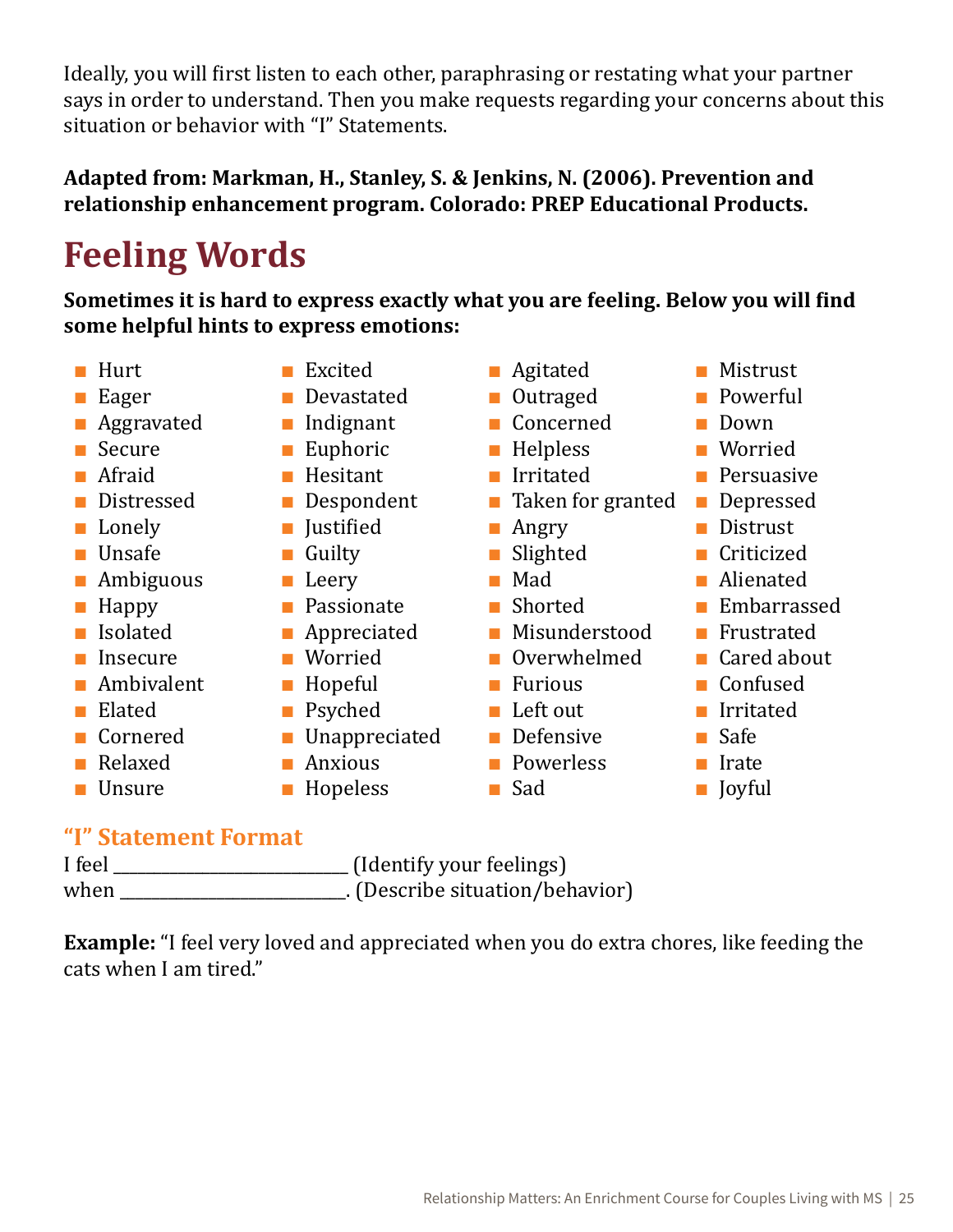## **Partner Practice — Activity 2 of 3**

#### **Offering Praise**

Look at what you wrote that you liked about your partner. Write it here using an "I" Statement. Try to be specific so your partner will know what you like.

## **Here's another way of saying the same thing**

Adding the third part is only necessary when making a request. Use the format that seems most natural to you in any given situation.

| When                       | (Describe the specific behavior/situation) |
|----------------------------|--------------------------------------------|
| I feel                     | . (Tell how you feel or were affected)     |
| In the future I would like | . (Make a request for the change you want) |

**Example**: "When we get calls that our bills aren't being paid on time I feel anxious and scared. Can we please talk about some checks and balances for managing the budget?"

The softened start-up, also known as "prefacing," is a technique to use when you want to prepare the listener for what you have to say.

**Example**: "I want to talk to you about something that is bothering me, so I'd appreciate it if we could talk when we won't be distracted by other things." Or: "It's time to talk about the budget again. Since this often results in a disagreement, could we make a pact to talk calmly without arguing or blaming each other? We can do it tomorrow if that would be a better time for you."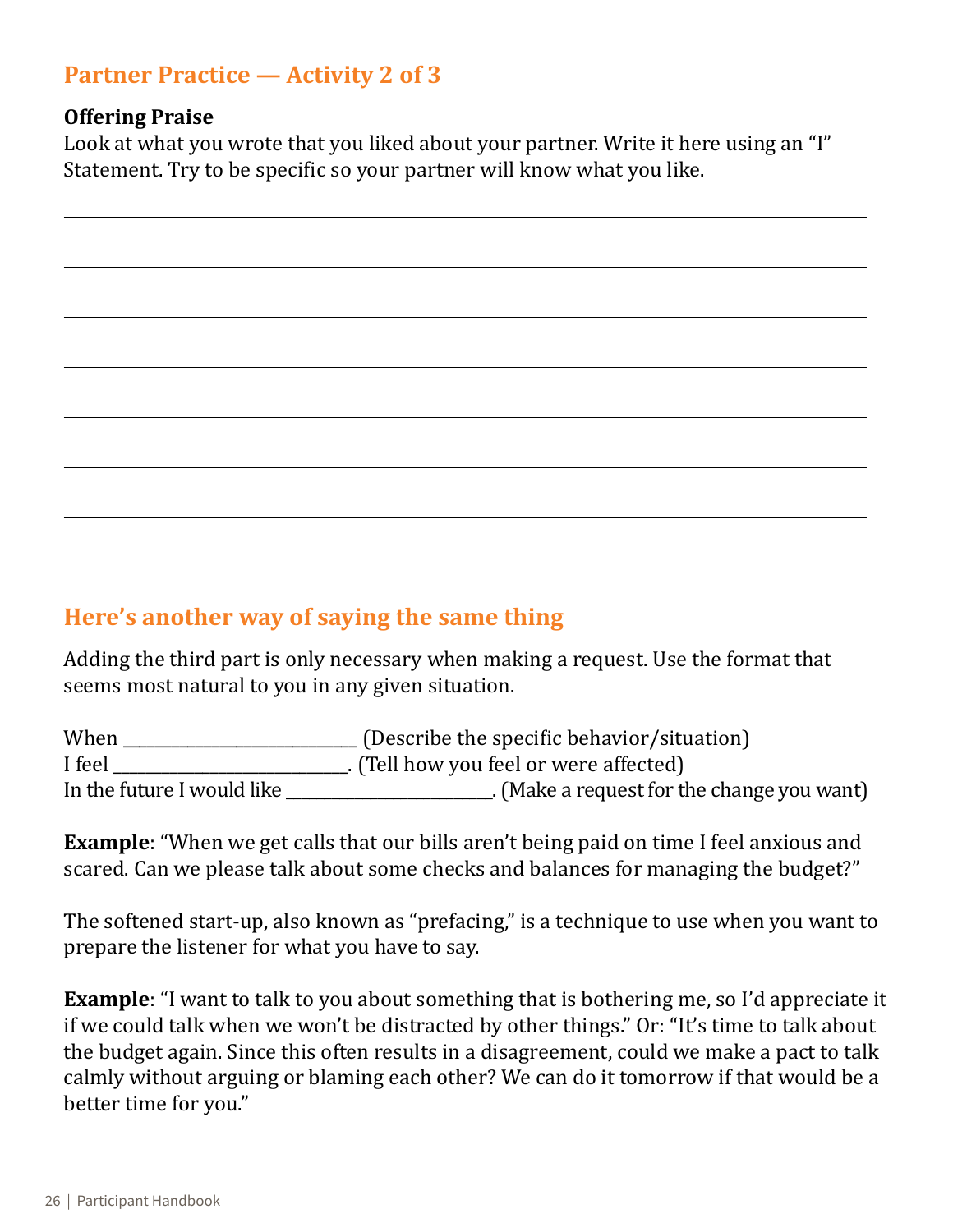## <span id="page-26-0"></span>**Partner Practice — Activity 3 of 3**

#### **Making a Request**

Now, look at the concern you wrote about your partner in Activity 1. Write it using an "I" Statement. Add the third statement asking for what you want. If it is a sensitive issue, try adding a softened start-up, too.

## **Partner Practice**

Now, take a few minutes to tell your partner what you wrote in your "I" statement. Be gentle when making the request and/or expressing your concern.

#### **Remember**

When you make a request the person has the right to say no. This is one reason these skills work... there is no reason to get defensive when your right to ask is respected

#### **Adapted from: Markman, H., Stanley, S. & Jenkins, N. (2006). Prevention and relationship enhancement program. Colorado: PREP Educational Products**

# **Intimacy vs. Individualism**

Most people do not enter into a long-term relationship because they want to be left alone to do their own thing without regard for anyone else, though not everyone has the same idea of what it means to "be together." We will spend a lot of time talking about ways to connect and be aware of the needs and feelings of our partners. However, there is also a need for us as individuals to grow and mature, learn to meet some of our own needs,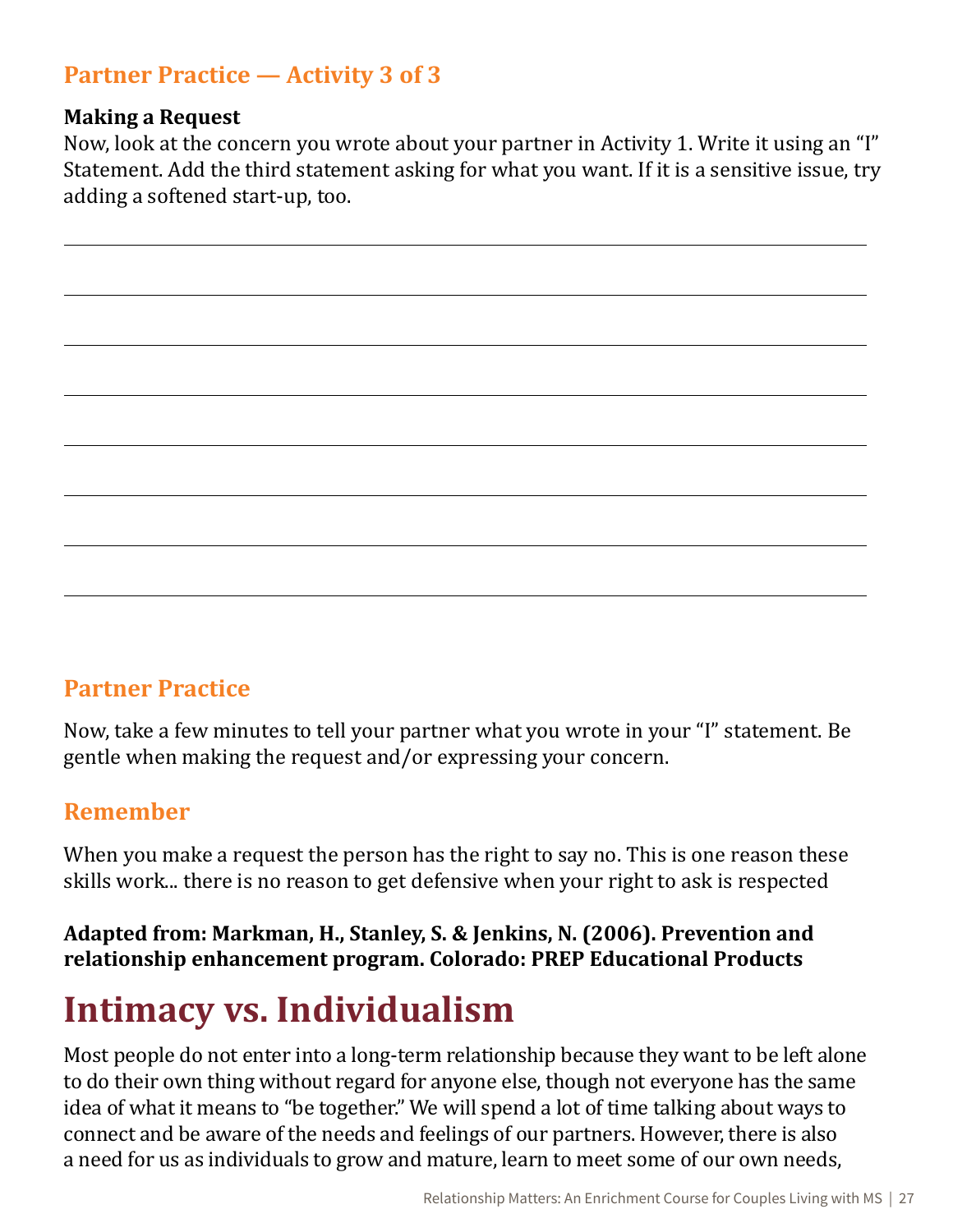develop support networks outside our primary relationship, and have a good sense of who we are as individuals. Ideally, people would develop these parts of themselves before entering into a long-term, committed relationship, but often that isn't the case. Having healthy boundaries and learning good self-care is critical to having a healthy relationship.

Some people enter relationships at an early age, often never having lived independently. They may need more time and guidance to develop a separate sense of who they are outside of the relationship. Others who have developed that sense of being may need practice or ideas about how to foster more intimacy in a relationship. Striking a balance between the needs of the individuals and the couple is crucial, as is respecting each other's differences.

Healthy boundaries protect us from a multitude of ills that are too extensive to explore here. It is not good for either person if emotional dependency develops. Having a support network is very important; it is not fair or healthy to expect our partner to be our only support person. We all need our own friends, family, co-workers and social supports so that we do not end up pinning all of our hopes, needs, problems and dreams on our partner... that can be a setup for failure. However, it is also important to have healthy boundaries for relationships with friends, family, etc., too. "Emotional cheating" (see Appendix) can be very sneaky and often happens when we look to someone other than our partner to meet our primary emotional needs. This is different from getting our social needs met through platonic, healthy friendships — there is a critical difference.

Many ask about fostering more intimacy in their relationship. James Cordova, a researcher at the University of Illinois at Urbana-Champaign (quoted in **Fighting for Your Marriage**), states that "the strongest sense of intimacy develops when one partner shares something he or she feels vulnerable about and the other partner responds in a positive and accepting way." When this happens, partners learn that it is safe to take risks and that sense of safety leads to more intimacy, hence the emphasis on emotional and commitment safety throughout this handbook. The bottom line — make it safe for you both to share your thoughts and feelings by offering acceptance and approval.

#### **Adapted from: Markman, H., Stanley, S. & Blumberg, S. (2001). Fighting for your marriage. California: Jossey-Bass-John Wiley & Sons.**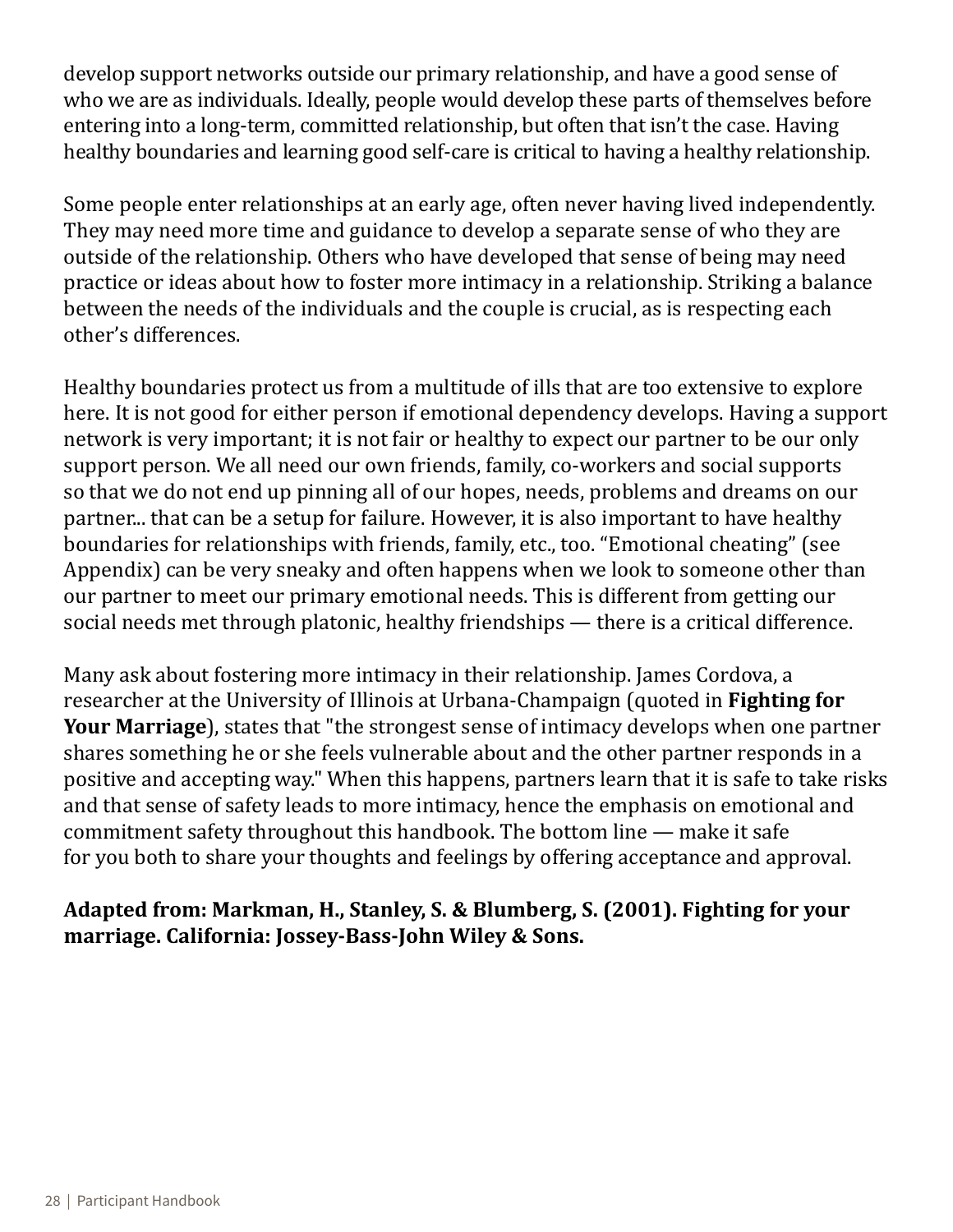# <span id="page-28-0"></span>**Three Styles of Problem Solving**

**Mastery Skill: Effective problem solving is always preceded by understanding the perspectives of both partners through listening and clarifying.**

In his book, **Why Marriages Succeed or Fail**, Dr. Gottman says, "If there is one lesson I have learned from my years of research it is that a lasting marriage results from a couple's ability to resolve the conflicts that are inevitable in any relationship." He goes on to say that many people believe that a low level of conflict is a sign of relationship health, but he believes we grow in our relationships by reconciling our differences.

The stages of problem solving usually follow a familiar pattern for those who address conflict and problems intentionally.

## **The Stages of Problem Solving**

- **1. Listening** Both partners use active listening to understand the other's position on the subject.
- **2. Persuading** Once both partners feel understood they attempt to influence the other's position.
- **3. Negotiating (Accepting Influence)**  Both partners discuss what they need and are willing to give up to reach compromise.
- **4. Compromise** Partners agree to terms that are acceptable to both.

Dr. Gottman identifies three different styles of problem solving into which healthy relationships tend to fall.

## **Three Different Styles of Problem Solving**

#### **Validating Relationships**

Compromise and calmly work out problems.

#### **Volatile Relationships**

Arguments and all other communication are passionate.

#### **Conflict-Avoidant Relationships**

Agree to disagree, rare confrontations.

His research emphasizes that "it is not a particular relational style, but the amount of positivity in a relationship that predicts success. He and others believe that successful relationships have more positive interactions than negative." Some couples fall into one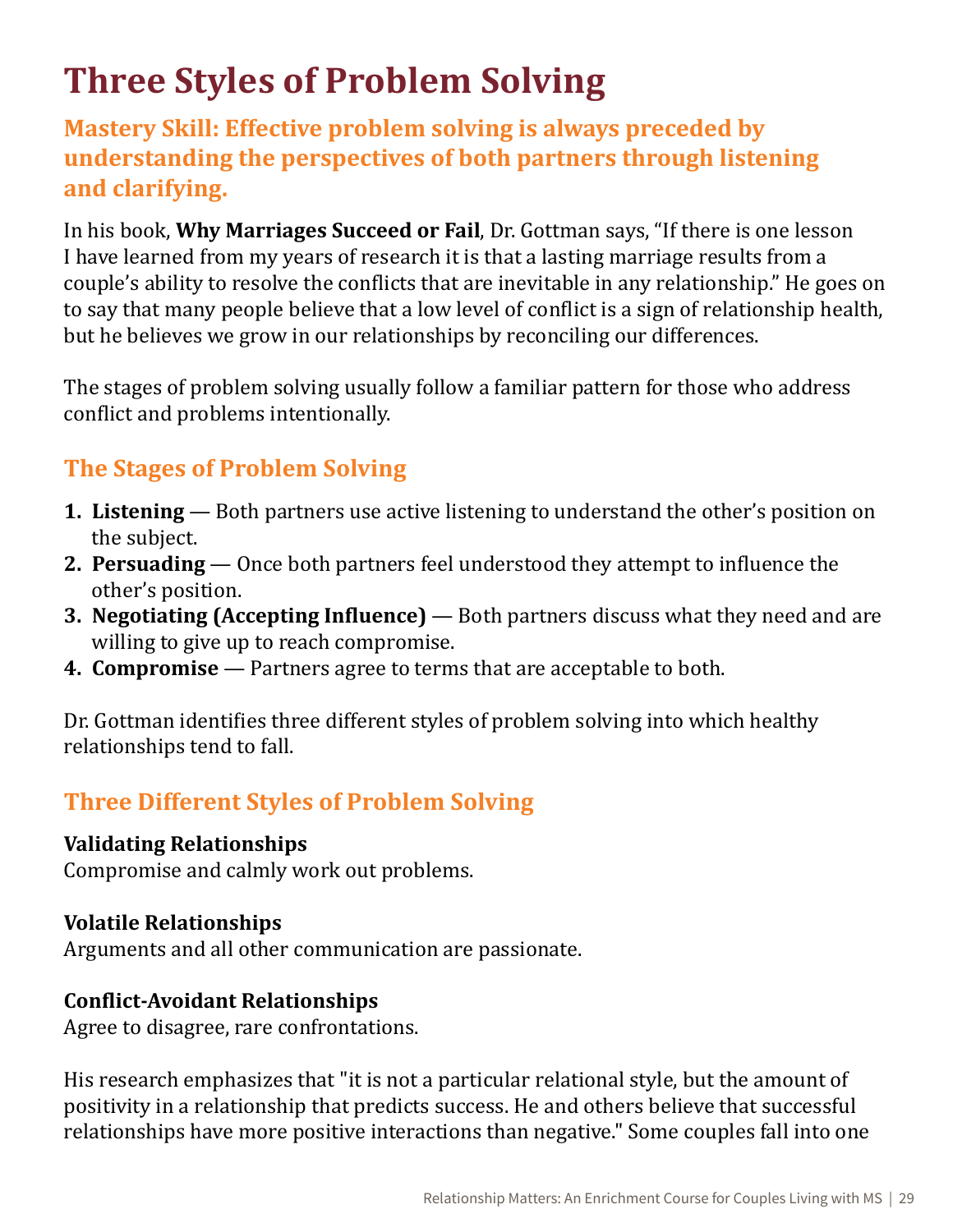of the three different styles of problem solving, but other couples are a combination of two or all three types; he recommends taking what works from all of them to form your own style.

## **Validating Couples**

- Acknowledge partner's opinions and emotions as valid even in disagreement.
- Pick their battles carefully.
- Attempts to influence each other are goodnatured.
- Compromise often.
- **E** Are very supportive of each other  $\rightarrow$  good friends.
- May have too much sacrifice of personal development in lieu of keeping their bond strong.
- Need to balance individual vs. couple desires.

## **Volatile Couples**

- Have a high level of engagement during discussions.
- $\blacksquare$  Are all about winning.
- $\blacksquare$  Are not interested in hearing the other's point of view.
- Don't try to understand and empathize with partner.
- $\blacksquare$  Jump into persuasion mode without the first step of active listening.
- **Express more intense negative and positive emotions.**
- $\blacksquare$  Laugh and are more affectionate than most validating couples.
- $\blacksquare$  Make up as passionately as arguing.
- Commonly tease playfully.
- Believe honesty is to be expressed above all.
- $\blacksquare$  Risk becoming more negative than positive.
- $\blacksquare$  Risk that their arguing can lead to violence.
- Risk that their teasing can lead to hurt feelings.

**Note**: The difference between volatile couples who are successful and an abusive couple is whether one partner is afraid of the other.

## **Conflict-Avoidant Couples**

- Usually agree to disagree.
- Avoid or minimize conflict.
- Don't attempt to persuade the other.
- $\blacksquare$  Only compromise when the issue is a big deal.
- $\blacksquare$  Get along by one acting more like the other.
- Have a strong bond so they overlook the disagreements and don't go back to them.
- $\blacksquare$  Have less passion, but low risk to the relationship.
- Can become lonely.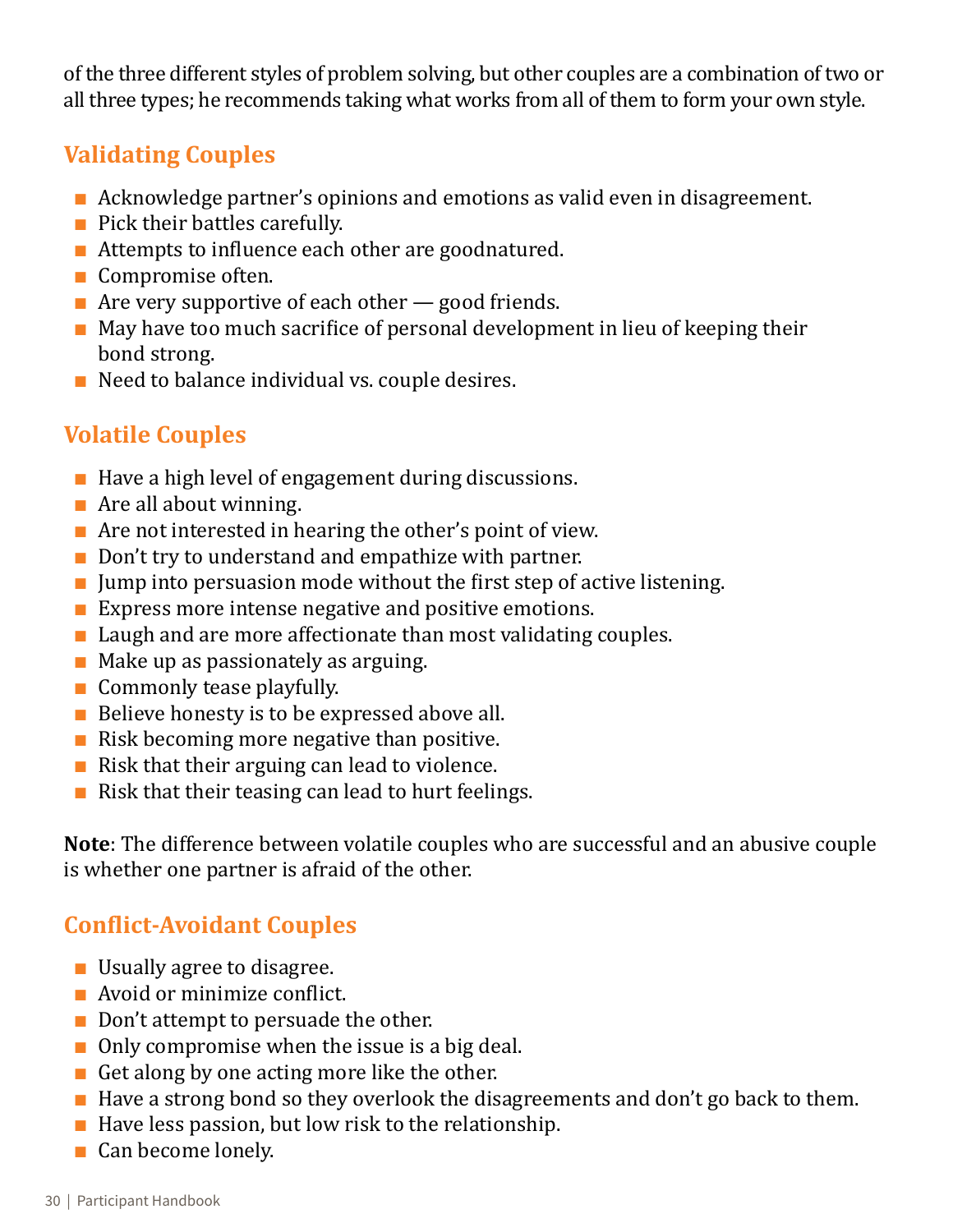#### <span id="page-30-0"></span>**Partner Practice**

What is your problem solving style? Do you have characteristics of more than one? What is your ideal style? Talk to your partner about how to achieve your preferred style.

**Adapted from: Gottman, J. (1994). Why marriages succeed or fail. New York: Fireside Books.**

## **How to Resolve Conflict Peacefully**

## **Mastery Skill: Effective resolution of conflict requires that both partners yield to the influence of the other during the negotiation stage.**

As you've read before, conflict seems to be inevitable for most of us. We must learn to resolve conflict through compromise if 59% of marital conflicts are unresolved. In the **Art & Science of Love**, Dr. Gottman compares successful conflict resolution and negotiation to the Japanese martial art, Aikido, in which one must yield to win. He likens this to accepting influence from your partner in order to be influential yourself.

#### **1. Softened Start-Up**

- Complain, not blame.
- Use "I" Statements.
	- » Describe behaviors or situations without judgment.
	- » Be specific about your request for change.
	- » Be polite, say "please" or "I would appreciate…"
- **Express appreciation for what is good, or a time this was better.**
- $\blacksquare$  Stick to one request; do not bring out a list.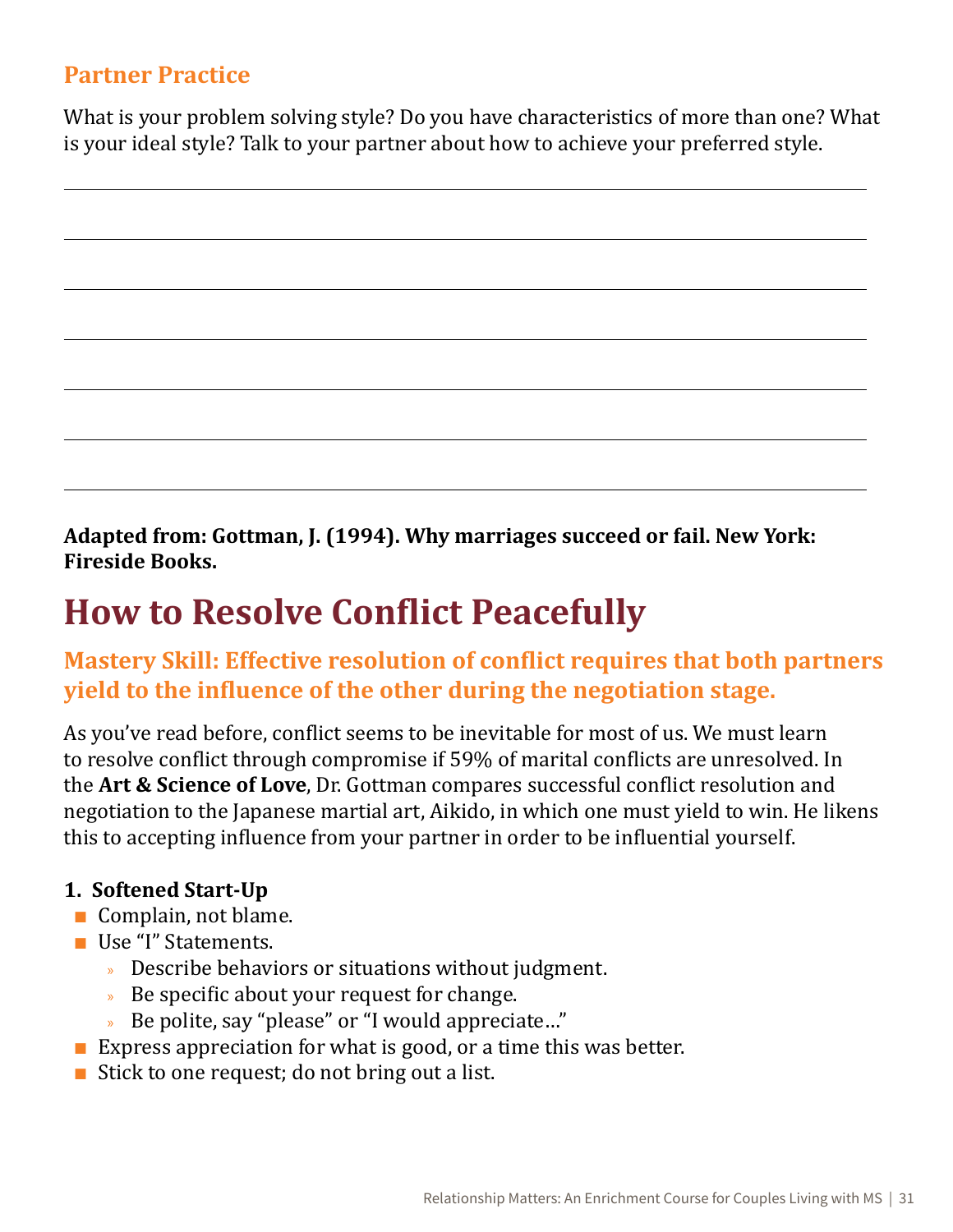#### <span id="page-31-0"></span>**2. Seek First to Understand; Use Active Listening**

#### **3. Define the Minimal Core Areas That You Cannot Yield On**

- $\blacksquare$  Know your bottom line and stick with it.
- Be open to honoring your partner's bottom line.

#### **4. Define the Areas of Greater Flexibility**

- $\blacksquare$  Identify things you can live with, even if not ideal.
- Look for a win-win.

#### **5. Accept Influence and then Form a Win-Win**

- Compromise
- Look for common ground and points of agreement.
- $\blacksquare$  Identify the most important feelings about an issue.
- Try to understand the situation from your partner's position.
- Explore common goals.
- $\blacksquare$  Find ways to work toward your common goals.
- Look for ways to yield, e.g., frequency, cost, timeline.

#### **6. Be Prepared to Use a Repair Attempt if Things Get Negative**

**"The most basic of all human needs is the need to understand and be understood. The best way to understand people is to listen to them." — Ralph Nichols**

**Adapted from: Gottman, J. & Schwartz — Gottman, J. (2001). The art and science of love: A workshop for couples. Washington: The Gottman Institute.**

# **How to Make Repairs**

## **Mastery Skill: Make peace and make up quickly when an argument ensues.**

In the **Art & Science of Love**, Dr. Gottman lists several statements for couples to use when they need to repair an interaction. The idea is to make this a natural process to stop a negative interaction, break negative patterns or make amends when you blow it. Like most new behaviors, it takes a while to perfect and may initially seem silly. It works... get past the unnatural feelings and learn to do it!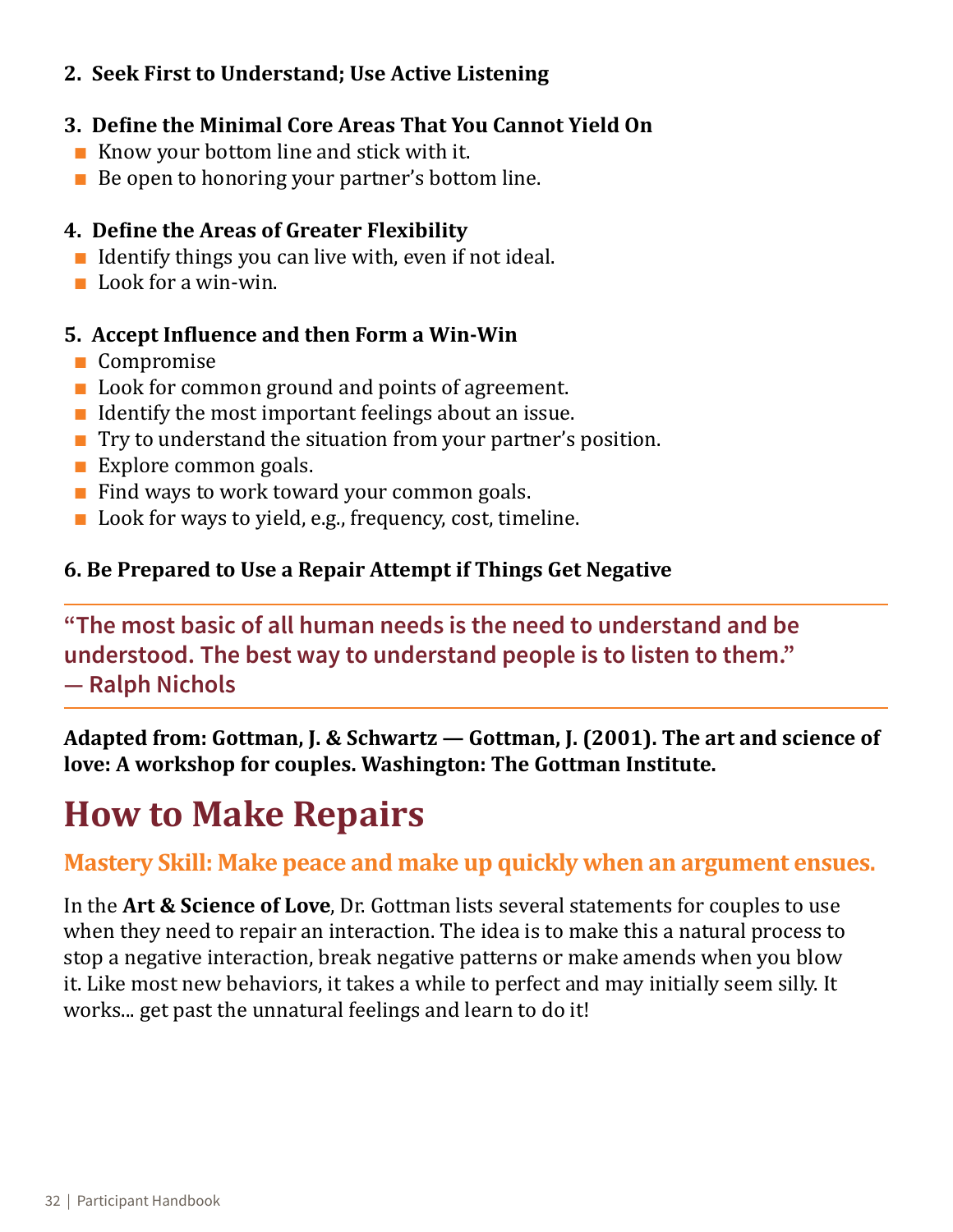## **To Reach Compromise, Try Saying:**

- "Help me understand where you are coming from."
- "I think that makes sense."
- "What are our points of agreement?"
- "Let's see if we can identify some common goals."
- "If we agree on these goals, how will we get there from here?"
- $\blacksquare$  "I never thought about it in that way."
- "This is making sense to me now."
- "I am starting to see this from your perspective."
- "Let's compromise. Would this work for you?"
- "I understand."
- "I agree with this part of what you are saying."

## **Stop Escalation or Disagreement by Saying Something Like:**

- "I need to take a break."
- "Let's stop this for now."
- "I'm feeling overwhelmed so I need a break."
- "I think we are losing focus."
- "Maybe we can agree to disagree on this."
- "Give me a few minutes... I will be back."
- "Can we start over again?"
- "This is going well; let's try again later."
- "I would like to change the topic."
- "I am not up for this conversation now."

**"Whenever you're in conflict with someone, there is one factor that can make the difference between damaging your relationship and deepening it. That factor is attitude." — William James**

#### **When You Need to Calm Down, Say:**

- "I need to regroup and get centered."
- "I want to calm down now... can we finish this later?"
- "I am not in a good place right now; I need to stop for now."
- "Can I take that back?"
- "This is not feeling safe for me."
- "I need things to be calmer/safer before I can go on."
- "Can we call a truce for now?"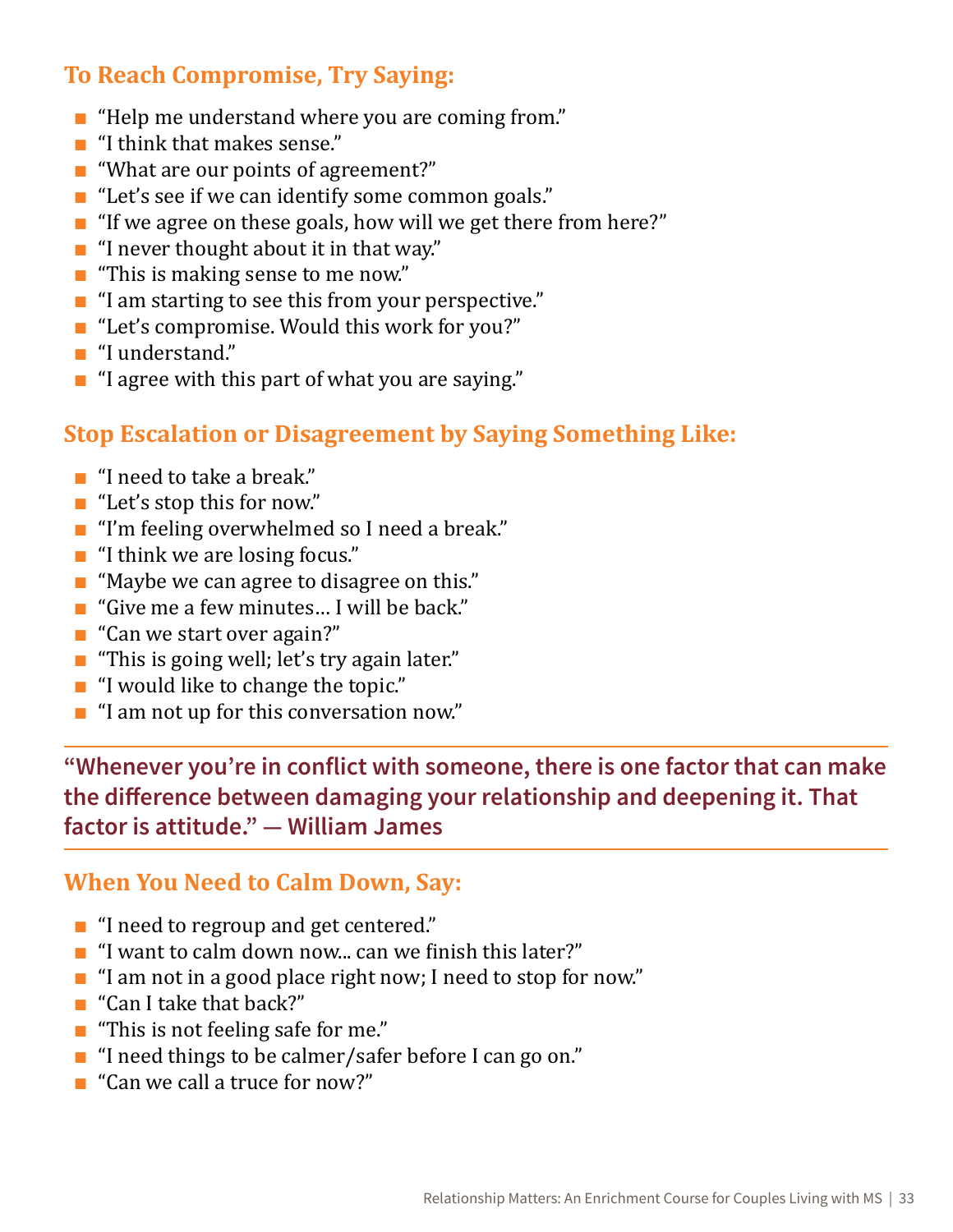## <span id="page-33-0"></span>**To Say You Are Sorry, You May Want to Say:**

- "I overreacted... I am so sorry."
- "I'm sorry. Please forgive me."
- "I can see my part in this."
- "Let's try that again."
- "Let me start over, please."
- "I really blew that ... can I try again?"
- "Forgive me... I didn't mean that."
- "How can I make things better?"
- $\blacksquare$  "How can I make this up to you?"

## **Partner Practice**

Think of a situation that you would like to negotiate with your partner. Write the basic problem or conflict here. Use the worksheet on the next two pages to prepare for a discussion with your partner. Once you have completed the responses, talk to your partner about the situation and see what kind of compromise you come up with together.

**Adapted from: Gottman, J. & Schwartz — Gottman, J. (2001). The art and science of love: A workshop for couples. Washington: The Gottman Institute.** 

# **Conflict Resolution Worksheet**

## **Preface/Softened Start-Up**

**Example**: "I would like to talk to you about something. Is this a good time?"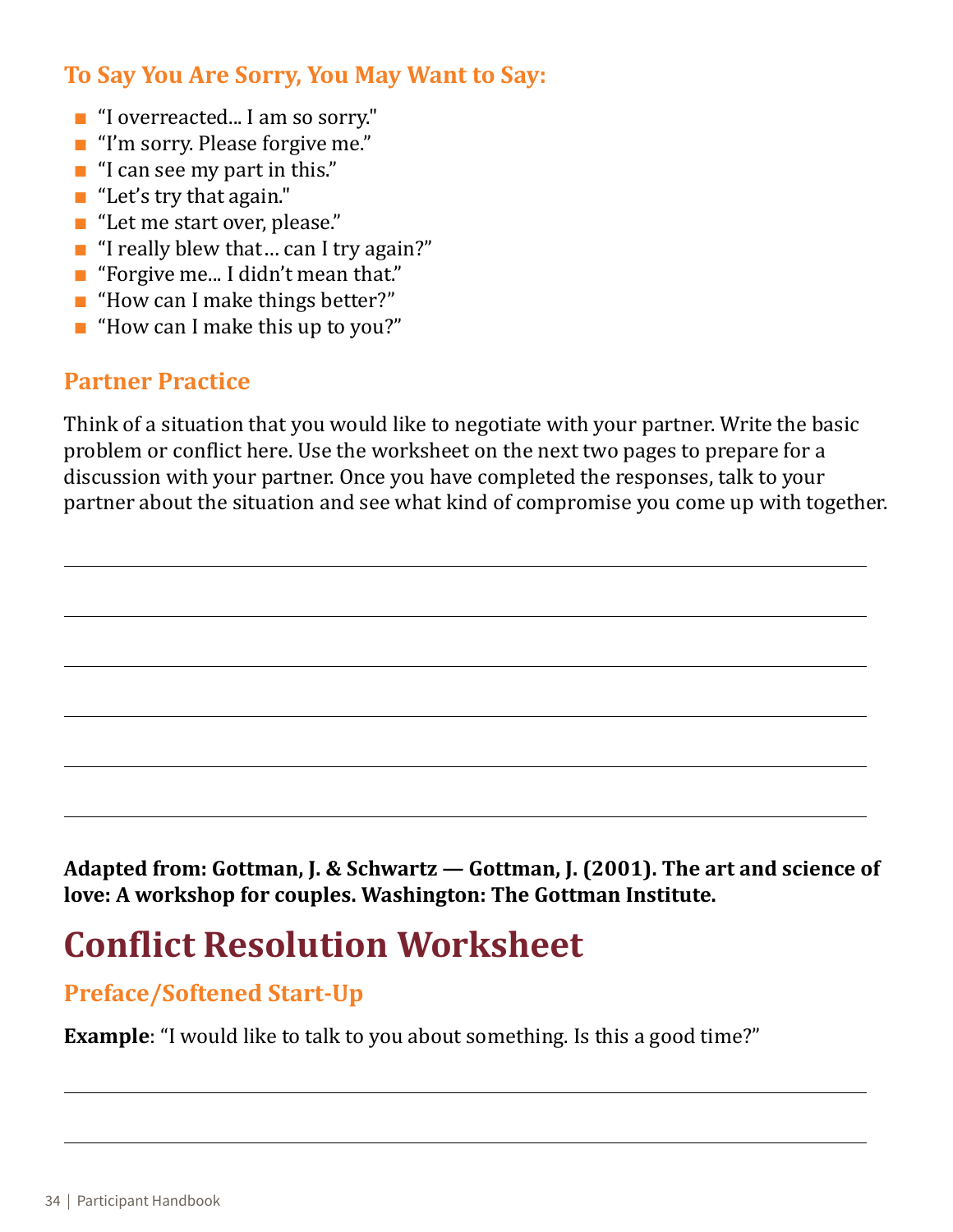## **"I" Statement of the Situation**

**Example**: "I have been feeling overwhelmed by all the work required to keep up with chores. I appreciate your willingness to take care of the lawn, but with your new schedule at work and other priorities, it may not be reasonable to add this to your weekly schedule. Can we figure out a way to get the lawn cared for weekly that works for both of us?"

## **Inflexible Core Areas in this Situation**

**Example**: The lawn needs to be mowed weekly in the summer, hedges trimmed, plants watered, etc.

## **Flexibility Related to this Situation**

**Example**: Hiring someone to mow and hedge, mow every two weeks instead of weekly, one of us can water plants, etc.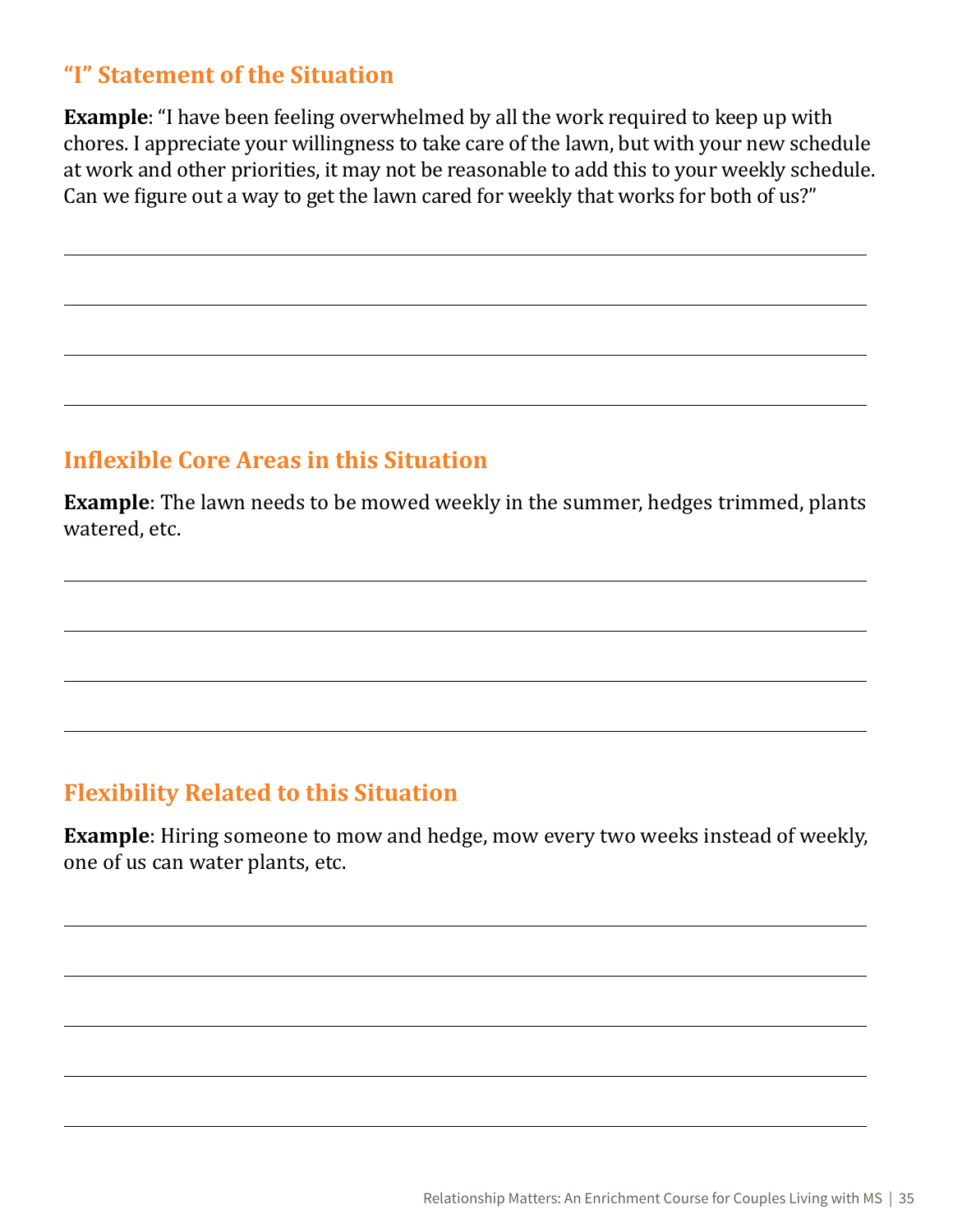# <span id="page-35-0"></span>**De-Escalation Techniques**

## **Mastery Skill: Our actions and thoughts are connected. Take responsibility for your own behavior by managing your emotions.**

The truth is the only person we can control is ourselves. We don't have control over anyone else's feelings, and they don't have control over ours. While we may react to something our partner says, we have a choice about how to react. As you will see in the information below, we can change our emotional reactions by changing our thoughts. Over the next few pages you will learn some ways to do that, though be forewarned, it isn't easy to do.

## **Self-Soothing**

Self-soothing as a skill may seem obvious but, like so many things, is not always easy to do! This skill requires good self-awareness in order to recognize the signs of flooding (or emotional over-stimulation). The bodily signs are different for different people, but may include feeling flushed or hot, agitation, racing heart, sweating palms, rapid pulse and shallow breathing, to name a few. Some people begin to feel overwhelmed and have symptoms of anxiety or panic, while others may lash out in anger. To avoid getting to this point, self-awareness of your specific signs and symptoms is required. Once you know these, develop a repertoire of skills to calm yourself at the first sign of trouble. Again, different skills work for different people, so check them out and use what works for you.

**Note**: You may need to use self-soothing skills before you start a stressful conversation, or during an exchange that becomes stressful for you. In the latter, you may need to ask for a time out first, but also commit to a time when you will come back to finish the conversation. Some examples of self-soothing techniques are: deep breathing, meditation or prayer, stretching, writing, reading, a bubble bath, taking a walk or some other physical exercise, music, or any distractions, petting the cat or dog, singing, tensing and relaxing your muscles for at least 20 minutes, etc.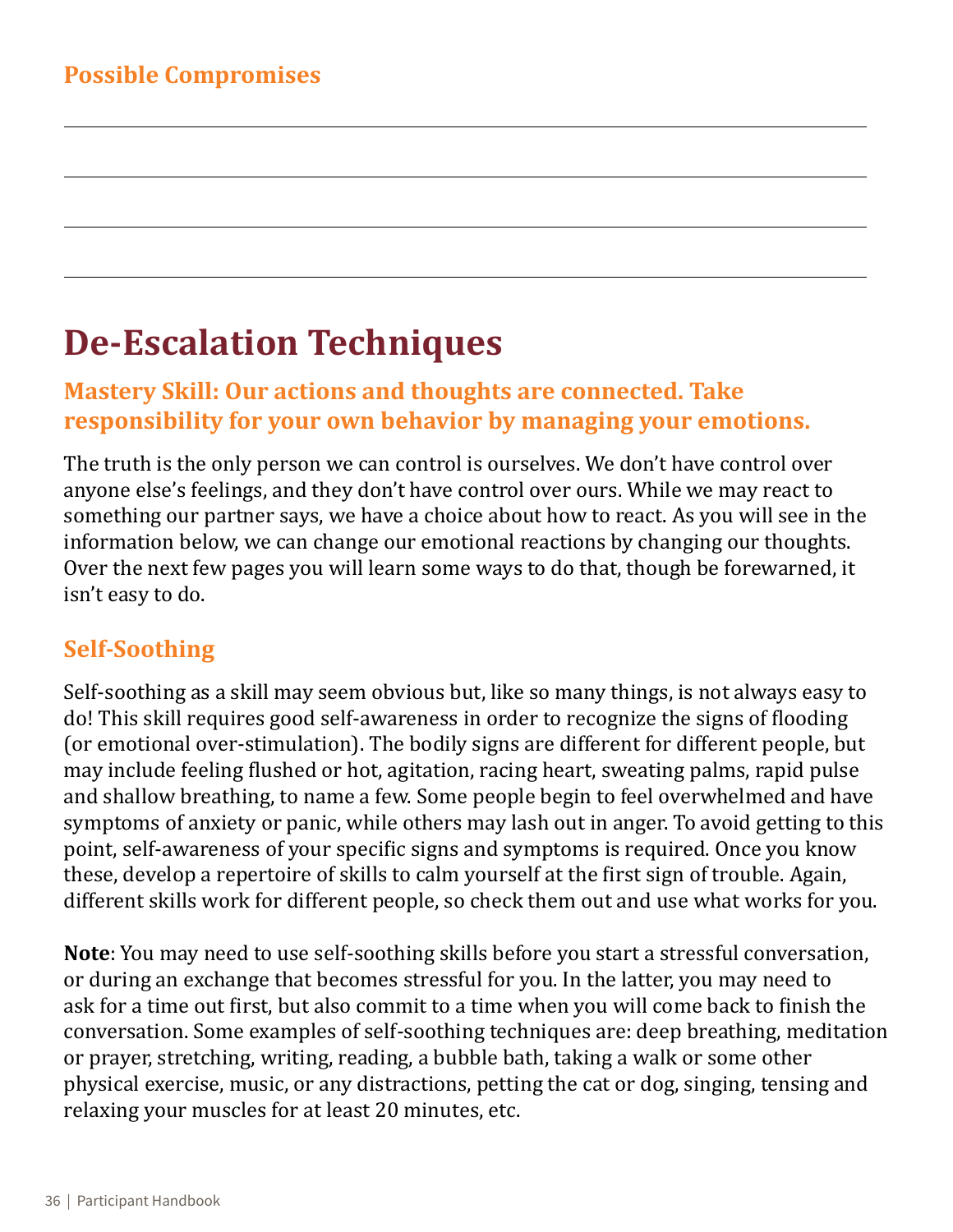## **Thought-Stopping**

Thought-stopping is the act of interrupting a stream of thoughts or racing thoughts. Many professionals believe that our emotions follow our thoughts. If you are escalating, or getting yourself worked up rehashing a disagreement, it is probably related to the story going on inside your head.

Learn ways to interrupt this litany of thoughts in order to change your feelings. For example, visualize a STOP sign, then begin to take deep breaths and count each breath in and each breath out; continue this until you feel calmer, or can think of something else. If you can try to argue the point from the other person's perspective you will also interrupt your stream of consciousness.

#### **Tone**

Changing the tone of your voice when one partner is escalating can help an argument wind down and prevent escalation into a huge fight.

#### **Pace**

When someone is escalating, changing the pace of your voice may help him/her slow racing thoughts and become more rational.

## **Posture**

Your posture and body language send loud messages when you are in an argument. Try to keep your arms by your side rather than in front of you and stand in a more relaxed posture rather than feet planted, ready to fight.

## **Humility**

Being humble enough to let go of a position, an argument, the need to be right, or to prove a point may be one of the best tools available. Remember, in many cases you can be right or you can be happy...your choice. Ask yourself, "How important is it... will it matter in 5 years... is there more than one way to view this issue... is it worth more than my relationship or partner?"

## **Grace**

Also known as mercy, kindness, decency and leniency—it's more important than most arguments and almost guaranteed to stop an argument.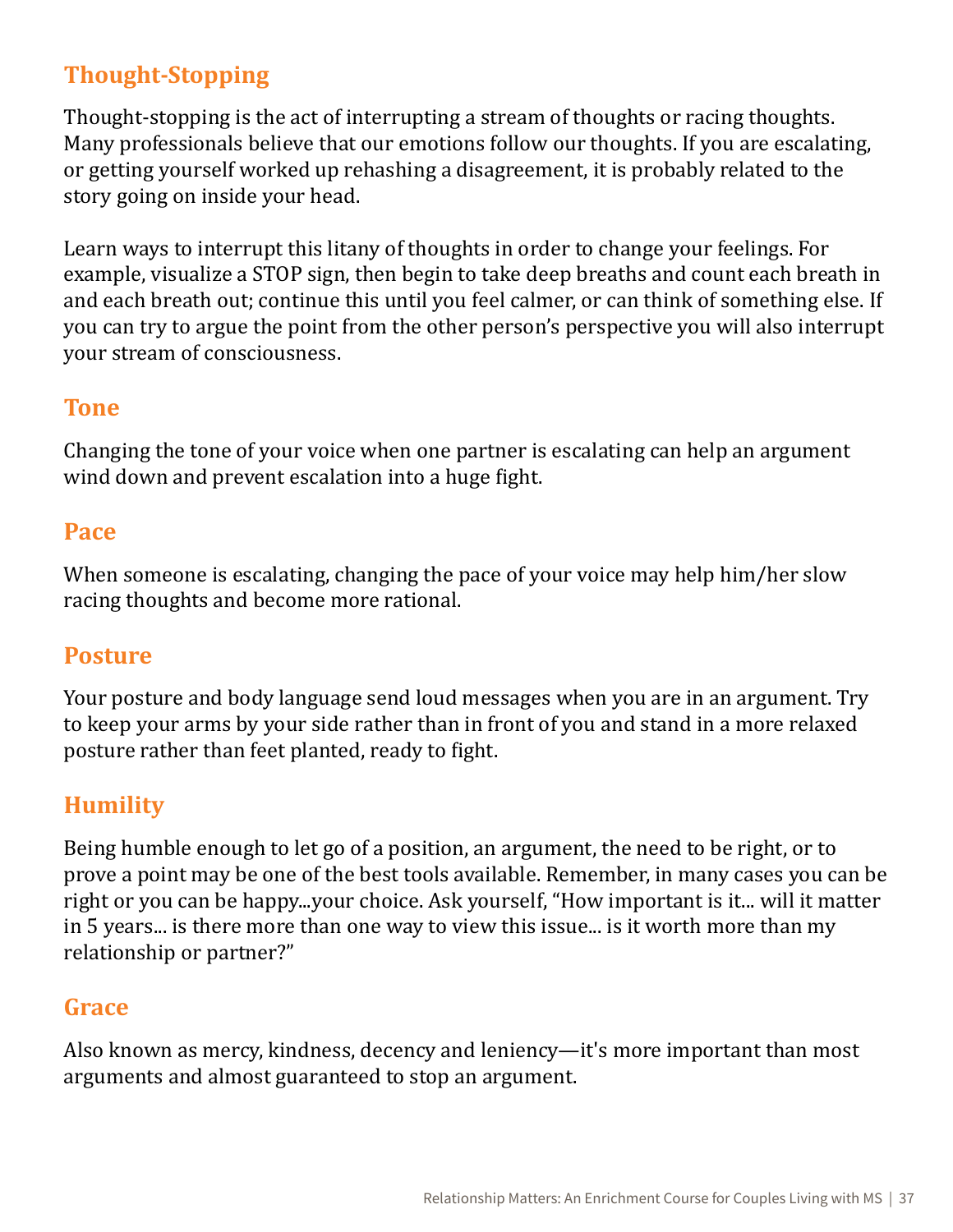## **Challenge Faulty Beliefs**

Challenging faulty beliefs is a technique that has been around for decades. Numerous psychologists and coaches use this skill to help people better manage their feelings and reactions. It can be very helpful when you recognize that you have an overreaction to something or someone, when your buttons are being pushed. To help people understand how the process works, Albert Ellis developed the ABC Theory.

According to the ABC theory, most people assume that an event, person, or topic of conversation triggers our emotional reaction. Ellis and thousands of others think it is our belief about the event, person, or topic of conversation that triggers the emotional reaction. Often, these beliefs are based on the values and perceptions we learned earlier in life. When examined, they may not even represent our current thinking, but have become habitual responses based on the outdated beliefs of others.



## **Here's How it Works**

#### **Event**

You notice that you become anxious, agitated, depressed or downright mean when the subject turns to money, paying bills or budgeting.

#### **Beliefs**

Think about your ideas about money and see what you come up with. Write the feelings that come up about each thought/belief.

- "There's never enough money, no matter how much you make." (fear, anxiety, insecurity)
- "My father was irresponsible with money and everybody says I'm just like him." (helplessness, hopelessness)
- "If your spouse/partner really loves you, he will let you stay at home while he works." (resentment, frustration)
- "People who are in debt have nobody else to blame." (angry, resentment)
- "Only people who are lazy have money problems." (angry, sad)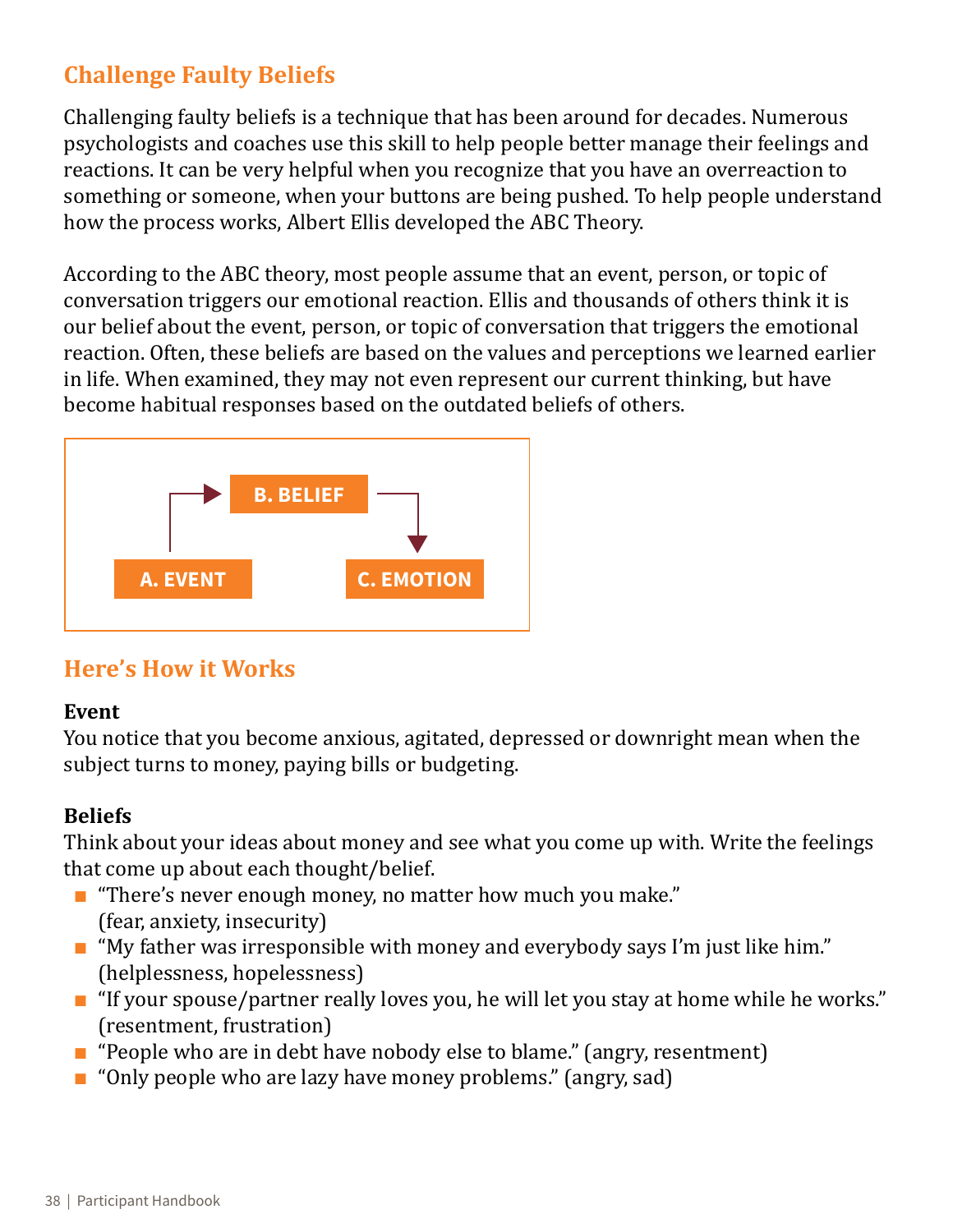#### **Challenge**

Ask yourself these questions to challenge these beliefs:

- $\blacksquare$  Is this statement true?
- $\blacksquare$  Are there exceptions to this?
- $\blacksquare$  Can you think of a time when it was not true?
- How can you prove this to be true?
- Where did this belief come from?
- Does it represent your current thoughts and beliefs?
- $\blacksquare$  If not, what are your current thoughts and beliefs?

#### **Origins and Exceptions**

Write down the origins of this belief and any exceptions or alternate ways of thinking about the situation that challenge the old beliefs and the feelings associated with it.

For example, "There's never enough money, no matter how much you make."

My father said this a lot when I was growing up. He learned it from his father who lived through the depression. It may have seemed true to them then, but much has changed since that time. My parents did the best they could with four children and limited means, but my spouse/partner and I make more money now and we don't have any children. Both of us have good salaries and continue to move up in our organizations. I don't believe this statement is true for me now.

#### **Alternate Belief**

"We have enough money to live a comfortable life and have no reason to think that will change in the future based on current information."

#### **Feelings**

Secure, confident, proud.

#### **In Practice**

Stop old feelings of fear by replacing the outdated beliefs and stories with your new thoughts and beliefs about money. When you feel the feelings of fear, anxiety or insecurity ask yourself "What was I just thinking?" and replace the old thoughts with your new truth. Writing helps with this exercise until the new beliefs become more accessible in your conscious mind.

Complete this process for any old beliefs that may not be true or rational for you anymore. You can remind yourself of the new belief when you experience emotions that seem out of context and shift the feelings by focusing on the new belief. This takes practice and you may want to ask your loved ones for a reminder as you make the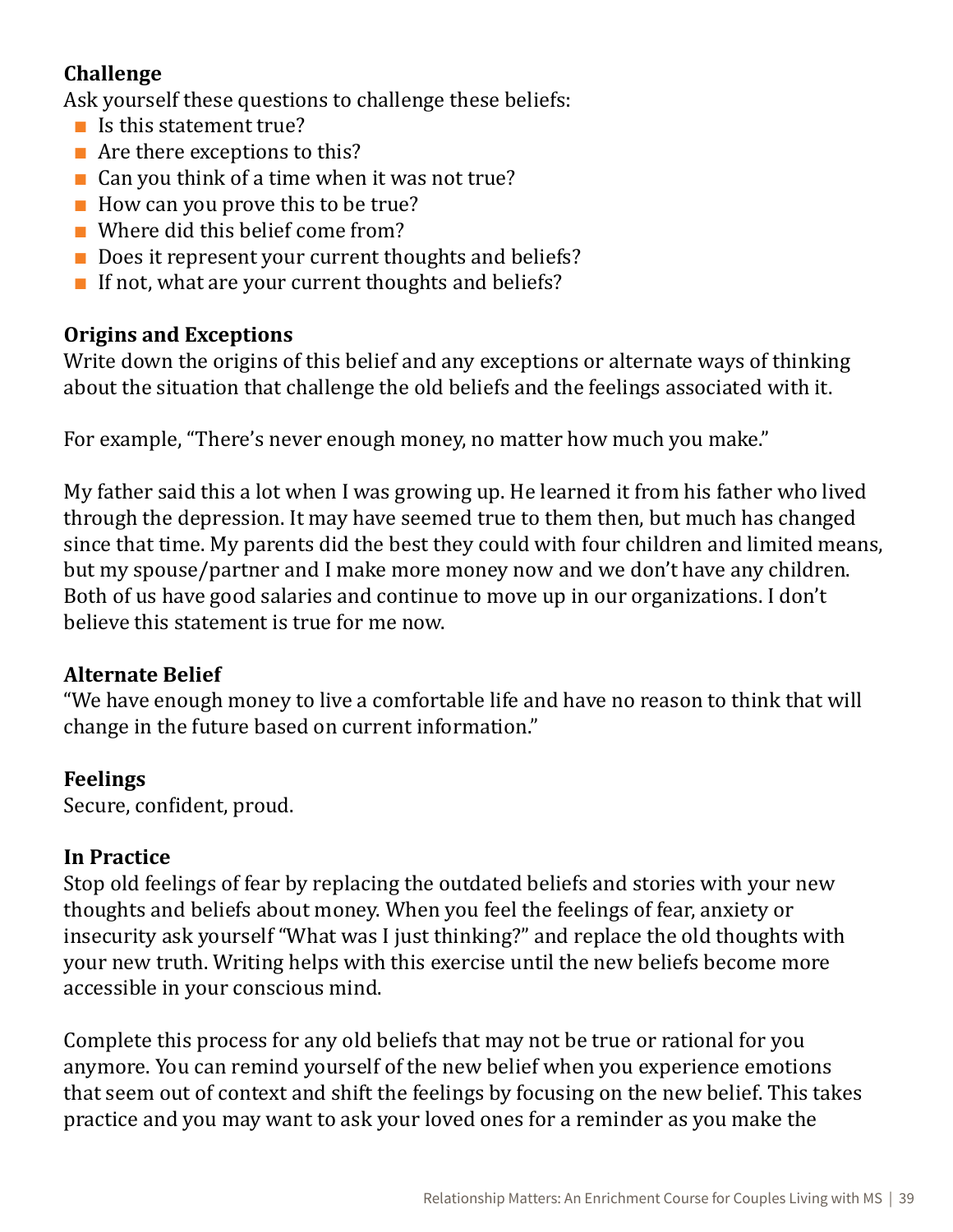<span id="page-39-0"></span>change to this new way of thinking. It works in most cases if you can get to the root of the problem. Get professional help (if needed) until you learn the process.

# **ABC Theory Worksheet**

**Use this activity to work through a recurring argument or hot button issue to see if your beliefs/thoughts are still valid, and find alternatives if not.**

**Event/Subject Example**: In-laws

**Emotional Reaction/Feelings Example**: Resentment, anger, guilt

#### **Beliefs**

**Example**: In-laws should be supportive. Partners should support each other when there is a disagreement. Everyone always has to like me.

#### **Challenge**

HINT: Words like should, always, everyone, nobody, never and other absolutes usually mean you are dealing with an irrational belief.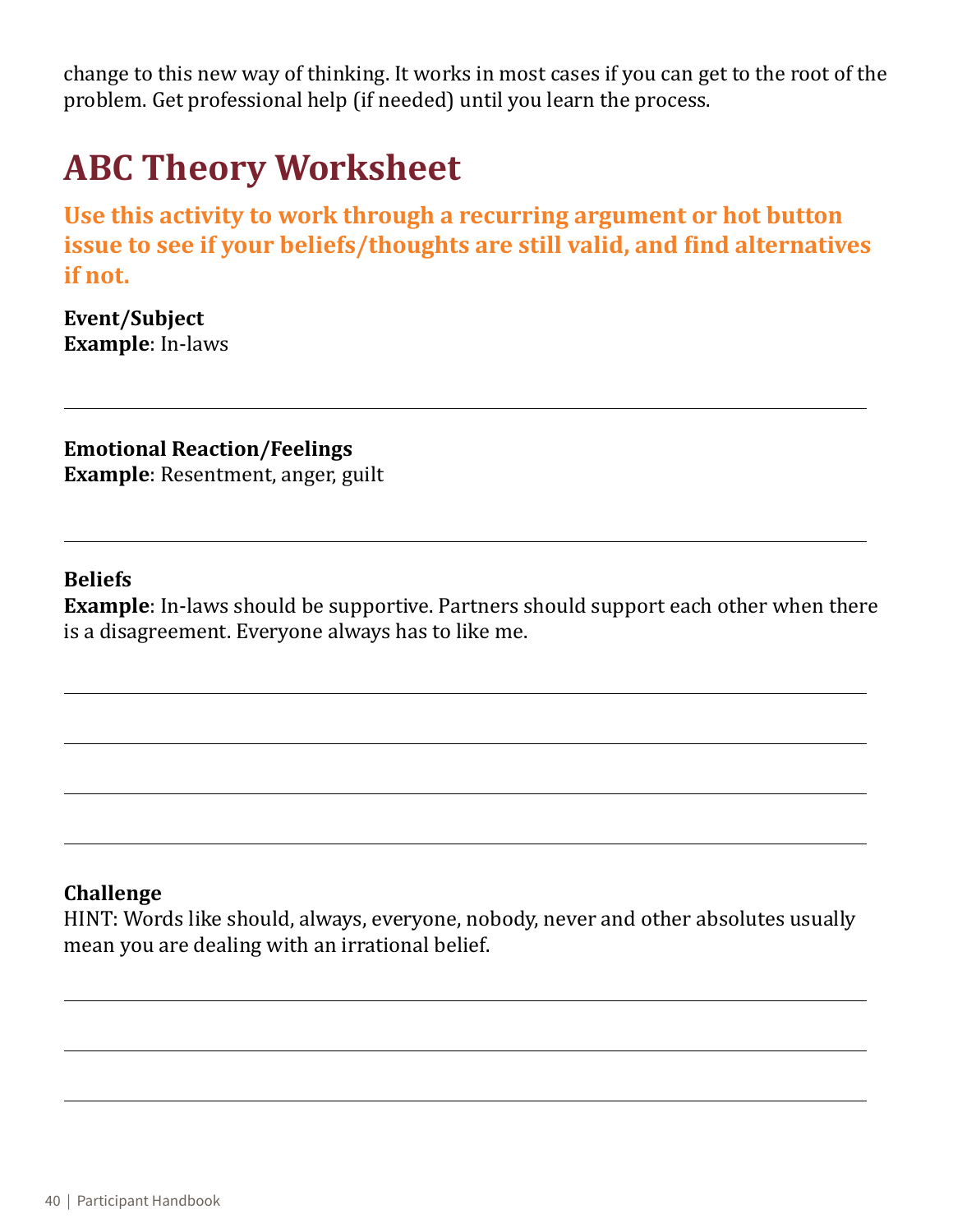#### <span id="page-40-0"></span>**Alternate Belief/Feelings**

# **Commitment Pledge**

#### **List the Most Important Things About Your Relationship that You Want to Preserve and Protect**

The things I love about our relationship and want to protect are:

| ∽<br><b>.</b> |  |
|---------------|--|
| ำ<br><u>.</u> |  |
| 2<br>ັ        |  |

## **Complete the following with specific actions that you would like to request of your partner to enhance your relationship**

In order to enhance our relationship, I request that you:

#### **More**

| ി<br><u>.</u> |  |
|---------------|--|
| 2<br>ັ        |  |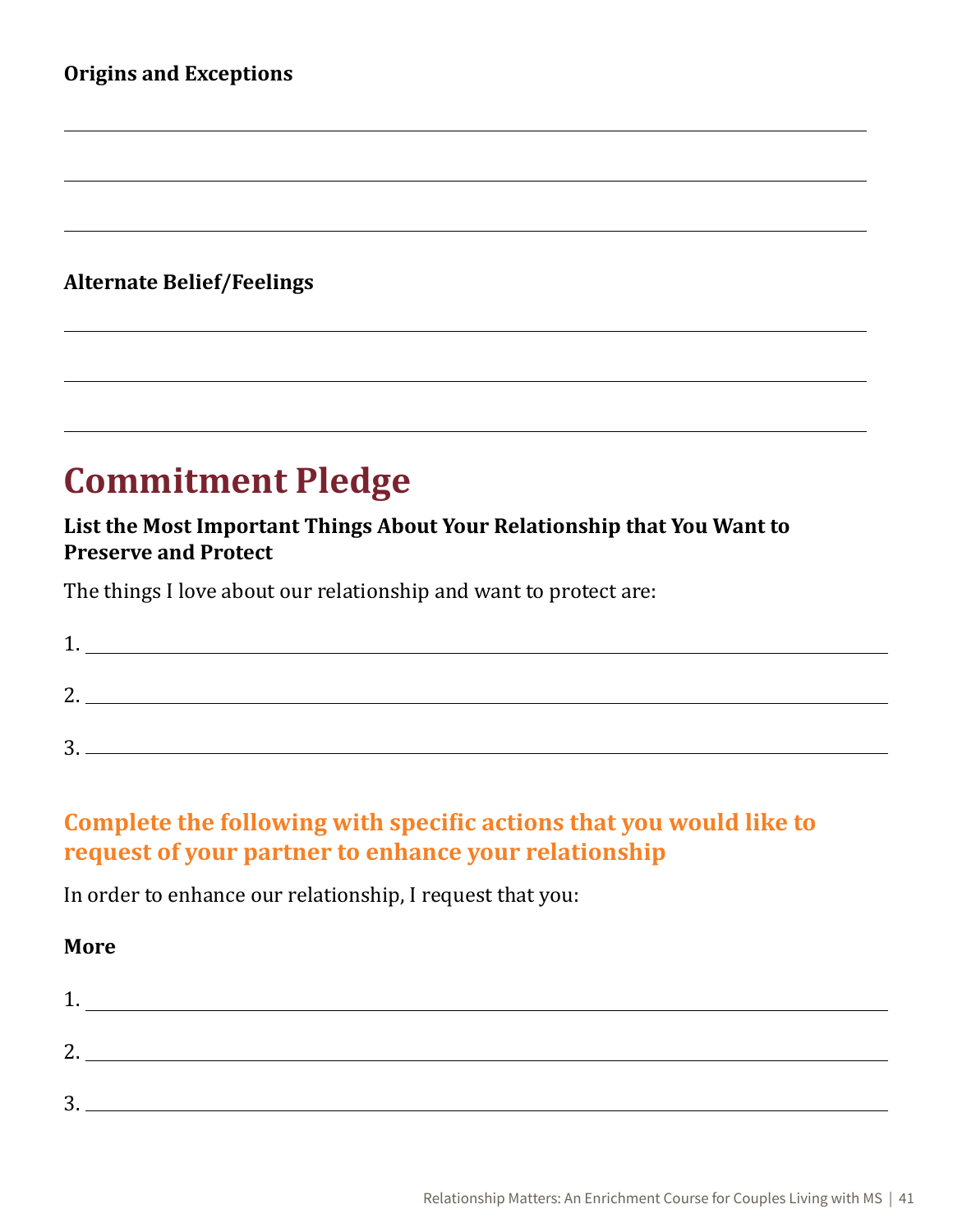#### **Less**

| 1.<br><u> 1980 - Andrea State Barbara, amerikan personal di sebagai personal di sebagai personal di sebagai personal di</u> |      |
|-----------------------------------------------------------------------------------------------------------------------------|------|
|                                                                                                                             |      |
|                                                                                                                             |      |
| <u> 1989 - Andrea Barbara, poeta esperanto-poeta esperanto-poeta esperanto-poeta esperanto-poeta esperanto-poeta</u><br>3.  |      |
|                                                                                                                             |      |
|                                                                                                                             | Date |

#### **Exchange Worksheets with Your Partner**

Read and discuss both of your responses to the Commitment Pledge. In the space below, write the things that you are willing to do to enhance your relationship based on their requests.

#### **In order to enhance our relationship, I agree to protect:**

| $\begin{array}{c} \hline \text{3.} \end{array}$    |
|----------------------------------------------------|
|                                                    |
| In order to enhance our relationship, I commit to: |
|                                                    |

3.

Based on your agreement, spend a few minutes talking with your partner about what you are willing to do to enhance your relationship and what you love and want to protect about your relationship.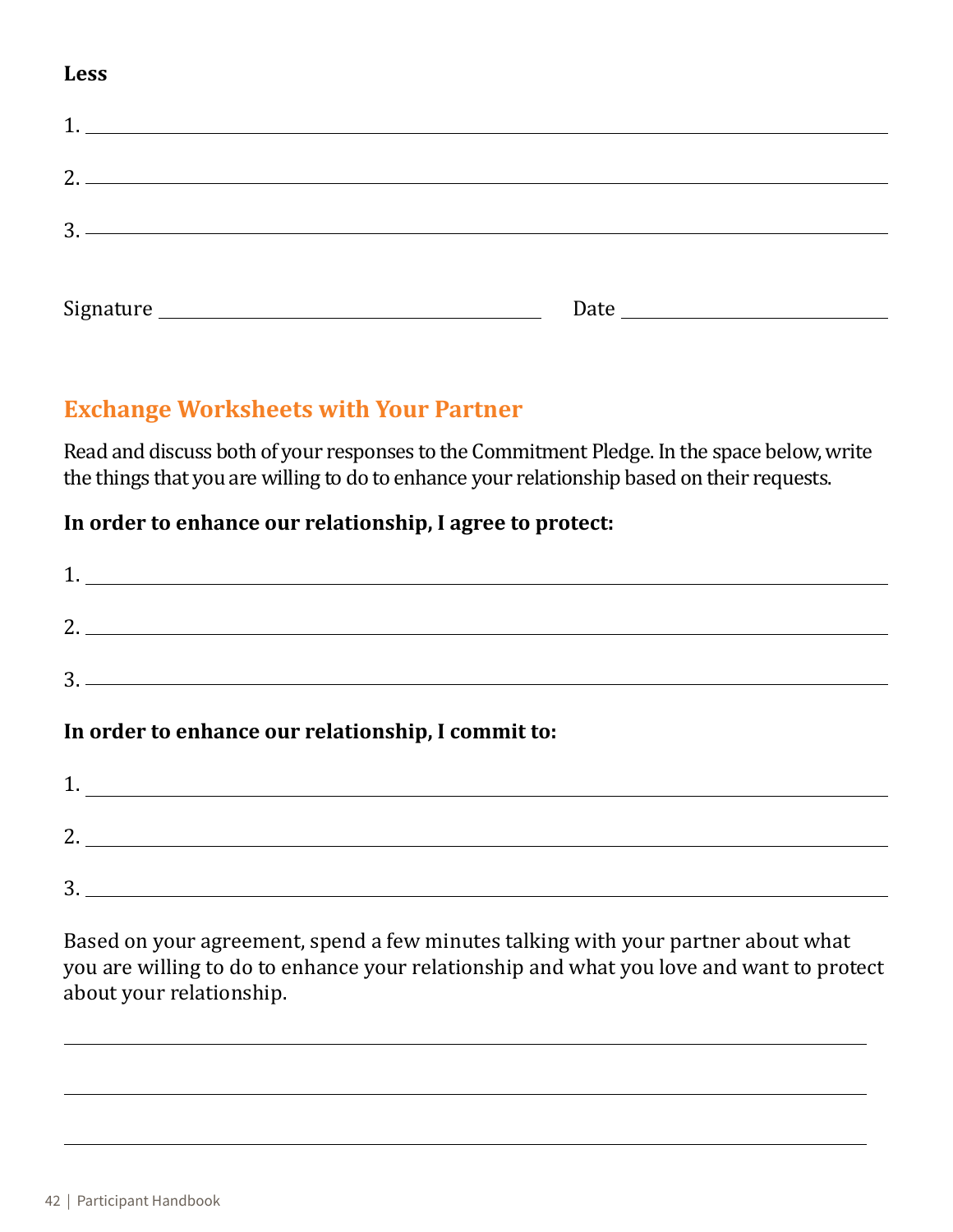# <span id="page-42-0"></span>**References**

- 
- 1. Chapman, G. (1995). The five love languages. Chicago: Northfield Publishing.<br>2. Gottman. I. (1994). Why marriages succeed or fail. New York: Fireside Books. 2. Gottman, J. (1994). Why marriages succeed or fail. New York: Fireside Books.<br>3. Gottman, J. & Silver, N. (1999). The seven principles for making marriage wor
- 3. Gottman, J. & Silver, N. (1999). The seven principles for making marriage work. London: Orion Publishing Group.
- 4. Gottman, J. & Schwartz Gottman, J. (2001). The art and science of love: A workshop for couples. Washington: The Gottman Institute.
- 5. Gottman, J. (2004). Marriage Tips 101. Retrieved June 3, 2009, from **[gottman.com](http://gottman.com)**.
- 6. Grayson, H. (2003). Mindful loving: 10 practices for creating deeper connections. New York: Gotham Books — Penguin Group.
- 7. Hursh, T. (2004). Active Listening.<br>8. Markman. H.. Stanlev. S. & Blumbe
- Markman, H., Stanley, S. & Blumberg, S. (2001). Fighting for your marriage. California: Jossey-Bass-John Wiley & Sons.
- 9. Markman, H., Stanley, S. & Jenkins, N. (2006). Prevention and relationship enhancement program. Colorado: PREP Educational Products.
- 10. Mehrabian, A. (1971). Silent Messages. Wadsworth, Belmont, CA.
- 11. National Healthy Marriage Resource Center. (2008). Emotional Cheating. Retrieved March 12, 2009, from **[http://www.healthymarriageinfo.org/wp-content/](http://www.healthymarriageinfo.org/wp-content/uploads/2017/12//Emotional-Cheating..pdf) [uploads/2017/12//Emotional-Cheating..pdf](http://www.healthymarriageinfo.org/wp-content/uploads/2017/12//Emotional-Cheating..pdf)**
- 12. Peale, N.V. (2007). Power of Positive Thinking.

# **Appendix**

## **Emotional Cheating**

Courtesy of the National Healthy Marriage Resource Center

## **Introduction**

Cheating is an issue that comes up in the news frequently. When political figures, athletes and other celebrities "cheat," the public tends to be very interested in why. Popular music, television and film all often rely heavily on temptation and adultery. It is difficult to tell if these portrayals lead to an increase in cheating or if the existence of this in our society fuels the media. One thing that is for certain is that no one truly benefits from cheating in the long run.

Cheating in a relationship does not have a single definition. Most people would agree that it occurs when a person in a committed relationship or marriage has physical relations with someone other than their partner/spouse. This idea of cheating can range from kissing and heavy petting all the way to sexual intercourse.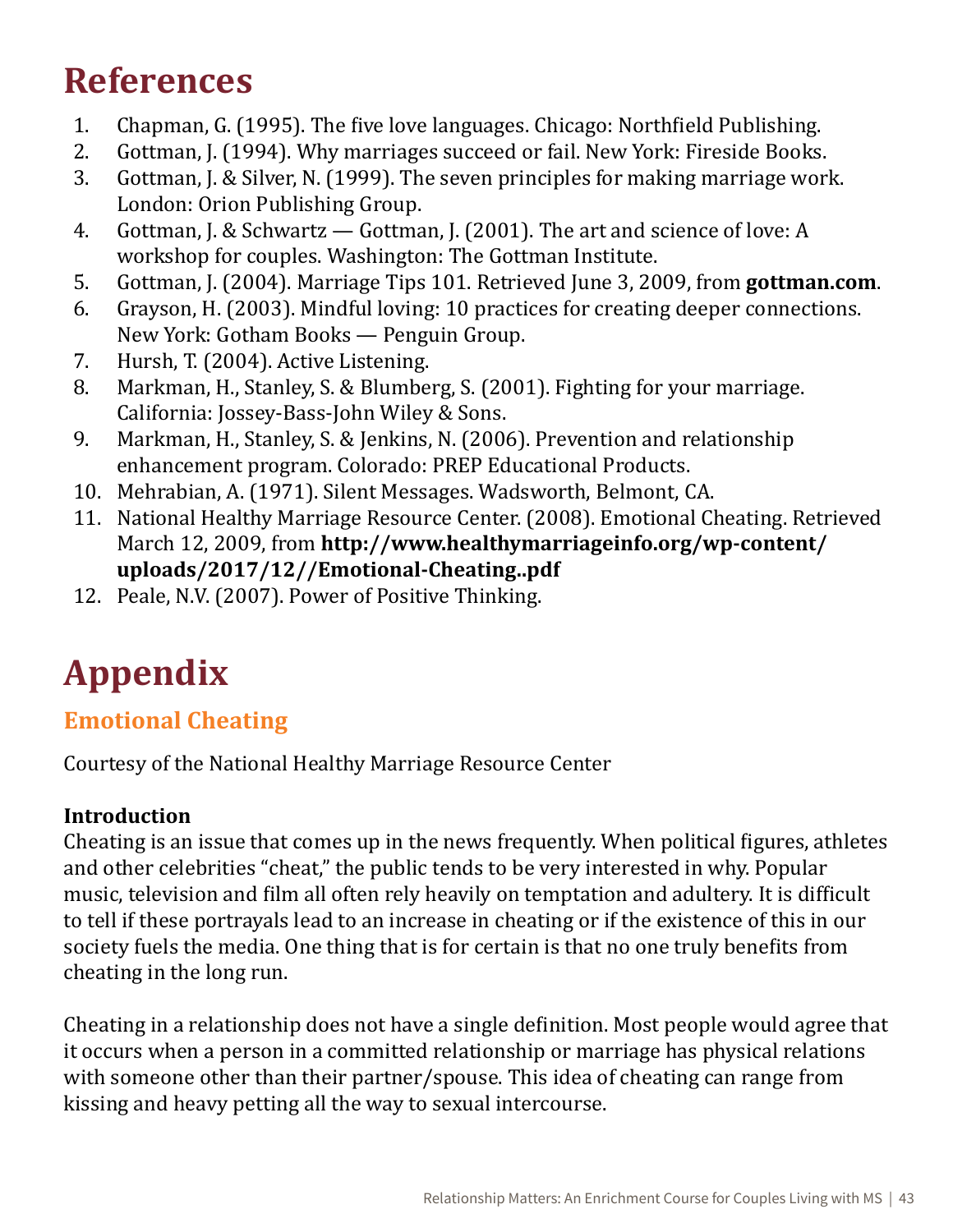Beyond this common definition detailed above, there is another less often recognized type of cheating. This sort of cheating may happen just as often, if not more so than the physical sort, and is called emotional cheating. This tip sheet will explore some common features of emotional cheating and offer strategies to avoid falling into it.

#### **What is Emotional Cheating?**

Emotional cheating is an intimacy between two people who are in a committed relationship to other persons, and does not immediately include a physical relationship. It typically starts innocently, as a friendship that involves shared likes/dislikes and pleasant conversation, and evolves into an emotional closeness with communication about deeper issues that would usually be reserved for a partner or spouse with whom there has been an expressed commitment. Instead of reserving this communication for the committed partner, it is offered to this other person who is considered more understanding and a better person with whom to entrust this information.

If a partner is getting what they need emotionally outside of their relationship, then they are less likely to try to work on their original relationship. This is treacherous territory. In order to have a committed relationship, one must be willing to put energy into maintaining communication and intimacy with that partner.

## **How Can a Relationship be Considered Cheating When There is no Sexual Activity Taking Place?**

All human beings have a need for emotional support and communication. This leads us to seek out relationships that will satisfy these needs. What makes emotional cheating a problem is that a person gets their need to be emotionally close to someone satisfied by a person other than their partner. These emotionally unfaithful relationships often begin as strictly nonphysical; with time though, they can easily develop into romantic relationships.

## **When Can Emotional Cheating Occur?**

In relationships, emotional cheating often happens when communication has broken down between a couple and the partners feel starved for attention. This sort of cheating can be especially dangerous because, like physical cheating, it can break down trust when it is discovered.

## **How Can I Avoid Emotional Cheating?**

#### **Save Emotionally Intimate Conversations for Your Partner**

If you find yourself turning to your friend for emotional support instead of your partner or spouse, then you are probably going down an inappropriate path.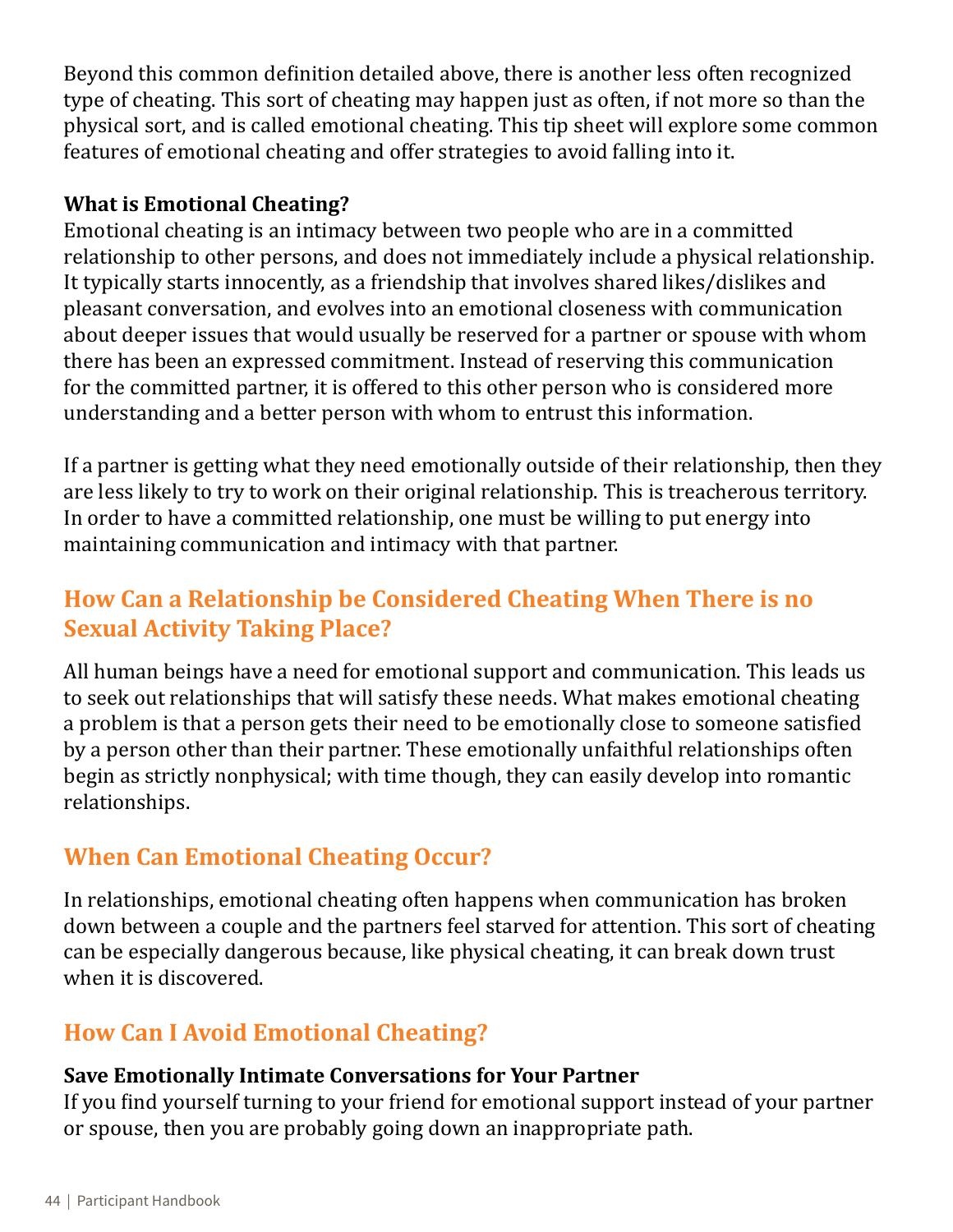#### **Set Rules and Expectations for Your Platonic Friendship**

Some people believe that men and women cannot have friendships. It is possible for a man and woman to be friends, however, those in committed relationships should be careful to have limits set with which your partner or spouse is comfortable.

#### **Be Careful of Online Relationships and Office Relationships**

Online relationships are not innocent simply because you are not face to face. Office relationships are not automatically protected since you are in a work situation. Your interactions should have strict boundaries and intimate conversations should be avoided.

#### **Do Not Discuss Intimate Details**

This only opens the door for discussions that could be harmful. In relationships, emotional cheating often happens when communication has broken down between a couple and the partners feel starved for attention.

## **What if My Extramarital Relationship is Becoming Too Close?**

Immediately change your patterns. Do not wait. Create new limits and boundaries, or stop communicating with this person altogether. Be honest and tactful by giving the other person your reasoning (if you have let it get this far you should be able to communicate this). Then, take some time for self reflection: what did you get from this person that you did not get from your partner? Be specific. Was it empathy? Attention? Fun? Once this is identified, it's time to start working on your committed relationship; this will involve discussing your unmet needs with your partner. Together, you may want to attend a relationship education class.

## **Conclusion**

Emotional cheating is intimacy between two people that doesn't involve a physical relationship at first. This type of infidelity can be just as damaging to a committed relationship as a physical affair. If you are going to have friendships with members of the opposite sex, make sure you establish clear boundaries that both you and your partner or spouse are comfortable with. Having intimate conversations with someone other than your partner or spouse should be avoided at all costs. Although it may be difficult in the moment, always turn to your partner, instead of your friend, for emotional closeness.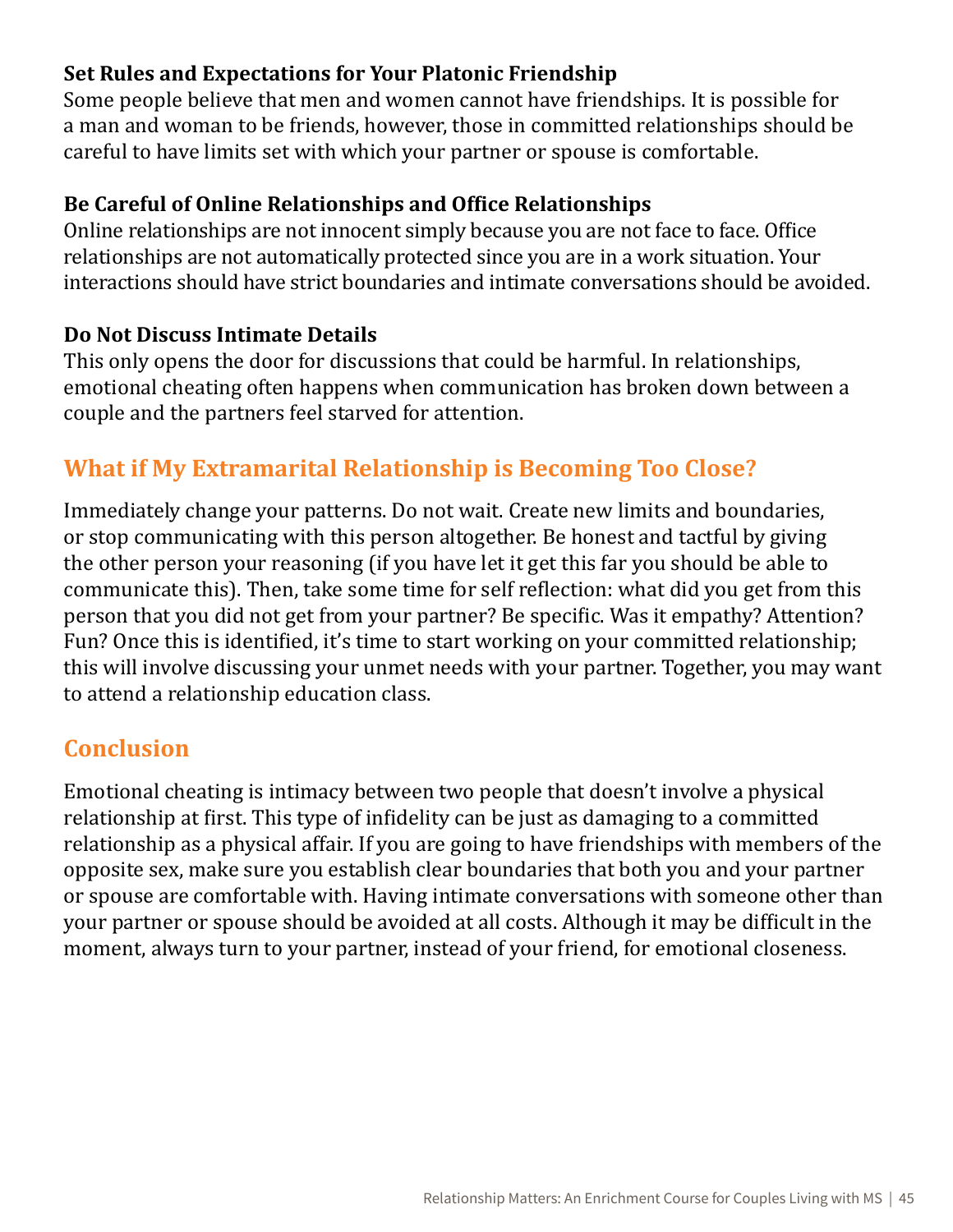# <span id="page-45-0"></span>**What is a healthy relationship anyway?**

John Gottman, PhD., has administered research studies with couples since 1973 and has determined what behaviors most often predict success or failure in a relationship. Here are some tips that are recommended from the Gottman Institute website (**[gottman.com](http://gottman.com)**):

## **Edit Yourself**

Couples who avoid saying every critical thought when discussing touchy topics are consistently the happiest.

## **Soften Your "Start-Up"**

Arguments first "start up" because a spouse sometimes escalates the conflict from the get-go by making a critical or contemptuous remark in a confrontational tone. Bring up problems gently and without blame.

## **Accept Influence**

A marriage succeeds to the extent that the spouse/partner can accept influence from his spouse/partner. A spouse/partner's ability to be influenced by his spouse's/partner's (rather than vice-versa) is crucial because research shows women are already well practiced at accepting influence from men, and a true partnership only occurs when a spouse/partner can do so as well.

## **Have High Standards**

Happy couples have high standards for each other even as newlyweds. The most successful couples are those who, even as newlyweds, refuse to accept hurtful behavior from one another. The lower the level of tolerance for bad behavior in the beginning of a relationship, the happier the couple is down the road.

## **Learn to Repair and Exit the Argument**

Successful couples know how to exit an argument. Happy couples know how to repair the situation before an argument gets completely out of control.

## **Focus on the Bright Side**

In a happy marriage, while discussing problems, couples make at least five times as many positive statements to and about each other, and their relationship, as negative ones. A good marriage must have a rich climate of positivity.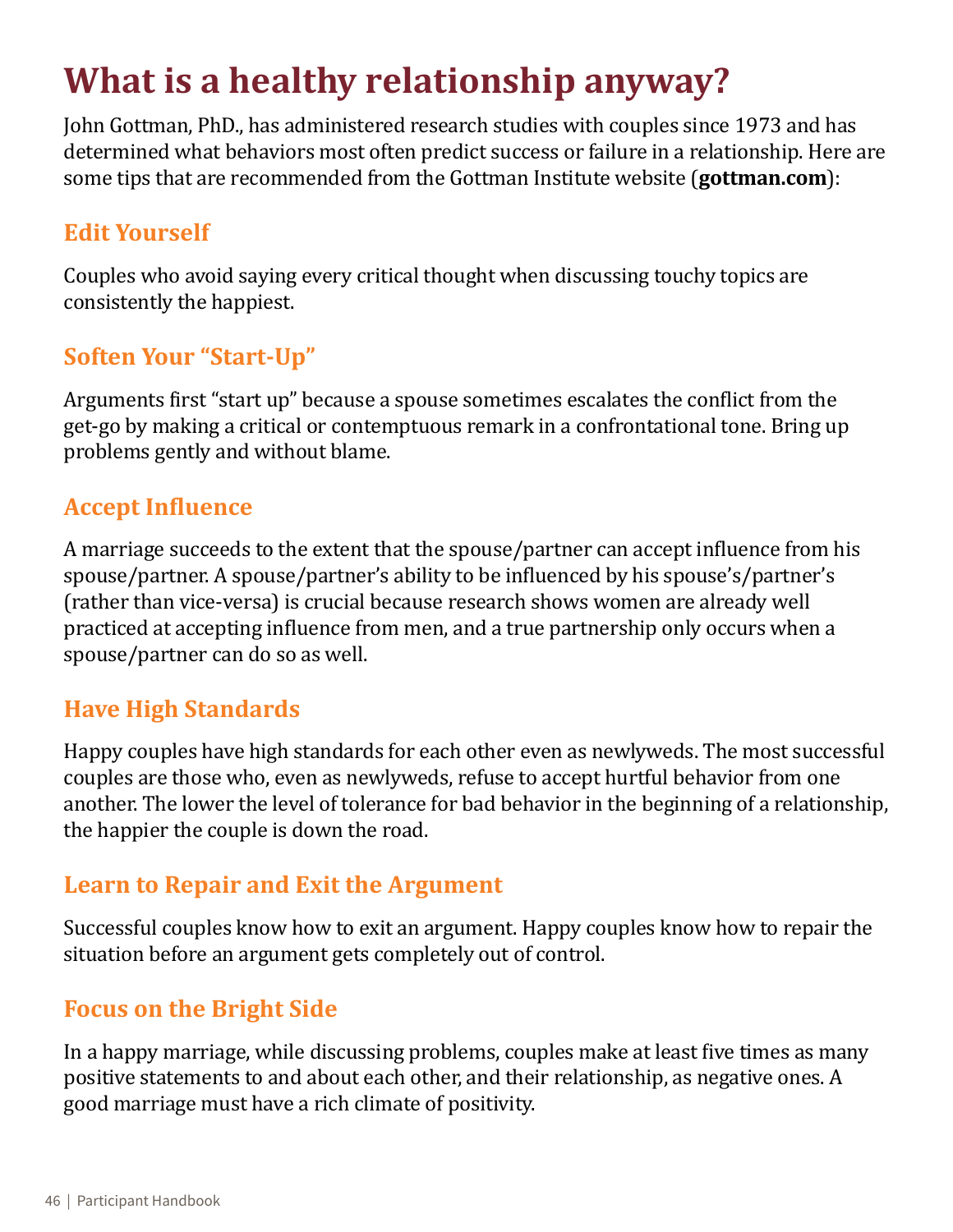# <span id="page-46-0"></span>**A Word About Safety and Abuse**

## **Domestic violence can be defined as a pattern of behavior in any relationship that is used to gain or maintain power and control over an intimate partner.**

Abuse is physical, sexual, emotional, economic or psychological actions, or threats of actions, that influence another person. This includes any behaviors that frighten, intimidate, terrorize, manipulate, hurt, humiliate, blame, injure, neglect or wound someone. If you are afraid of your partner, or your basic needs are being withheld, get help!

Domestic violence can happen to anyone of any race, age, sexual orientation, religion or gender. It can happen to couples who are married, living together or dating. Domestic violence affects people of all socioeconomic backgrounds and education levels.

Call the National MS Society to ask for assistance (1-800-344-4867). If there is imminent danger, call 9-1-1. Be aware that your danger level may increase if you try to leave, so have a safety and support plan in place, unless you are in a life-threatening situation and leaving is the only safe option.

**National Domestic Violence Hotline**

1-800-799-SAFE (7233)

The National Multiple Sclerosis Society is proud to be a source of information on multiple sclerosis. Our comments are based on professional advice, published experience and expert opinion, but do not represent therapeutic recommendations or prescription. For specific information and advice, consult a qualified physician.

For more information on available programs, services and support, please contact an MS Navigator at 1-800-344-4867 or visit **[nationalMSsociety.org](http://nationalMSsociety.org)**.